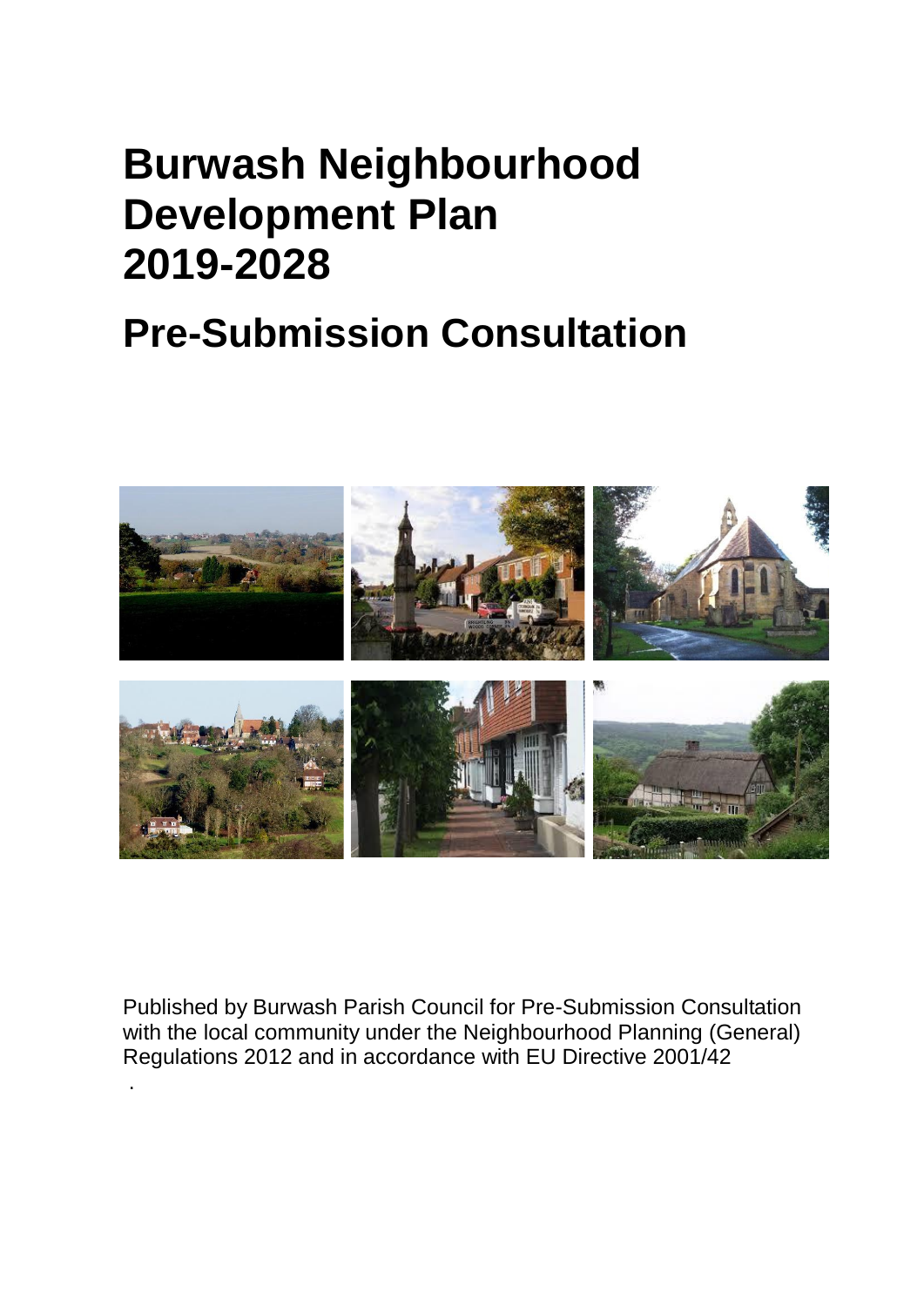| <b>Contents</b>                                                                  |                                                                                                                                                                     | Page                 |
|----------------------------------------------------------------------------------|---------------------------------------------------------------------------------------------------------------------------------------------------------------------|----------------------|
|                                                                                  | <b>Foreword</b>                                                                                                                                                     | 3                    |
|                                                                                  | <b>Executive Summary</b>                                                                                                                                            | 4                    |
| <b>Section 1 - Overview</b>                                                      | <b>History of Burwash Parish</b><br><b>Purpose of the Neighbourhood Development Plan</b><br>(NDP)<br><b>Our Parish</b>                                              | 6<br>$\overline{7}$  |
|                                                                                  | What is a Neighbourhood Development Plan?<br>Context<br>Summary of the statutory plan process                                                                       | 8                    |
|                                                                                  | How the Plan was developed<br>Decision to proceed<br>Setting up the Steering Group                                                                                  | 9                    |
|                                                                                  | <b>Creation of Sub-Groups</b><br>Developing the Plan<br><b>Community Engagement</b><br>Evidence gathering                                                           | 10                   |
|                                                                                  | <b>Character Appraisal</b><br>What is a Character Appraisal?<br>Key characteristics                                                                                 | 11                   |
|                                                                                  | <b>Strategic Environmental Assessment</b>                                                                                                                           | 13                   |
| <b>Section 2 - Our Vision</b><br>and Objectives                                  | <b>Our Vision</b><br><b>Our Objectives</b><br>Environment                                                                                                           | 14<br>15             |
|                                                                                  | Infrastructure, including Leisure, Economy and<br>Tourism                                                                                                           | 16                   |
|                                                                                  | Housing<br><b>Consultation and Communication</b>                                                                                                                    | 17<br>18             |
| Section 3-<br><b>Assessment of</b><br><b>Development</b><br><b>Opportunities</b> | <b>Strategic Housing Land Availability Assessment</b><br>Analysis of Planning Permissions in Burwash<br>What has happened since the SHLAA?<br><b>Call for Sites</b> | 19<br>20<br>21       |
|                                                                                  | <b>Housing Needs Survey</b><br><b>Housing Conclusion</b>                                                                                                            | 23<br>25             |
| <b>Section 4 - Our</b><br><b>Policies</b>                                        | <b>Policy List</b><br>General policies<br>Housing policies<br><b>Environment policies</b>                                                                           | 27<br>28<br>31<br>32 |
|                                                                                  | Infrastructure including Leisure, Economy and<br>Tourism policies                                                                                                   | 36                   |
| Section 5 - Our<br><b>Future</b>                                                 | <b>Future Projects</b><br><b>Parish Council Rolling Plan</b><br>Community and communications<br><b>Environment and maintenance</b><br>Traffic and transport         | 40<br>41             |
|                                                                                  | Finance and administration<br>Aspirational capital projects for the future                                                                                          |                      |
| <b>Section 6</b>                                                                 | <b>Appendices and Sources of information</b><br><b>Acronyms</b>                                                                                                     | 43                   |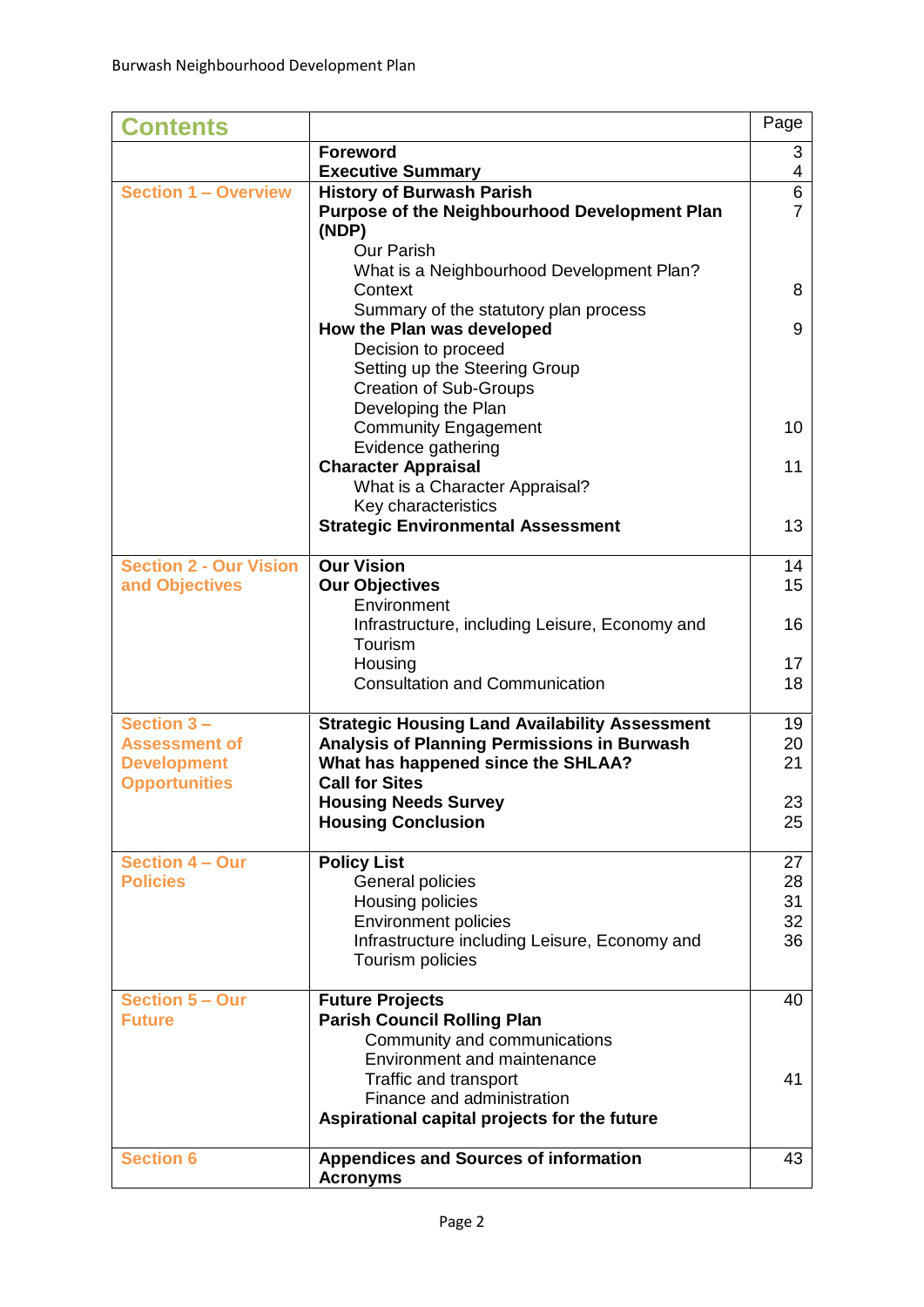# **Foreword**

The Localism Act 2011 gives communities the ability to exercise more control over future developments by creating their own Neighbourhood Development Plan (NDP).

In January 2016, Burwash Parish Council (BPC) agreed to proceed with the NDP for the entire Parish – Burwash, Burwash Weald and Burwash Common. After 3 years of investigation and consultation we are pleased to present to you the consultation "draft" of the Burwash NDP.

**Burwash Parish Council now seeks your views on this draft during a six-week consultation period which ends on 11 July 2019**

**This is your chance to influence the Neighbourhood Development Plan for our three Burwash villages**

There are a number of ways to make your views known :

- We will be holding two-drop in sessions on Saturday  $8<sup>th</sup>$  June, one at Burwash Common Playing Fields Pavilion between 10am- 12 noon and the other at the Internet Café, Bear Car Park between 1pm – 3pm.
- Online through our dedicated e-mail [info@burwashneighbourhoodplan.org](mailto:admin@burwashneighbourhoodplan.org)
- Comment collection boxes in Burwash Common Playing Fields Pavilion, Jarvis the Butchers or the Parish Council post box outside the Internet Cafe

Additional copies of the entire Plan and Appendices are available via the Parish Clerk e-mail [burwashparishclerk@gmail.com](mailto:burwashparishclerk@gmail.com) A separate shorter version containing the Executive Summary, Vision, Objectives and proposed policies is also available.

**It is very important that we hear from as many residents as possible to ensure we have reflected your views correctly and to demonstrate the communities engagement and hopefully your support. This will be a key factor in obtaining approval for this Plan.**

Following this consultation, BPC will consider and respond to the comments received from the community before submitting a revised Plan to Rother District Council (RDC) after which it will be subject to consideration by an independent Examiner. If this is approved by the Examiner we aim to hold the required local community referendum on the NDP in the autumn. A majority vote in favour of the NDP will allow the Plan to be formally adopted. Thereafter it must be taken into account by developers, planners and local authorities when making or considering new developments in our Parish.

Finally, we would like to thank the many individuals and organisations who have freely given so much of their time. BPC and the Neighbourhood Development Plan Steering Group (NDPSG) wish to thank the community for their continued involvement in this important work. Without your contributions, this Plan would not have been possible.

Ian Rees and Nick Moore Joint Chairmen of the Burwash NDP Steering Group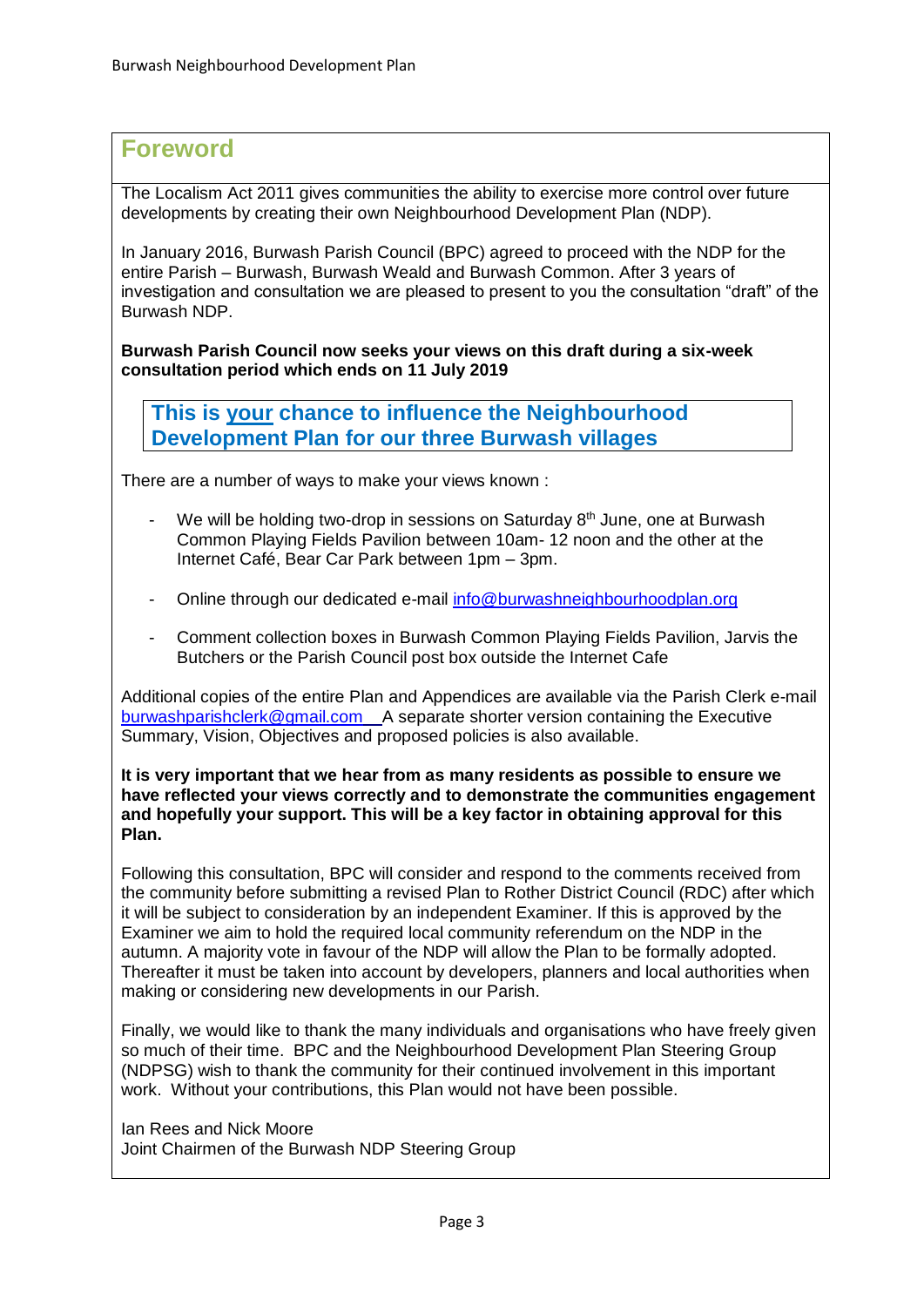# **Executive Summary**

- 1. The Localism Act 2011 gives communities the ability to exercise more control over future developments in their area by creating their own Neighbourhood Development Plan (NDP).
- 2. In January 2016, Burwash Parish Council (BPC) agreed to proceed with the NDP for the entire Parish. After three years of investigation and consultation this final "draft" document has been produced.
- 3. The process for the 'making' (adoption) of the NDP requires community consultation on the Plan. We are, therefore, seeking your views over a six-week consultation period ending on 11th July 2019.
- 4. Following consideration of the community's views we will submit the final document to Rother District Council (RDC) for a further six-week consultation and then to an Examiner for independent examination. If the Plan passes examination, a Parish Referendum will be held. If the majority vote in favour of the NDP it will then be 'made' (adopted) and its policies will be a material consideration in all future planning applications in Burwash
- 5. Initial consultation brought together a number of local residents who volunteered to work on specific aspects of this Plan. The NDP Steering Group was formed along with four Sub-Groups covering the following aspects of this NDP:
	- ●Environment
	- ●Infrastructure including Leisure, Economy and Tourism
	- ●Housing
	- ●Consultation and Communications
- 6. Detailed investigation and consultation have been carried out over the past three years to inform the production of this document. A range of policies has been developed which reflect the views of the community on where new developments will be built, what they look like; what supporting infrastructure should be provided; and provide a framework for planning applications for the new buildings the community wants to see built in the future.
- 7. Options for sites for the development of new homes were looked at in order to meet the Burwash housing target set by RDC of 52 new homes by 2028. This target only relates to Burwash village as Burwash Weald and Burwash Common were not given a housing target by RDC in view of their status as hamlets and relative lack of accessibility to key facilities and services.
- 8. Only developments of six or more new homes count towards the Housing target set by RDC. An analysis of all planning applications across the Parish since 2002 shows that only four schemes would have met this requirement. One is the Old Rectory Court scheme which saw 18 existing units replaced by 19 new units.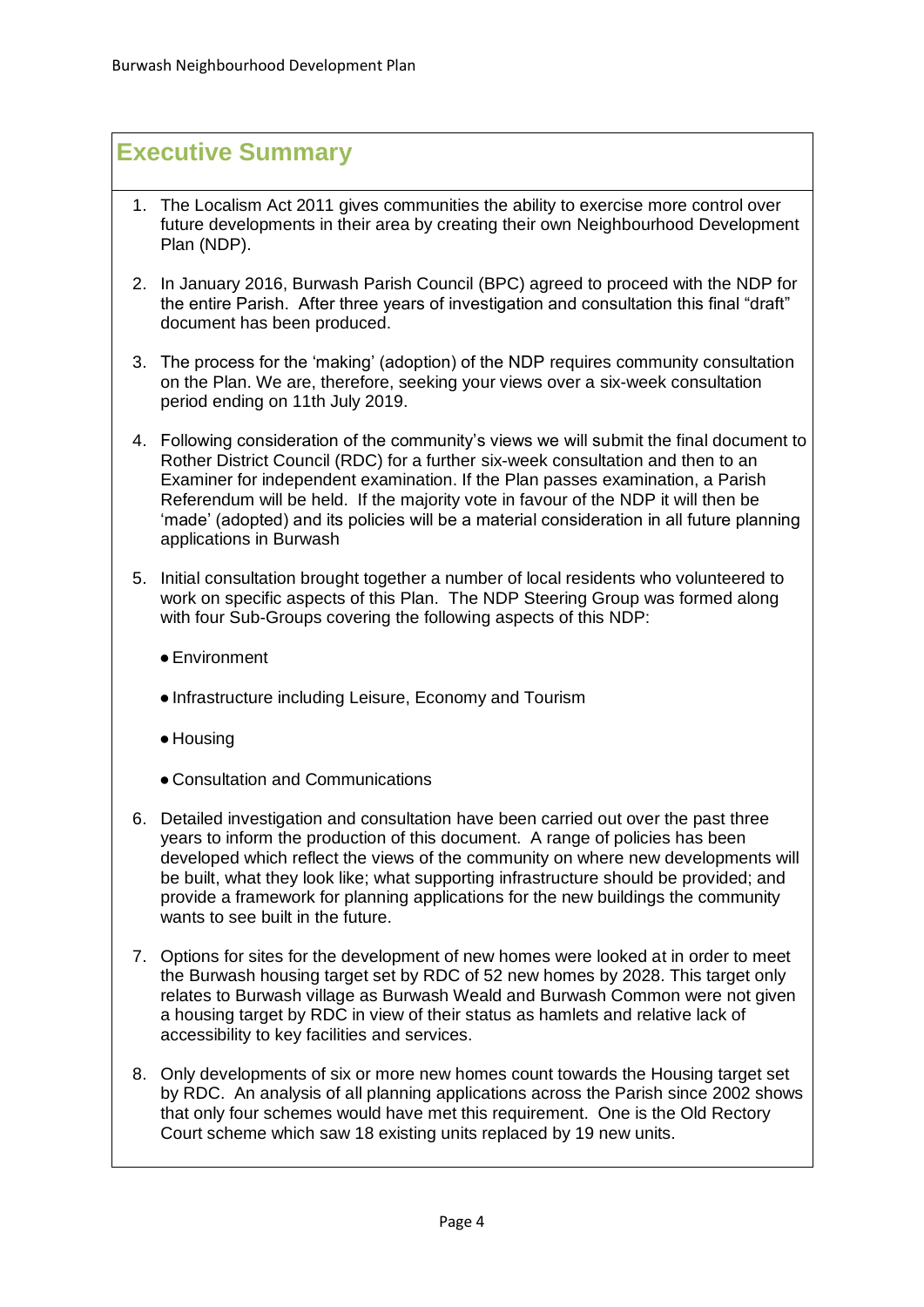- 9. A thorough review of all development opportunities was undertaken. This looked at the Strategic Housing Land Availability Assessment (SHLAA) carried out by RDC which informed our housing target. In addition, we asked RDC to consider two additional sites for development which they subsequently rejected.
- 10. We also carried out a Call for Sites which brought forward four potential development sites (three were new and one had already been considered within the SHLAA). Following presentations, detailed evaluation and consultation sessions with residents it was decided, by public opinion, that none of these sites were suitable for development.
- 11. The recent decisions taken by RDC on the "Denton Homes" and Strand Meadow planning applications were also considered along with residents' views about the need to protect the High Weald Area of Outstanding Natural Beauty (AONB).
- 12. Further details of the review and assessments are included in Section 4 of this document under 'Housing' and supported by further information within the appendices.
- **13. We have concluded that there are no suitable development sites, which meet RDCs requirement of six or more homes, which will be supported by RDC and the community and for this reason we are not allocating any sites for development within this Plan.**
- 14. If this Plan is adopted the current housing target of 52 new homes by 2028 will still apply but all new planning applications will be assessed in the light of the policies set out in the agreed NDP. Applications which meet these requirements will generally be welcomed and supported.
- 15. The Parish Council is, however, committed to exploring other small schemes as exception sites like the highly successful Morris Close development in order to provide affordable housing for the community. It will also be looking into the merits of setting up a Community Land Trust to assist in the delivery of new homes.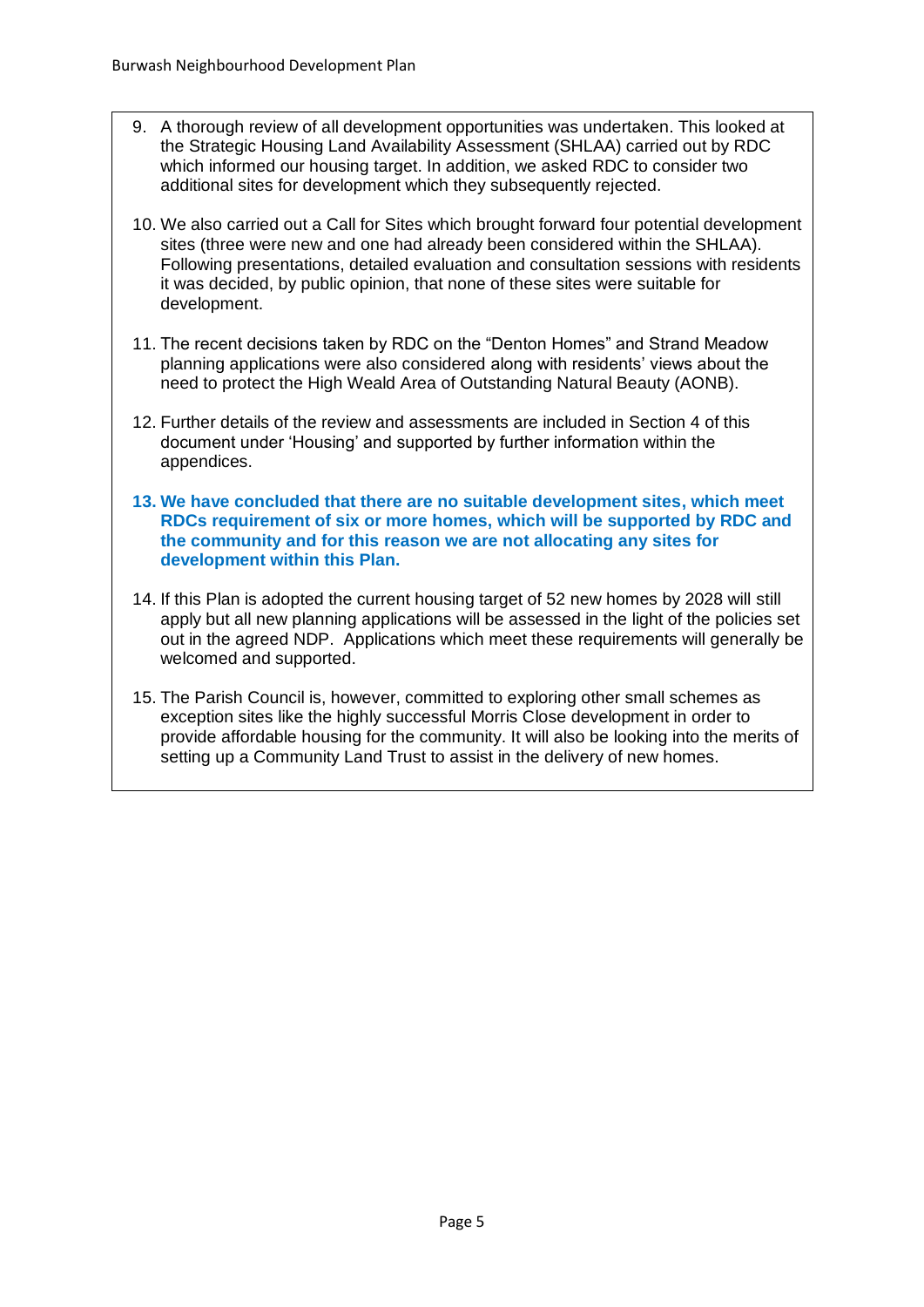# **SECTION 1 – OVERVIEW**

# **History of Burwash Parish**

- 1. Burwash Parish has been inhabited since prehistoric times, with archaeological findings in Burwash Weald at Willingford Bridge dating from the Stone Age and evidence of Iron Age inhabitants from the Roman Forge nearby. At the time of the Norman Conquest, Burwash was a hilltop settlement with a wooden church which was replaced in 1090 by the stone church of St Bartholomew's.
- 2. By the 13th century, Burwash had emerged as an important trading centre, which prompted King Henry III, to grant a weekly market from 1252, an annual three-day fair in May and an additional annual fair on August 24th.
- 3. During the Elizabethan and Stuart periods, many of the older buildings were rebuilt or replaced, and during the 18th century many timber-framed houses were tile-hung. Burwash still has an exceptionally high proportion of medieval buildings in its High Street. The Parish has 137 listed buildings, with most of those in the High Street Conservation area.
- 4. In the 18th and 19th centuries Burwash gained a reputation for smuggling; several smugglers' graves can still be seen in the churchyard of St Bartholomew's. The main route connecting Heathfield and Hawkhurst, then a toll-road and now in part the A265, was a notorious spot for highwaymen.

**"The pretty High Street ought to be walked to be fully appreciated. It is not wide and it undulates gently. The colours are red and white."**

The Buildings of England Sussex: East with Brighton and Hove, Nicholas Antram & Nikolaus Pevsner (2012, first published 1965)

- 5. Today, the Parish retains very many of the characteristics of its rich history. The communities in the three ridge-top villages of Burwash, Burwash Weald and Burwash Common, continue to enjoy the beauty of the protected High Weald Area of Outstanding Natural Beauty (AONB) which surrounds them.
- 6. Burwash is closely linked with the author Rudyard Kipling. Kipling lived at Bateman's, now owned and managed by the National Trust, from 1902 until his death in 1936. Many of his best-known works were produced here including *"*Puck of Pook's Hill" and the poem "The Land" which is about Batemans. Bateman's is visited by around 129,000 people each year.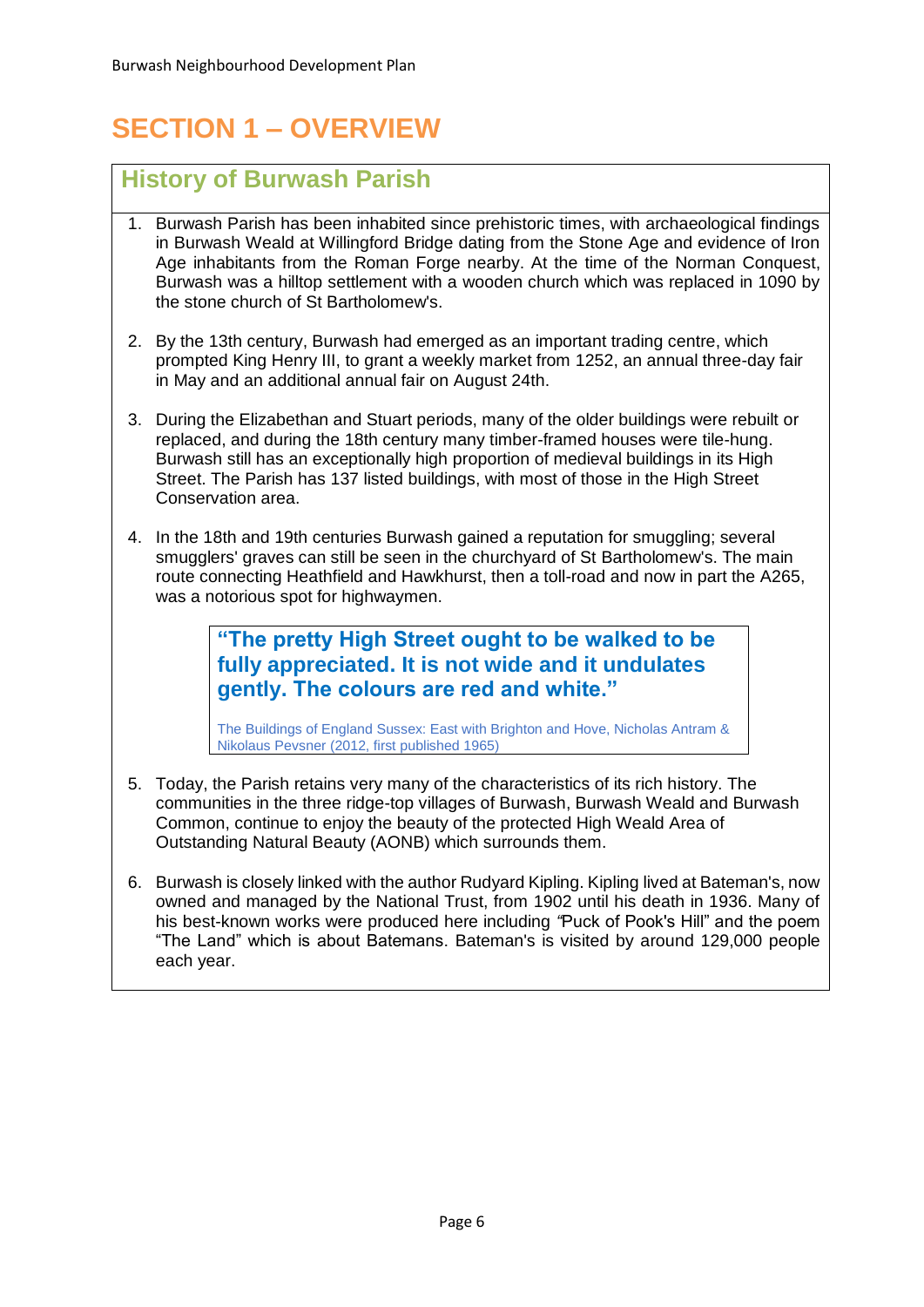# **Purpose of the Neighbourhood Development Plan**

### **Our Parish**

- 7. The Parish of Burwash is in East Sussex. For the purposes of government administration it has a Parish Council and forms part of Rother District. The Parish comprises three villages, Burwash, Burwash Weald and Burwash Common. It's local councils are East Sussex County Council and Rother District Council (RDC).
- 8. The three villages are ridge top settlements with steep river valley sides affording spectacular views across the Weald and towards the coast. The entire Parish is within the High Weald Area of Outstanding Natural Beauty (AONB). The 2011 Census showed the Parish comprised of 2,713 inhabitants in 1,178 households.

**Burwash Parish is made up of three settlements all of which sit within the protected High Weald Area of Outstanding Natural Beauty. The Neighbourhood Development Plan covers the whole Parish area**

# **What is a Neighbourhood Development Plan?**

- 9. The Localism Act 2011 gives communities additional powers to establish planning policies for the development and use of land in a neighbourhood. This enables local people to guide and shape development in their neighbourhood area. NDPs can shape and influence where development should go, what it should look like, and what supporting infrastructure should be provided.
- 10. An NDP should support the strategic development needs set out in Rother District Council's Local Plan and Core Strategy and plan positively to support local development (as outlined in the National Planning Policy Framework).
- 11. An NDP should address the development and use of land and include land use policies. This is because, if successful at examination and referendum, the NDP will become part of the statutory Development Plan once it has been made (brought into legal force) by the planning authority. Applications for planning permission must be determined in accordance with the NDP, unless material considerations indicate otherwise (see section 38(6) of the Planning and Compulsory Purchase Act 2004).
- 12. This NDP has been prepared in accordance with the Neighbourhood Planning Regulations 2012, The Localism Act 2011 and Directive 2001/42/EC on Strategic Environmental Assessment.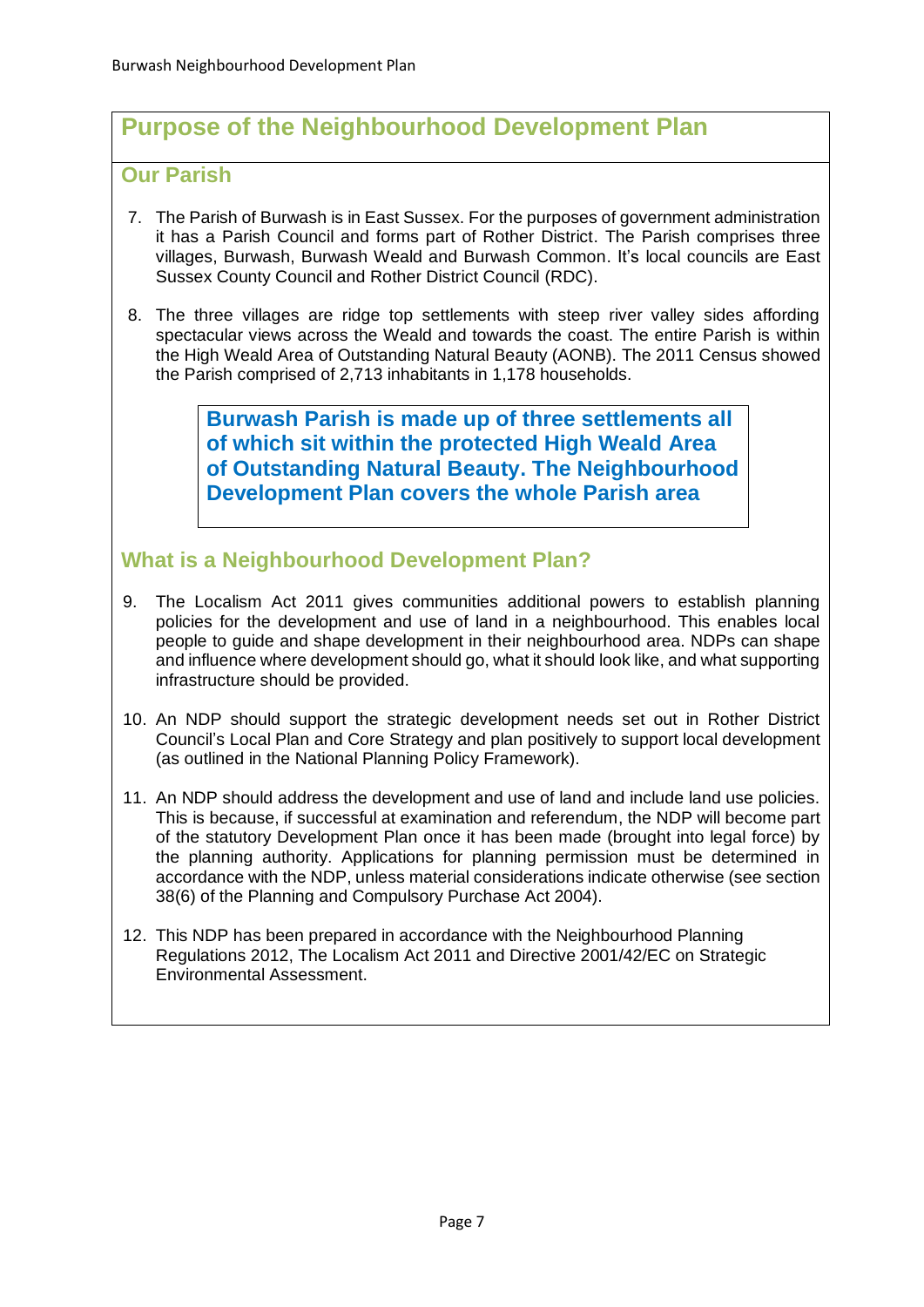

# **Context**

- 13. The Burwash NDP sets out a series of local policies approved by the community which will govern decisions made by planners on new development. These policies will need to comply with legislative requirements as follows:
	- a. having regard to national policies and advice contained in guidance issued by the Secretary of State it is appropriate to make the order (or neighbourhood plan).
	- b. the making of the order (or neighbourhood plan) is in general conformity with the strategic policies contained in the development plan for the area of the authority (or any part of that area).

# **Summary of the statutory Plan process**

- 14. The NDP process is as follows:
	- Step 1: Designating the NDP area
	- Step 2: Preparing a draft NDP
	- Step 3: Pre-submission publicity and consultation
	- Step 4: Submission of the draft NDP to the local planning authority (RDC)
	- Step 5: Independent examination by an Examiner
	- Step 6: Parish referendum
	- Step 7: The NDP comes into force if approved by a majority in the Parish referendum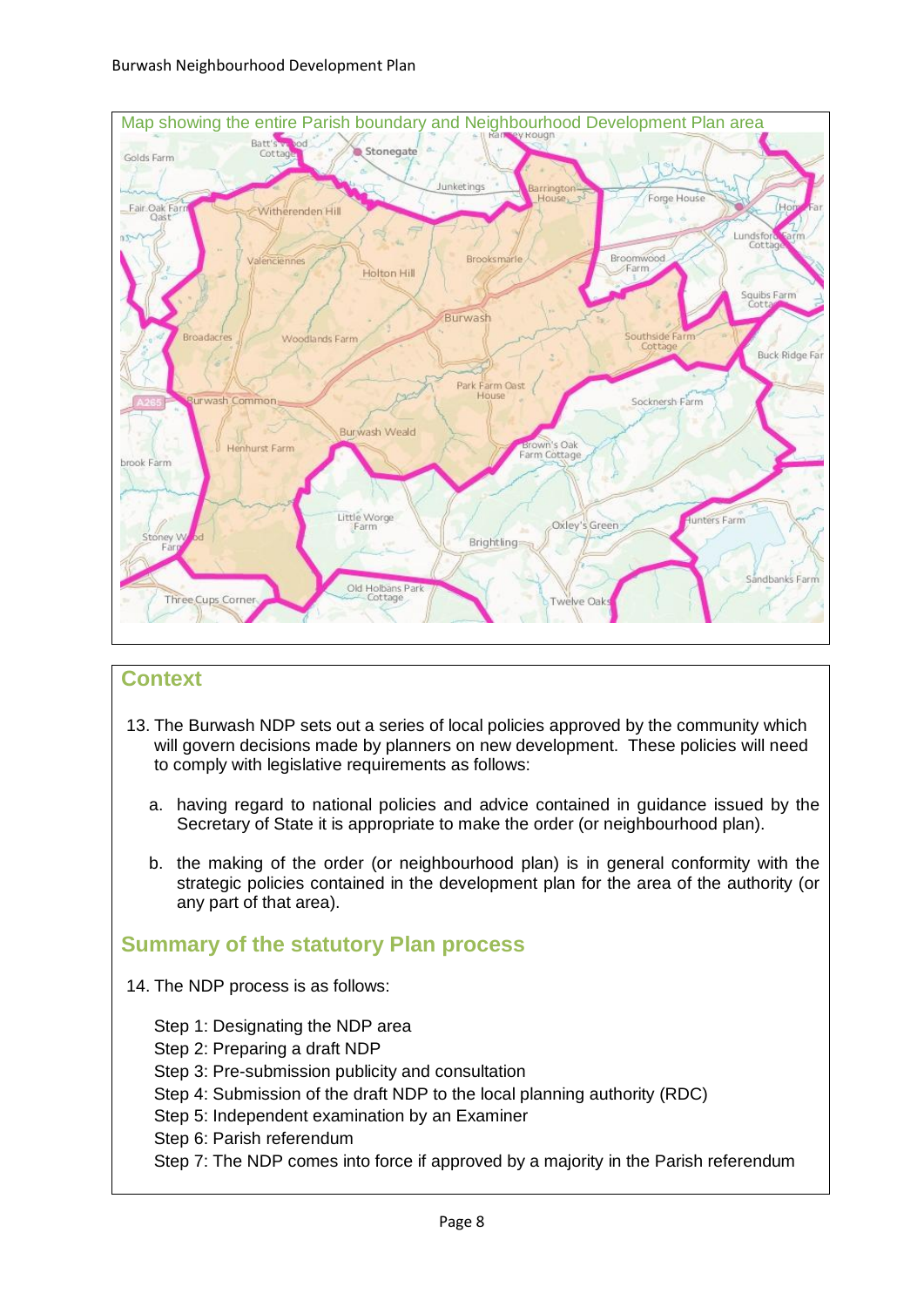15. This consultation document forms part of Step 3. If the Plan meets the basic conditions and passes the independent examination, it is subsequently put to a Parish referendum. A majority vote will lead to the Plan becoming part of the Development Plan for the Parish and it will be used when determining future development decisions alongside the current Local Planning Authority Local Plan and the National Planning Policy Framework (NPPF).

# **How the plan was developed**

#### **Decision to proceed**

16. The decision to go ahead with developing an NDP for Burwash was taken by the BPC in January 2016. This decision was formally registered and accepted by RDC in June 2016.

> **The Parish Council decided to create a Neighbourhood Development Plan. This work has been a community led project with support from many local residents**

# **Setting up the Steering Group**

17. A number of local residents volunteered to assist with the development of the plan and together they made up the NDP Steering Group.

# **Creation of Sub-Groups**

- 18. Four Sub-Groups were set up to work on specific aspects of the plan and to report to the Steering Group. These were:
	- Infrastructure, including Leisure Economy and Tourism
	- **Fnvironment**
	- Housing
	- Consultation and Communication.
- 19. The Steering Group and Sub-Groups carried out widespread consultation and research; identifying issues and objectives and developing required policies.

# **Developing the Plan**

20. Through a combination of questionnaire surveys, public consultations, workshops, village events, e-mail correspondence and meetings with local businesses, the Steering Group was able to collect the views of the residents on what they wished to see for the future of their village. For residents, the most important aspects they wished the Neighbourhood Plan to address included Environment, Housing and Infrastructure (including Leisure, Economy and Tourism).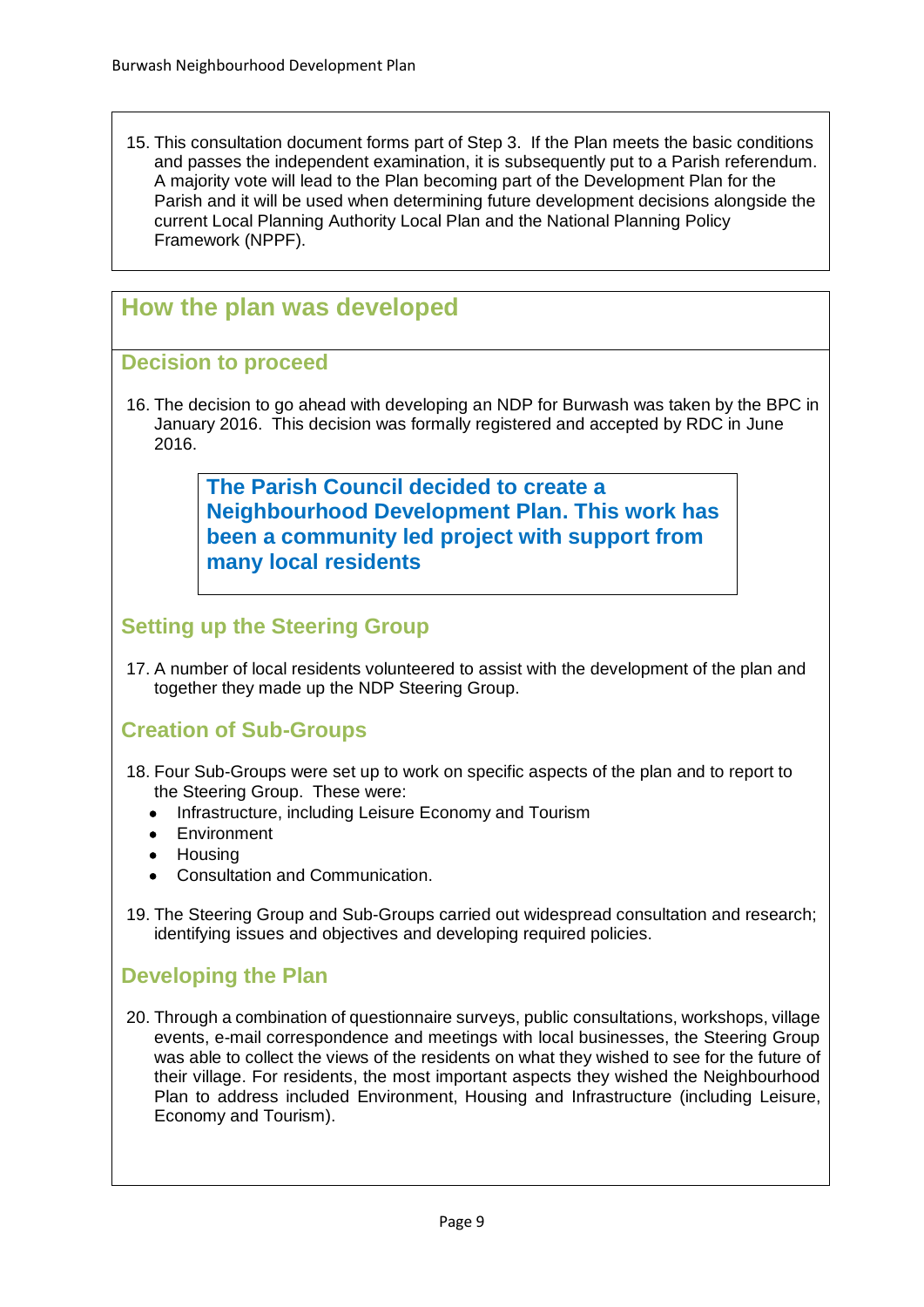- 21. The vision and objectives in this document were presented to both the community and the BPC as a sound basis for proceeding with the NDP. There were various consultation events which informed the vision and objectives.
- 22. Further details on the consultation events and questionnaire results can be found in Appendices A, H, K and L.
- 23. This is a summary of the steps taken to produce the NDP:
	- a. A consultation questionnaire sent out to all households asking for their input into the key components of the Neighbourhood Plan (October/November 2016)
	- b. Publicity stands at the Summer and Christmas Fairs (2017 and 2018)
	- c. Stalls at the Annual Assembly (2017 and 2018)
	- d. Transport and Traffic survey (Dec 2017 and summer 2018)
	- e. Call for Sites (February 2018)
	- f. Vision and Objectives consultations (February/March 2018)
	- g. A Housing Needs Questionnaire (April 2018)
	- h. Air Pollution surveys (from June 2018 and ongoing)
	- i. Dark Skies Monitoring (early spring 2018)
	- j. A Biodiversity survey of the Parish by the Sussex Biodiversity Records Centre (November 2018)
	- k. Site promoters/landowner presentations (April 2018)
	- l. A survey of local businesses (April/June 2018)
	- m. Community Consultation on the call for sites (July 2018)

# **Community Engagement**

24. Obtaining the views of the community has been an essential part of the development of this draft plan.

> **Responses to the various consultations had a significant impact on formulating this Plan**

25. The various consultation events gave residents and other stakeholders (e.g. local businesses) the opportunity to contribute to its shape, key messages and policies. A full description of the community engagement process is included in the Communication Strategy. (See Appendix B)

# **Evidence Gathering**

26. The Neighbourhood Development Plan Steering Group (NDPSG) began with a review of RDC's Core Strategy and Local Plan to ensure that our Plan addressed their objectives. Members of the NDPSG met with the High Weald AONB unit and reviewed their Management Plan and the ESCC Landscape Character Assessment. The NDPSG reviewed Parish records and relevant published statistical information including the Office of National Statistics, Census and East Sussex in Figures (ESiF). The Sub-Groups researched extensively, undertook surveys and engaged in community discussions to produce the documents in the Appendices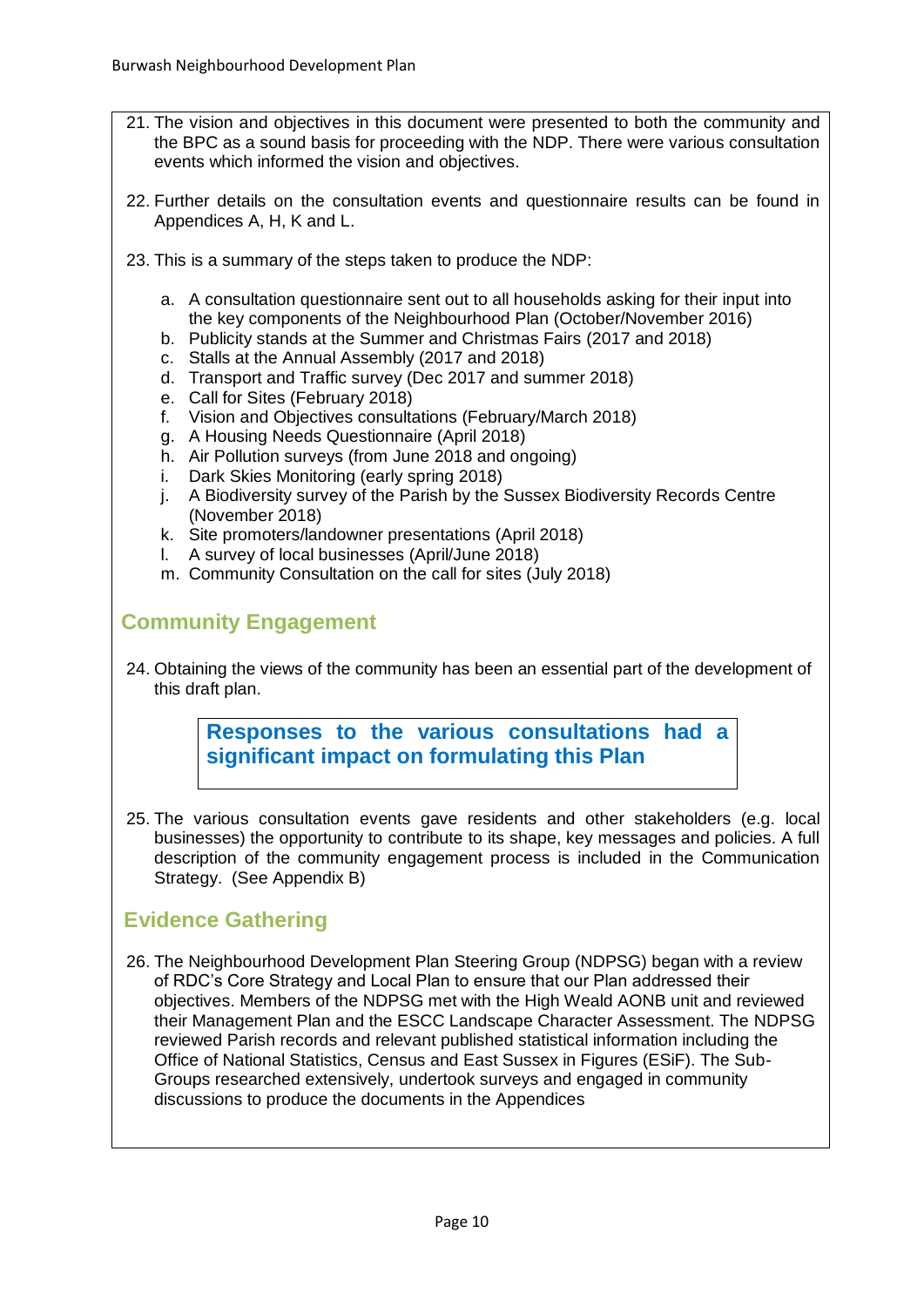# **Character Appraisal**

# **What is a Character Appraisal?**

27. Planning future growth and development for the Parish requires a broad understanding of its characteristics and appearance. The Character Appraisal is a factual and objective report and includes analysis of the elements which make an area distinctive, such as historic properties, open spaces, building materials, property types, state of maintenance and landscape setting.

# **Key characteristics**

28. The Character Appraisal covers the entire Parish, but focuses on the three villages of Burwash, Burwash Weald and Burwash Common.

> **Burwash is known as one of the most picturesque parishes in East Sussex with 137 listed buildings, 74 of which are on the High Street. Burwash village High Street makes up most of the Parish Conservation Area**

- 29. Most of the housing in the Parish is set either on the prominent ridgetop or along the several historic routeways which radiate steeply downwards into the Rother and Dudwell river valleys on either side of the ridge and continue as narrow, winding rural lanes many of which link to neighbouring settlements. The Parish was selected by English Heritage in its 2005 Historic Landscape Characterisation Project as a classic example of the landscape features of the Upper Rother and Dudwell High Weald AONB. It comprises spectacular valley landscapes with far-reaching views to the north and south across a series of ridges, floodplains and ancient woodland and, as noted by The Royal Geographical Society, as some of the best-preserved medieval field systems to survive unscathed in northern Europe. When considering future developments, it is vital that these important historical features are protected and retained.
- 30. Burwash Village High Street makes up most of the Parish Conservation Area. The Medieval and Georgian homes and frontages – mixing hung tile finishes, white weatherboarding, wooden sash windows and tall chimneys – have earned Burwash its reputation as one of the most picturesque and historically significant villages in East Sussex and gives it its distinctive character.

**"It would be difficult to find a more satisfying village, even in Sussex, than Burwash, for not only is it composed of unspoilt medieval buildings, rich in the mellow colouring of time, but from its ridge it commands extensive views of rare beauty, both by day and by night…."**  Taken from 'Rudyard Kipling's Village' by William A Ramsay (1934)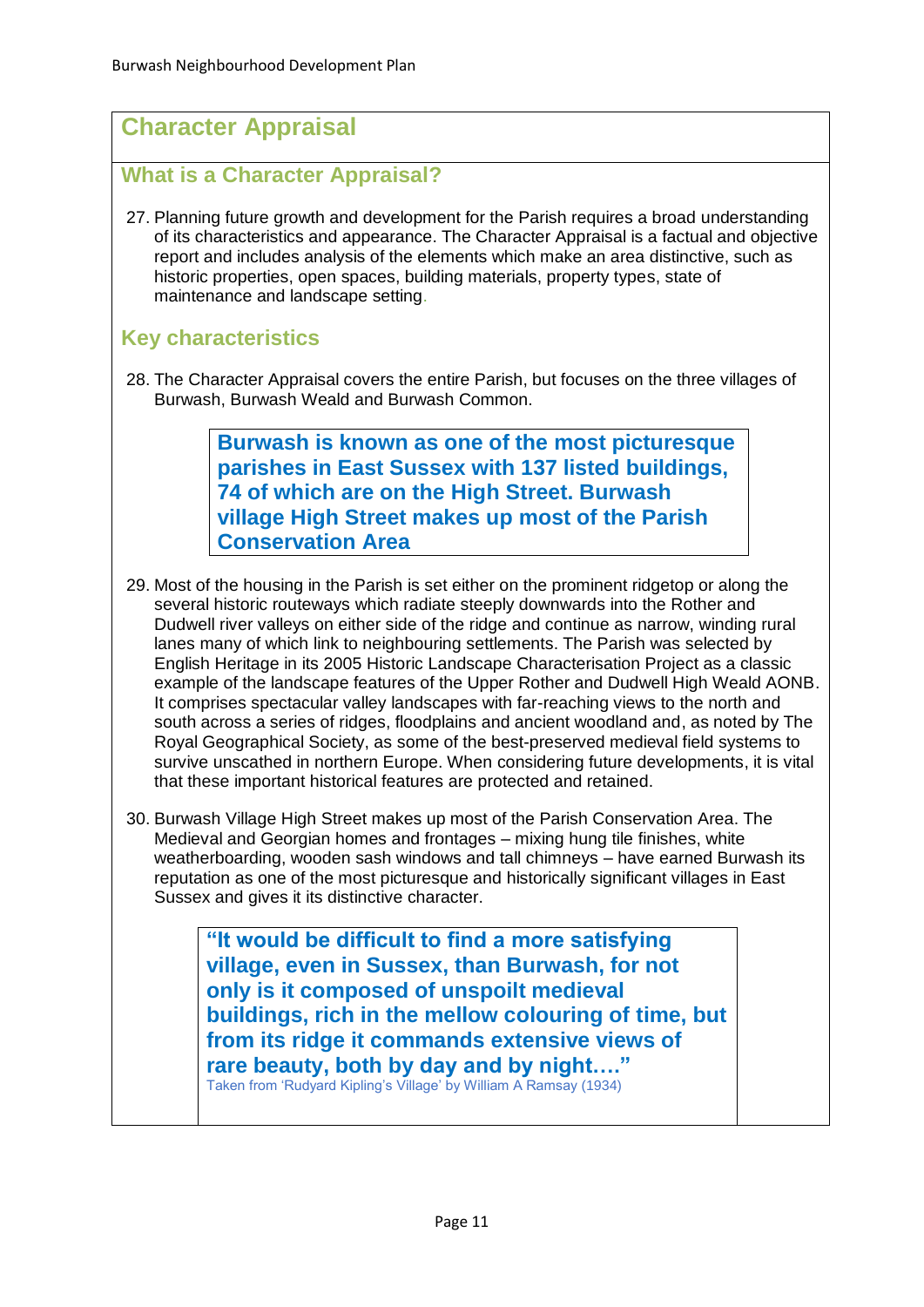

- 31. Burwash Common and Burwash Weald are predominantly linear settlements along the A265 road. Many houses sit on individual plots with generous gardens and behind mature hedges and fences. There is an attractive mixture of traditional Georgian and Victorian cottages and farmhouses. Houses have mostly been added singly or in small clusters reflecting the historical settlement pattern.
- 32. In Burwash Village, there have been a limited number of small post-war 'estate' developments, Highfields, Rother View, Rosemary Gardens, Strand Meadow, Hornbeam and Beechwood Close, The Old Orchard and most recently, Morris Close which was completed in 2018. In addition, four units on the Old Laundry site were completed in 2016, and the rebuild of Old Rectory Court which is currently underway in the High Street adds a net gain of one additional unit to the original number. Some designs have complemented the traditional style of the locality better than others, and some designs have been unsuitable for their AONB setting.
- 33. The full Character Appraisal is appended to this plan. (See Appendix C).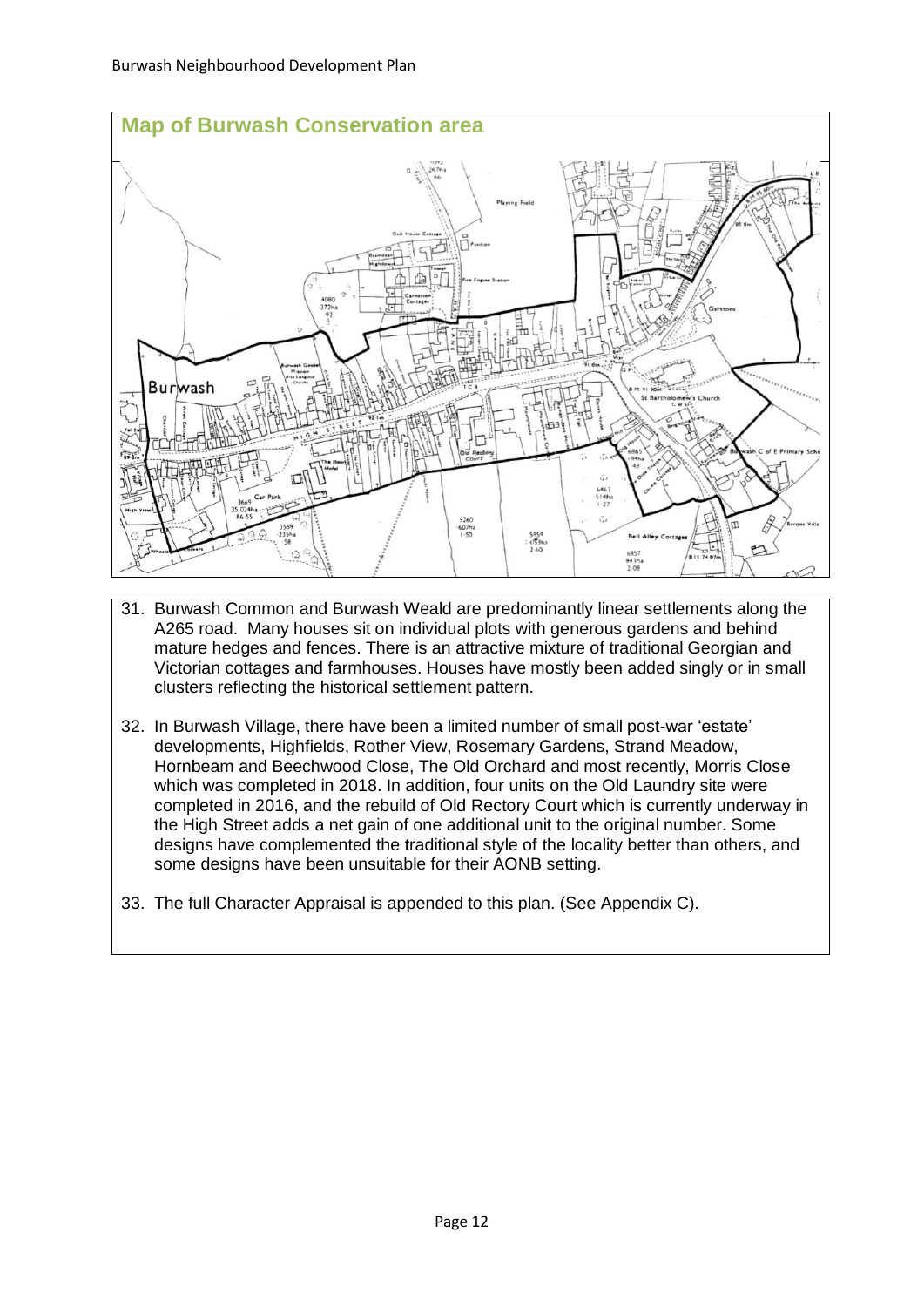# **Strategic Environmental Assessment**

- 34. A Strategic Environmental Assessment (SEA) is a process to identify likely significant effects of NDPs on the environment.
- 35. An SEA provides technical details of likely effects of the proposed NDP and sets out a management and monitoring framework to help mitigate and track any impacts.

**A Strategic Environmental Assessment is required by Rother District Council because of the likely impact of new housing development on our environment**

- 36. In order to have the NDP tested, a screening opinion request was drawn up and submitted to RDC by our consultant. The screening opinion describes the impact of building on the environment in landscapes sensitive to development (see Appendix D).
- 37. Following consultation with other bodies, RDC has determined that new developments would be likely to have significant environmental effects. On this basis, a Strategic Environmental Assessment is required for the proposed Burwash NDP. (See Appendix D).
- 38. RDC also concluded that the proposed NDP is not likely to have a significant effect on European designated protected habitats (Habitats Regulations) which is another environmental consideration.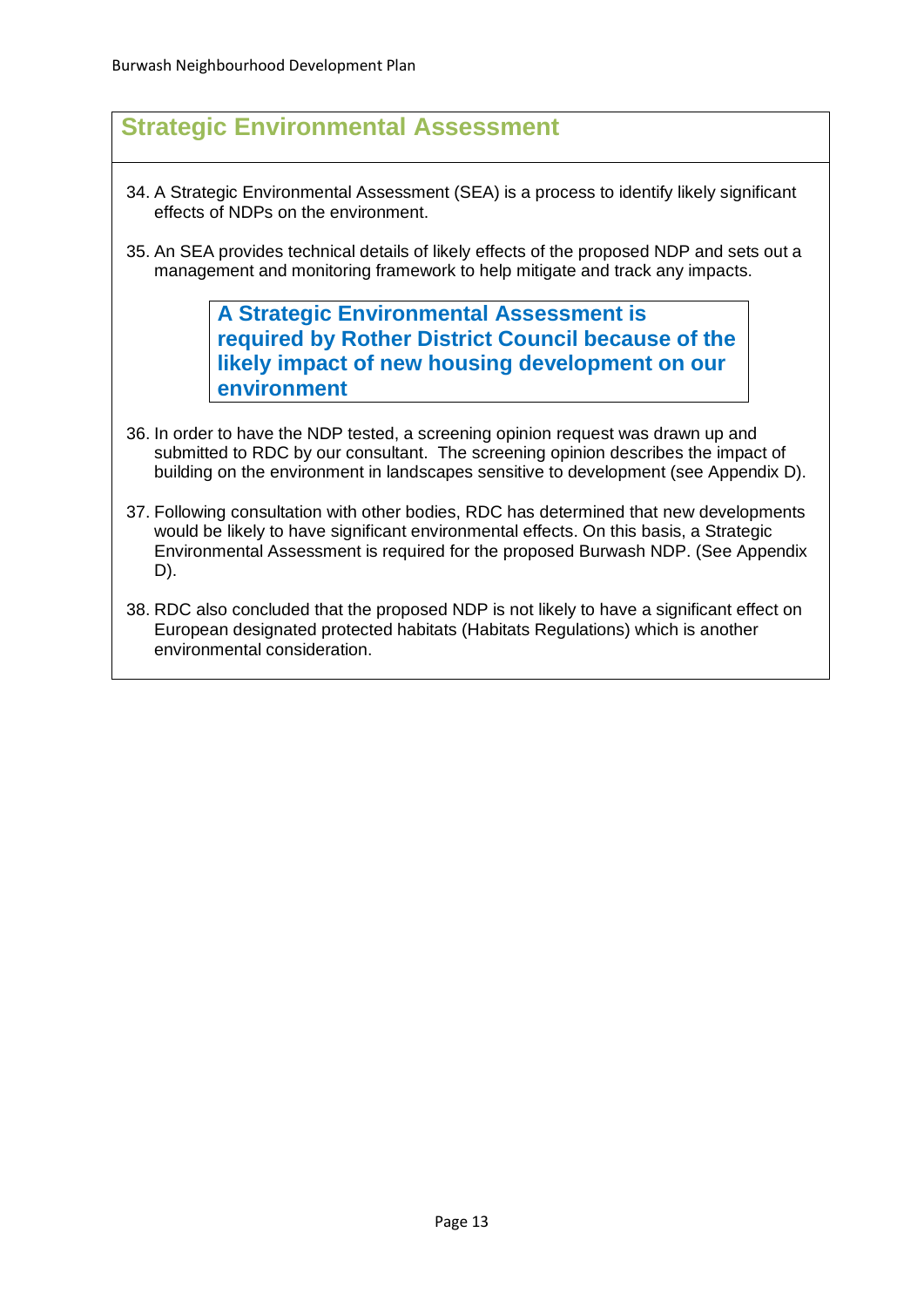# **SECTION 2 OUR VISION AND OBJECTIVES**

# **Our Vision**

- 1. The Steering Group, with guidance from Moles Consultancy, held a workshop on  $7<sup>th</sup>$ August 2017 to discuss and formulate the draft vision and objectives for the Burwash NDP.
- 2. The Vision:

**Our vision is for Burwash Parish to be a friendly, welcoming community of three villages.**

**We will enhance and protect our rich area of outstanding natural beauty and heritage whilst being sympathetic to appropriate development which meets the needs of our community.**

**To promote and support our existing and new businesses and encourage tourism, we will seek the appropriate infrastructure to ensure a sustainable future for Burwash.**

- 3. Through a combination of questionnaires and surveys, public consultations, workshops, village events and meetings, the Steering Group collected the views of parishioners on how they wished to see their village develop in the future. For the community, the three most important aspects they wished the NDP to address were Environment, Infrastructure (including Leisure, Economy and Tourism), and Housing. Three Sub-Groups covered each of these aspects while a fourth Sub-Group was set up to facilitate consultations.
- 4. In the Autumn of 2017 Burwash residents were given an opportunity to comment and add to their vision for Burwash. The two important questions asked were: -

*What are your three wishes for our three connected villages of Burwash?*

*What will it look like in 2028 if the best of our wishes came true?*

- 5. The responses, along with ideas that emerged from the community engagement events, shaped the vision and objectives for the Plan. These are included in Appendix L.
- 6. Capturing everyone's aims and aspirations also provided us with a sound basis on which to formulate the policies proposed in this draft Plan.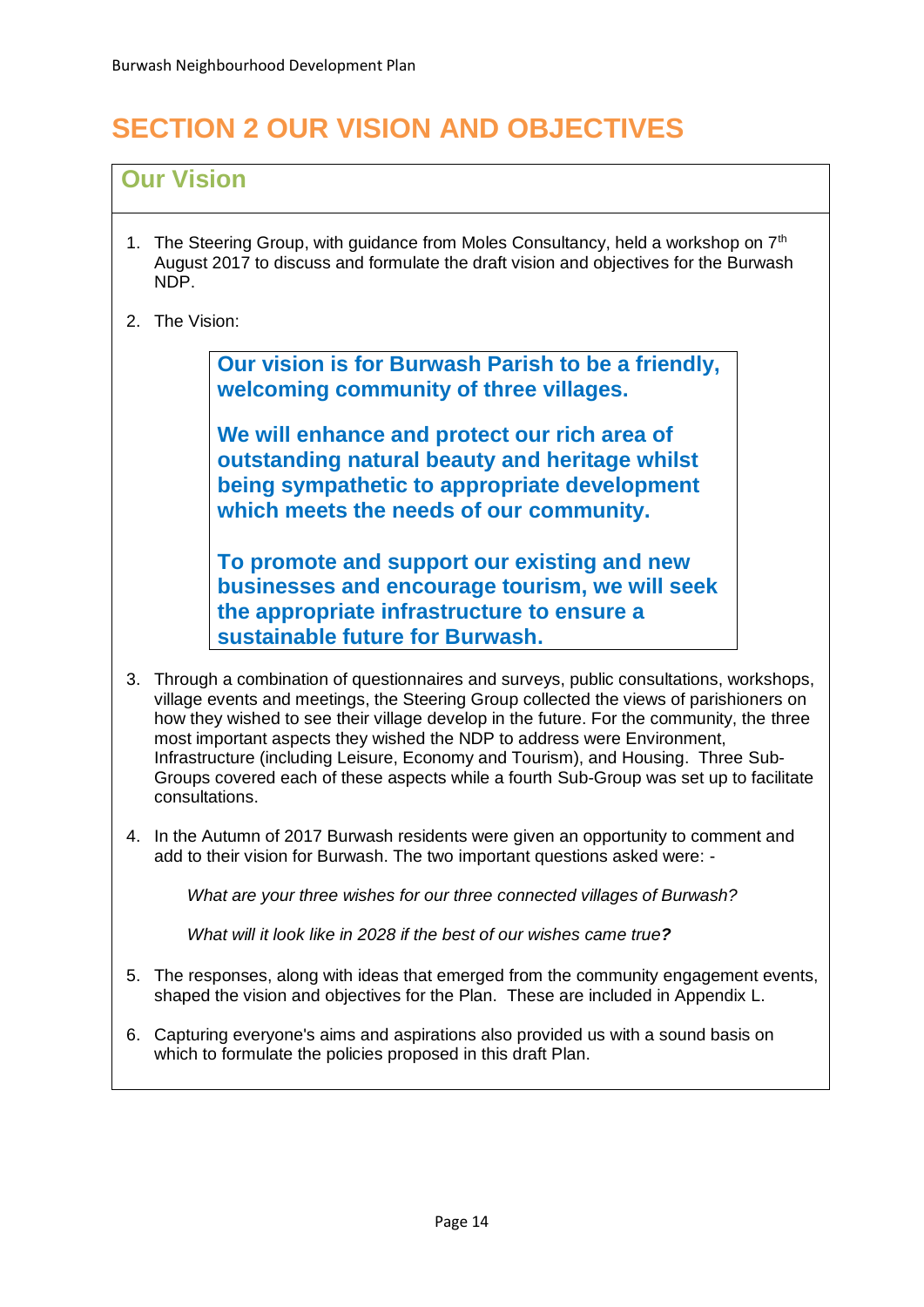# **Our Objectives**

7. The objectives provide a framework to deliver development and other changes that conserve and enhance the sustainability of Burwash in a balanced approach to social, economic and environmental factors. They reflect the nature of the Parish and the direction the local community wants to take, especially in securing the long-term future of those community and environmental assets most precious to local people. They also accept and welcome change that will enable the community to grow in a sustainable way.

> **The objectives identified by the community were taken forward by four Sub-Groups**

8. The objectives which seek to address the issues identified have been grouped into themes and have been used to develop the policies that are set out later in the Plan. The objectives initially put forward at the outset of this process have been developed to reflect the views of residents gathered through subsequent consultation.

# **Environment**

9. The Parish landscape has remained largely unchanged for many hundreds of years. This is reflected in its current natural and built environment and historic settlements. The Environment Sub-Group looked at the Parish's general history, archaeology and landmarks. They also studied the natural landscape, environment and biodiversity.

> **Protecting, conserving and enhancing our environment were priorities agreed by everyone**

- 10. The following objectives reflect the importance of protecting, preserving and where possible enhancing the special features of the natural and historic environment of the Parish.
	- a. To conserve and protect our distinctive landscape with natural features such as hedges, ditches, verges, trees, wildflower meadows and ancient ghyll woodlands, including the two nationally important Sites of Special Scientific Interest (SSSI) at Willingford Wildflower Meadow and Dallington Forest.
	- b. To conserve and protect the Parish setting including views into and out of the historic built and landscape setting of the AONB.
	- c. To conserve and enhance the ecosystem and biodiversity of the Parish.
	- d. To improve the safety and quality of footpaths and bridleways and increase access around the Parish through this 'green' network.
	- e. To protect and enhance the open and community green spaces such as Swan Meadow, Burwash Common Playing Fields, Down Meadow and Hornbeam.
	- f. To support and encourage land stewardship schemes which protect nature, landscapes and the environment.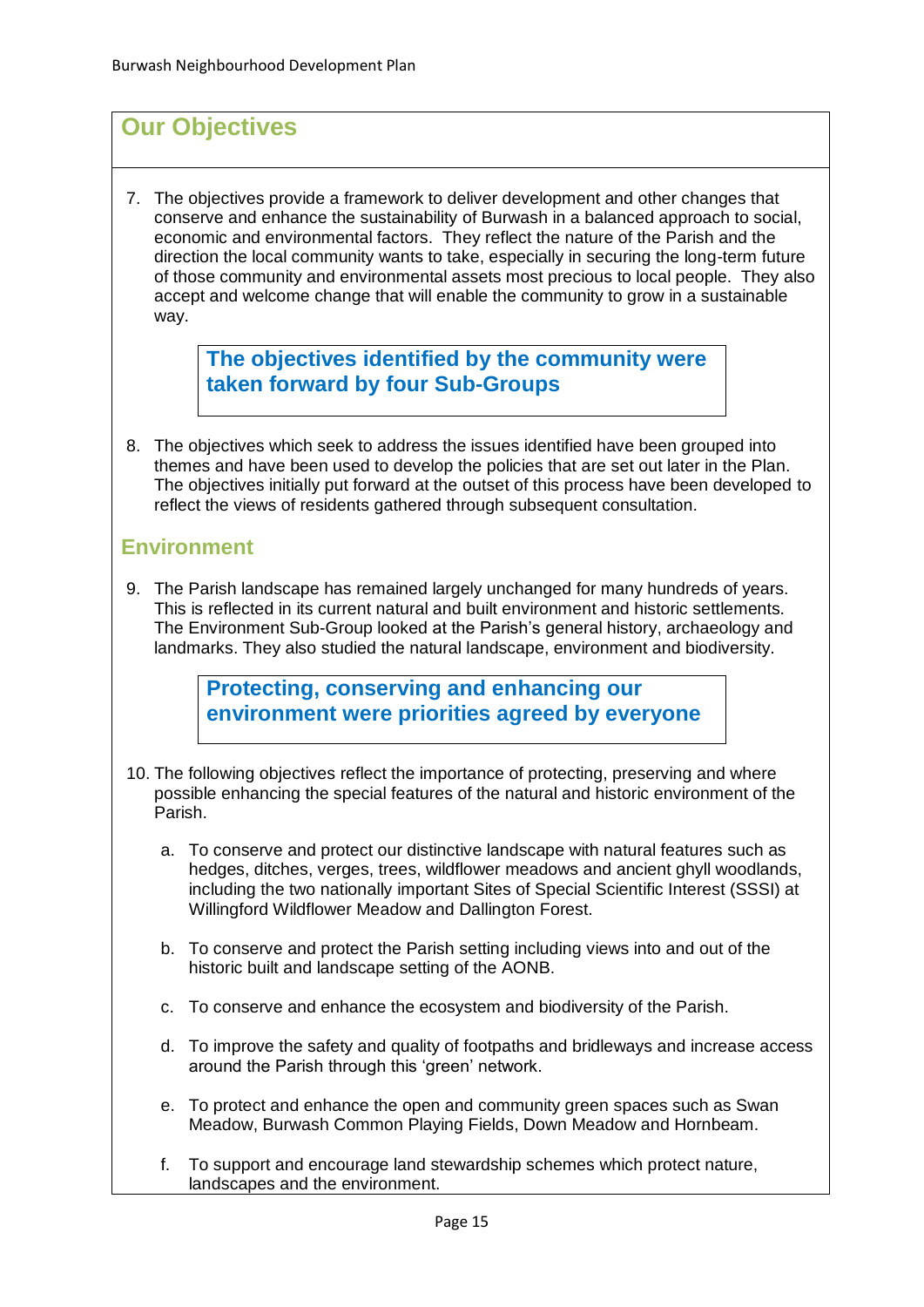- g. To protect the dark skies by minimising light pollution.
- h. To protect and conserve the environment and minimise air pollution.
- i. To ensure that designated heritage assets in the parish and their settings are preserved and enhanced for their historic significance and their importance to local distinctiveness, character and sense of place.
- j. To ensure that landscaping associated with any new development fits within the local natural setting.

# **Infrastructure, including Leisure, Economy and Tourism**

- 11. The Infrastructure Sub-Group researched all the aspects of infrastructure within Burwash Parish and produced an Infrastructure Assessment report. The Infrastructure Assessment highlights potential areas of infrastructure improvement, strengthening and future proofing which are recorded in the list of potential projects.
- 12. The Infrastructure Assessment is complemented by a Traffic Survey and a survey of the views and needs of local businesses. These documents can also be found in the Appendix K.
- 13. The following objectives set out the important priorities.
	- a. To promote appropriate speed limits to ensure that local roads are safe for pedestrians and residents who live close to the road, and to facilitate free-flowing vehicle movement.

**Resident and pedestrian safety on our roads is of utmost importance**

- b. To maintain and seek to improve the bus services through the villages.
- c. To preserve the footways and pavements, and ensure they are suitable and safe for pedestrians, including those with mobility issues.
- d. To encourage more sustainable means of travel, including cycling and walking.
- e. To provide appropriate car parking space to meet the needs of residents, support the viability of local shops and businesses, and to promote tourism.

**Car parking that meets residents needs and enables local businesses to survive is key**

- f. To ensure that all financial contributions received by the Parish Council from new developments are used on projects and initiatives that meet the identified needs of the community.
- g. To promote and encourage small scale and appropriate tourism through active marketing initiatives.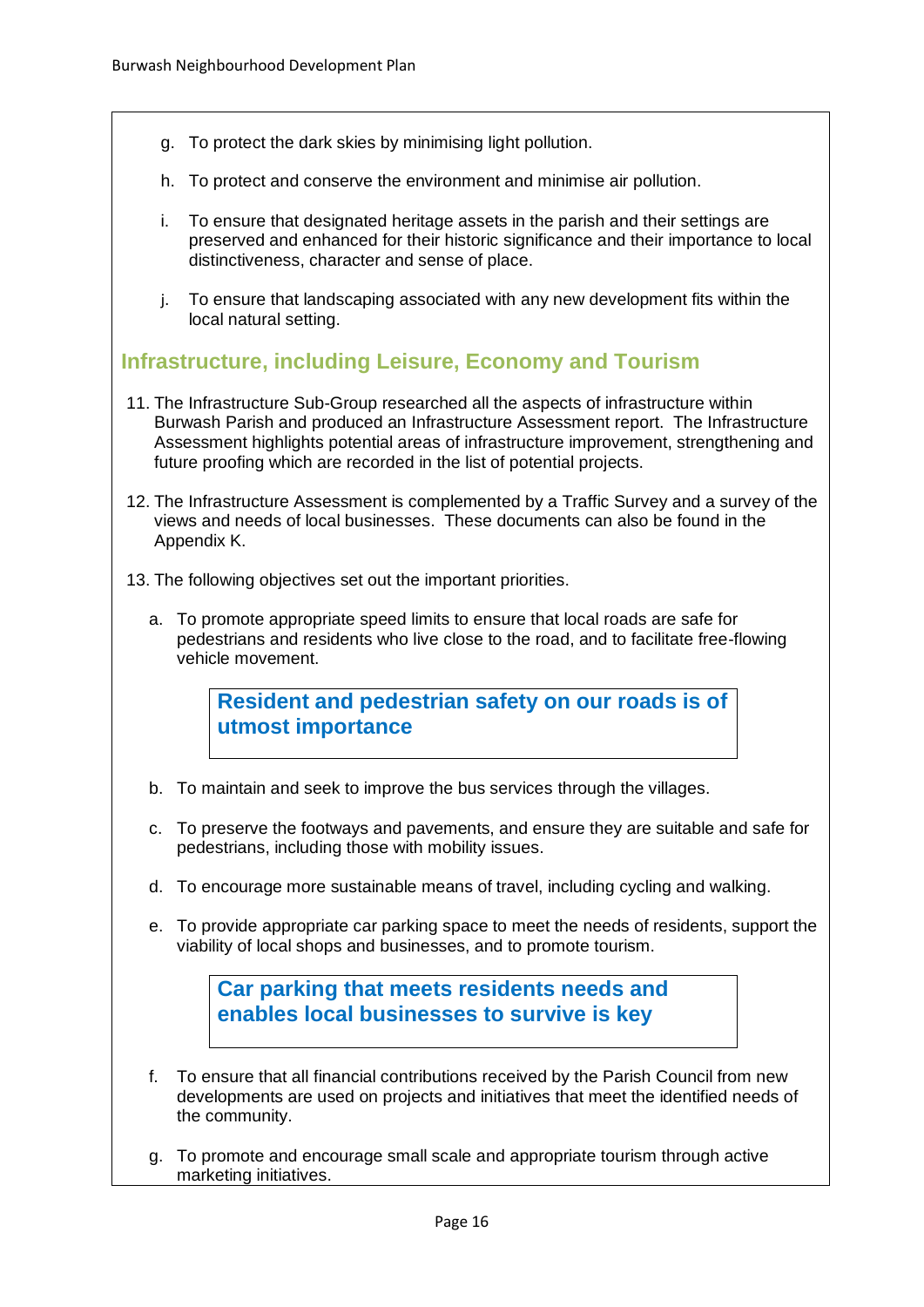- h. To help sustain the local economy and to help local business networking, including the development of a local business directory, in order to sustain the local economy.
- i. To identify opportunities for new business development and premises to provide further employment within the Parish whilst safeguarding existing employment for the community.

**Enabling efficient Wi-Fi communication is essential, whilst maintaining as far as possible 'invisibility' of the supporting infrastructure**

- j. To seek improvements in the communications infrastructure, including the provision of superfast broadband, whilst ensuring that the siting and appearance of any required equipment has minimal impact on the visual amenity, character and appearance of the local area.
- k. To encourage the provision of a range of appropriate activities which promote the Parish as a destination for visitors. These activities include events, specific walking trails, footpaths and bridleways. To produce promotional material to advertise tourist attractions in local, regional and national forums.

# **Housing**

- 14. The Housing Sub-Group carried out research into housing need and supply including a housing needs survey, a character appraisal and re-evaluation of land assessments. The Sub-Group led the Call for Sites process. These documents are included within the Appendices C, F and H.
	- a. To plan for and support the delivery of suitable new housing which meets the current and future needs of the local community.
	- b. To ensure that new housing development is designed and built to a high quality, respecting the existing character of the three villages in the Parish.

**Meeting local need and sympathetic design are an absolute must for any new housing**

- c. To provide an appropriate mix of housing to meet local needs for sale and rent including level access accommodation for the elderly or disabled and housing which is affordable to local households.
- d. To maintain and enhance the wooded and rural character of the villages by encouraging the integration of soft landscaping in new developments and, where appropriate, screening from the AONB.
- e. To protect and enhance listed buildings and other heritage assets.
- f. To conserve and enhance the historic environment in relation to buildings, landscapes, and places that enhance our heritage settings.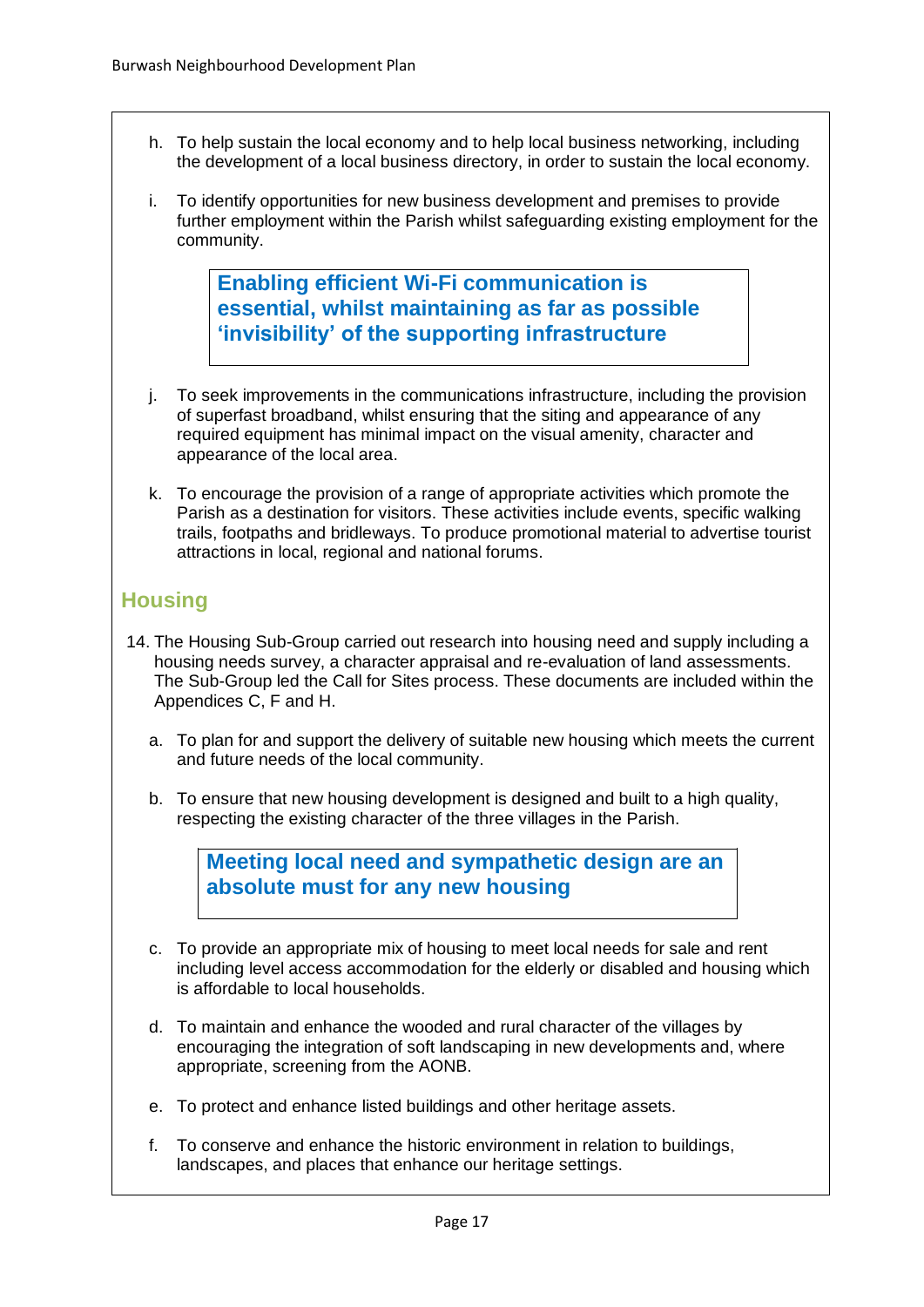# **Consultation and Communication**

- 15. To prioritise and support open communication and consultation between residents, local businesses and organisations, the Parish, District and County Councils.
- 16. To build on the consultation and community communication processes adopted for the NDP and to ensure these are enshrined in future plans of the Parish Council.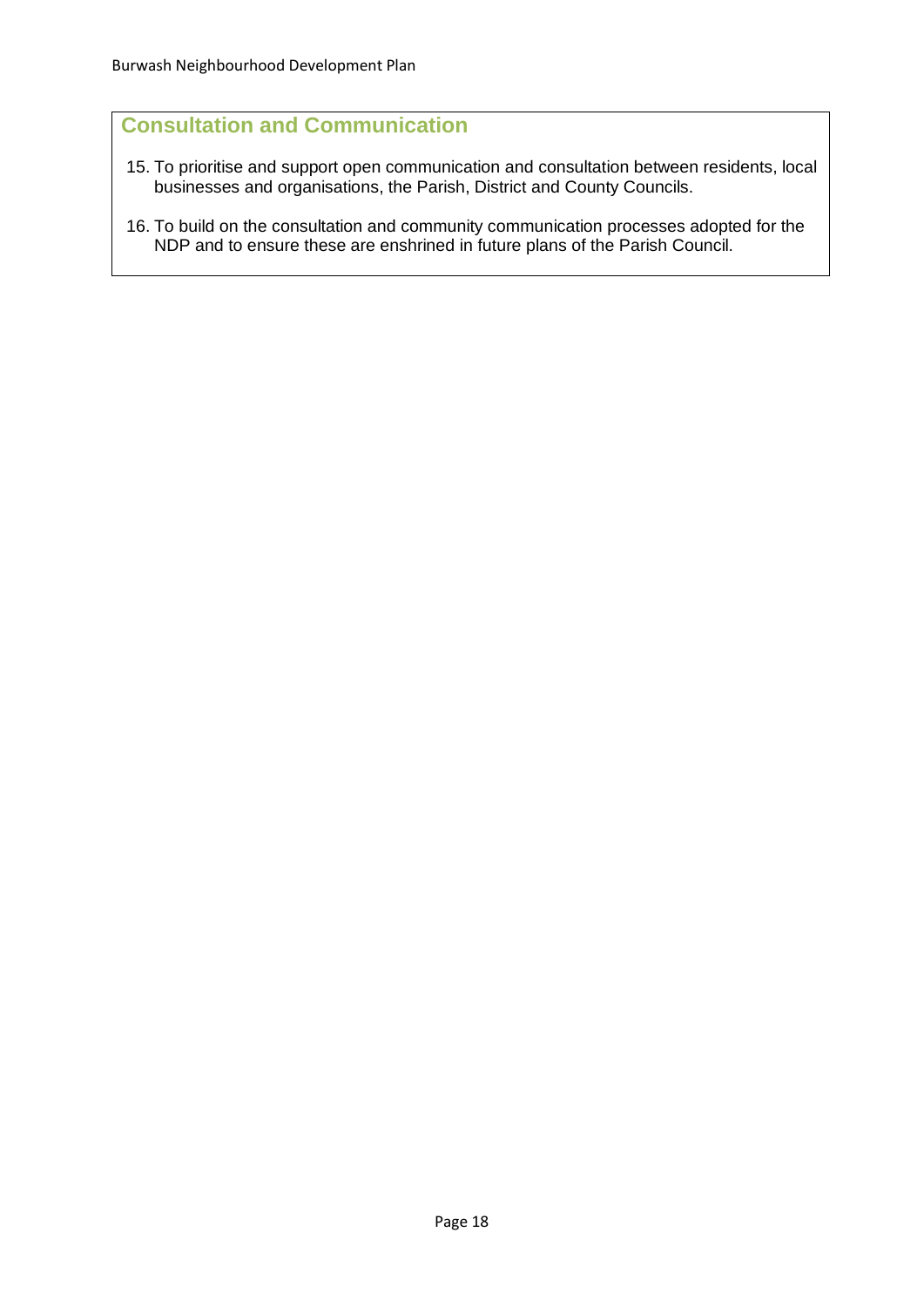# **SECTION 3: ASSESSMENT OF DEVELOPMENT OPPORTUNITIES**

# **Strategic Housing Land Availability Assessment (SHLAA)**

- 1. Rother District Council (RDC) carried out a review of its 2010 Strategic Housing Land Availability Assessment (SHLAA) in 2013. SHLAAs are land surveys which are carried out to identify areas of land suitable for potential development. This review informed RDC's Core Strategy which was adopted in September 2014 and provided the information to support the specific housing targets for each area.
- 2. The RDC assessment for Burwash Parish concluded that in the view of the relative inaccessibility to key services, Burwash Weald and Burwash Common were not suitable for additional housing and they were therefore not included within the housing target for Burwash Parish as a whole.

**Burwash village has been allocated a housing target of 52 new homes by Rother District Council. Burwash Weald and Burwash Common have not been allocated any housing targets**

- 3. Burwash village was identified as having access to key services. The initial housing target for Burwash village was set at 35 homes. However, in September 2014, the adoption of the Core Strategy brought with it an increase in this target to 52 homes.
- 4. Nine sites were identified by RDC in the Burwash village area as part of the SHLAA. Six were evaluated as 'red' (not suitable for development) and rejected by RDC for a variety of reasons including impact on the AONB, rural character and setting, and impact on biodiversity.
- 5. One site, (Shamrock Field land NW of 40-49 Shrub Lane SHLAA ref. BU12a) was evaluated as 'amber' and a possible development site although it was acknowledged that there were significant AONB, community, landscape and biodiversity impacts to overcome in order for this site to be considered suitable for development.
- 6. Two sites were graded as 'green' and therefore suitable for development. These were the former Burwash laundry site (SHLAA ref. BU6) and the Strand Meadow site (SHLAA ref. BU2).
- 7. Full details of the SHLAA evaluations can be viewed on-line via the RDC website (See link on page 43 or the Burwash extract at Appendix N).

#### Land evaluation

8. At the outset the NDP Steering Group carried out its own evaluation of possible development sites within Burwash Parish. The options were very limited given the constraints of the AONB and the heritage setting, the problem of the steep slopes on either side of the High Street, and the need for proximity to the village hub. The Steering Group met with RDC to discuss the options identified: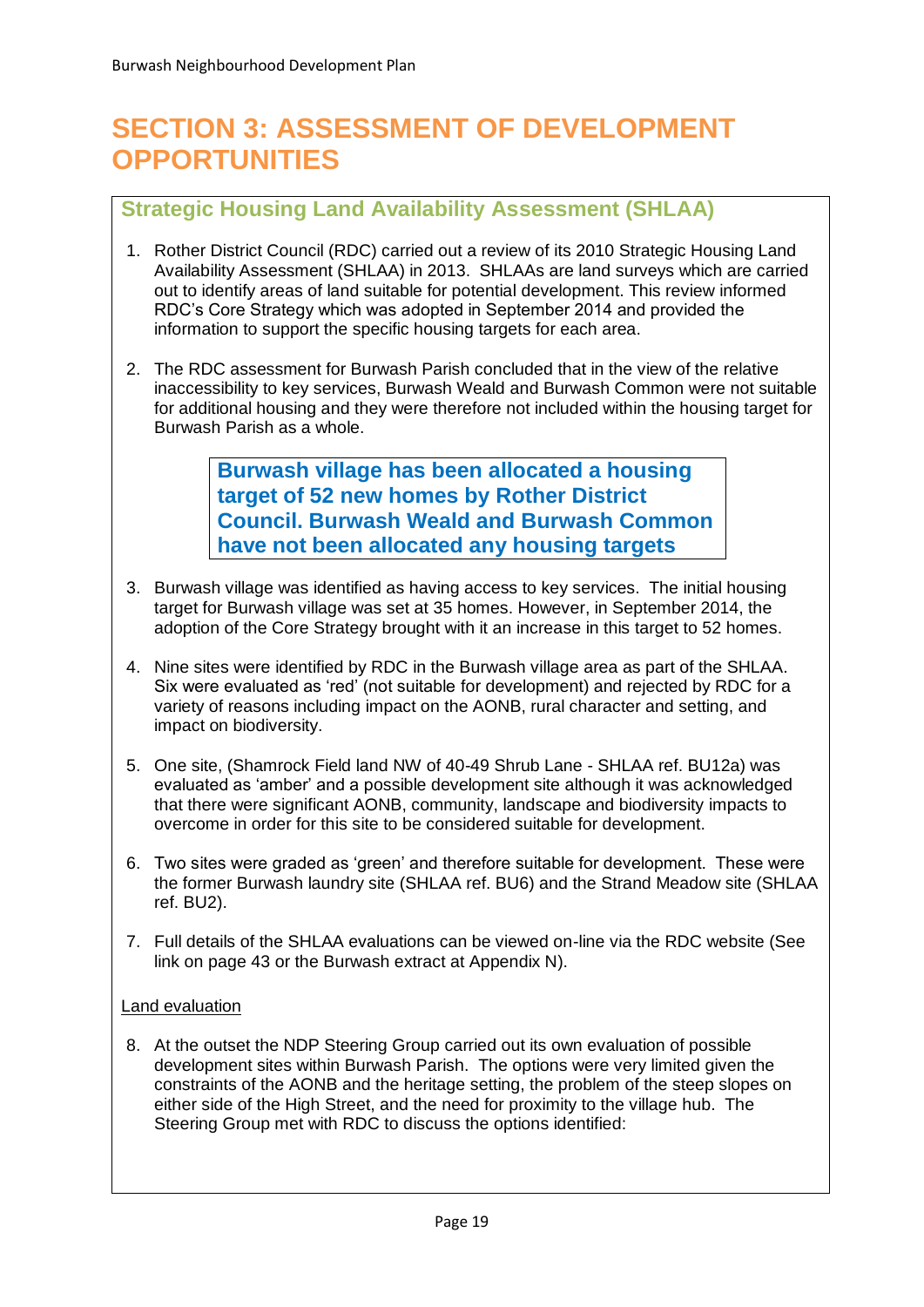#### Two sites in fields to the south of Greenfield Lane

9. These two possible sites both relate to the frontages of the large field to the south of Greenfield Lane in Shrub Lane (SHLAA ref BU10). Following consideration RDC confirmed that neither site was suitable because: 'The rural setting and character of the village, landscape setting and lack of footpaths all weigh against development in the gaps. This view was supported at the last Local Plan Inquiry when this site came forward with the Inspector's conclusion stating that the green field location in the AONB, landscape intrusion and lack of adequate local employment made these sites unsuitable for development.'

#### Other options

- 10. During the consultation process residents have raised questions about the potential for development of the Bell Inn and Oakley's Garage sites. These have both been considered.
- 11. The Bell Inn stopped operating as a public house in 2010. It would require a change of use from commercial to residential to permit it to be developed for housing. It is highly unlikely to provide six or more new homes which is the minimum number required by RDC to count towards the housing target so has not been included in this NDP.
- 12. Oakley's Garage has stood empty for over two years and is increasingly derelict. It is being marketed for sale but at present no application has been made for change of use to residential. In view of this it has not been considered within this NDP.

# **Analysis of planning permissions in Burwash**

13. RDC set the requirement that to count towards the housing target, developments must contain six or more homes. In the context of housing development in the Parish, this is a significant constraint.

> **Since 2002 only four planning permissions would have been large enough to count towards the housing target**

- 14. An analysis of all planning permissions for additional homes granted since 2002 has been undertaken. This shows that 92% of permissions were below the housing target of six homes (46 of 50 permissions). Of the 4 schemes of six units or more, The Old Orchard (12 units) and Morris Close (10 units) have been completed. Strand Meadow (30 units) only has outline planning permission, with its subsequent application for full approval having been refused by RDC. This has now gone to appeal. Rectory Court (19 units) is under construction and replaces 18 units which were demolished. This would not count under RDC's criteria as this is only a net gain of one unit.
- 15. The full table of permissions since 2002 is shown in Appendix E.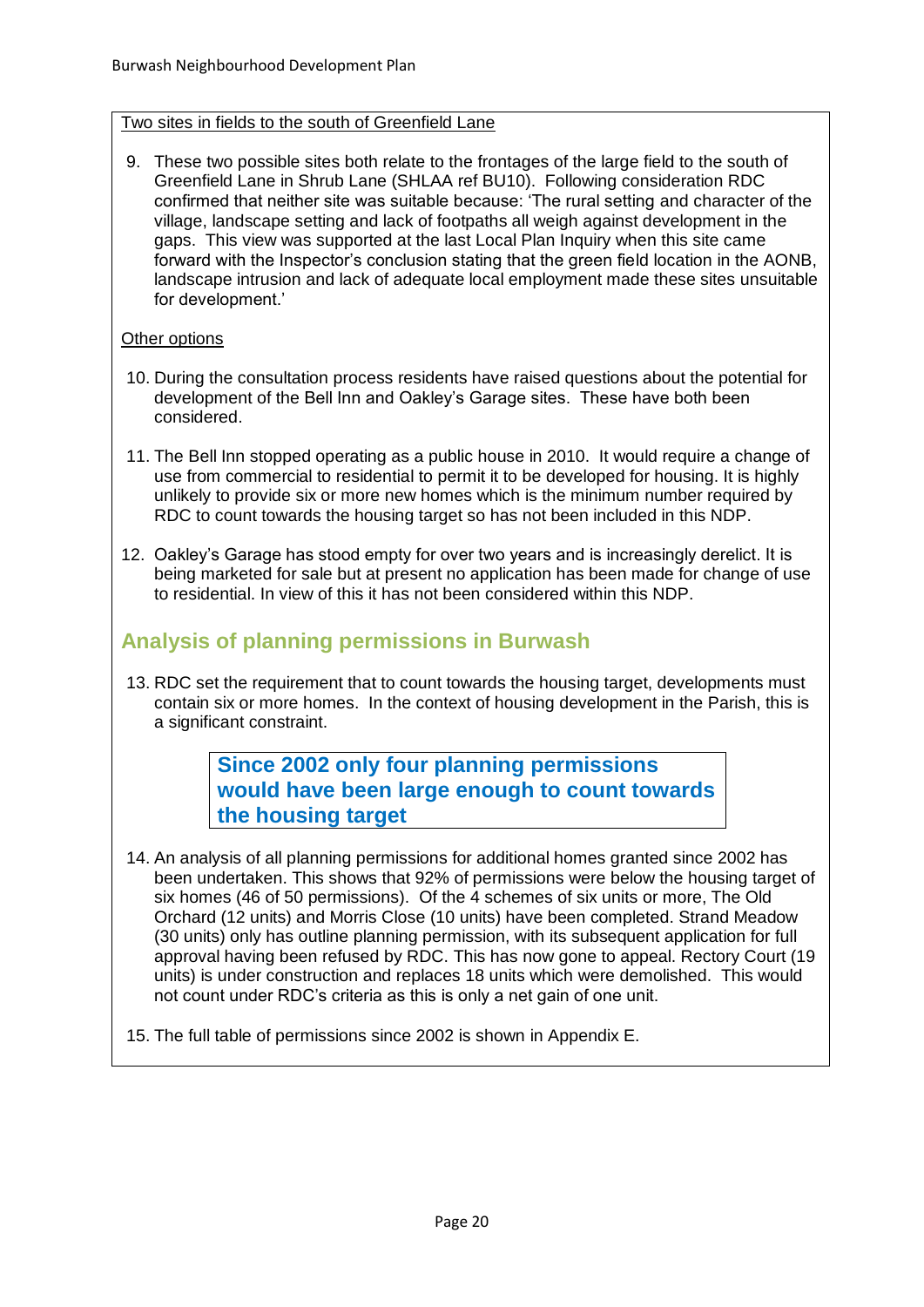# **What has happened since the SHLAA?**

- 16. One of the two sites evaluated as 'green' (suitable for development), the former Burwash Laundry site was developed in 2016 but only four houses were provided. This development therefore fails to meet the RDC minimum requirement of six homes for inclusion in the housing target.
- 17. Two further applications have come forward. One (known locally as 'Denton Homes site' after the name of the developer) comprises two areas considered in the SHLAA, one graded 'amber' and the other graded 'red' (SHLAA ref. BU12a and BU12r respectively). The other application concerns the site known as 'Strand Meadow' which also comprises two areas in the SHLAA graded 'green' and 'red' (SHLAA ref. BU2 and BU11 respectively).
- 18. The 'Denton Homes' scheme was refused by RDC because of its impact upon the AONB. This scheme had over 300 objections. Initially the developer appealed this decision. The appeal was also opposed by the local community. RDC, Burwash Parish Council, Etchingham Parish Council and a local community group were all given approval by the Planning Inspectorate to be participants in the Inquiry. The developers subsequently withdrew prior to the Inquiry citing their view that they felt they were unlikely to be successful.
- 19. The full planning application on the Strand Meadow scheme was considered by RDC and refused for several reasons including:
	- a. The design of the proposed development being out of character with the historic settlement of Burwash and the High Weald,
	- b. Poor pedestrian access,
	- c. Urban character and appearance of the buildings,
	- d. Does not represent a high-quality response to the local context and landscape, and
	- e. The failure to enter into a section 106 agreement.
- 20. This application had over 400 objections. The Strand Meadow decision has been appealed by the developer. The local community and the Parish Council has requested that this appeal should be heard at a Hearing or a Public Inquiry but the developer has asked for the appeal to be dealt with by correspondence. As at May 2019 the Planning Inspectorate has been asked to consider these requests.

# **Call for sites**

- 21. In January 2018, the Burwash NDPSG carried out a local 'Call for Sites' to identify land potentially suitable for new housing development within the Parish boundary of Burwash. Agents, developers, landowners, businesses, relevant local interest groups and others were invited to identify any sites, land or buildings across the Parish that could have potential for additional housing. Owners of land identified in the SHLAA were also contacted inviting them to submit proposals. It was made clear that putting forward a site for consideration did not mean it would necessarily be accepted for inclusion in the final plan. The Call for Sites consultation was open for six weeks.
- 22. The following four sites were submitted by landowners. A consultation event was held in April 2018 to enable proposers to make a presentation and give us a better understanding of their proposals.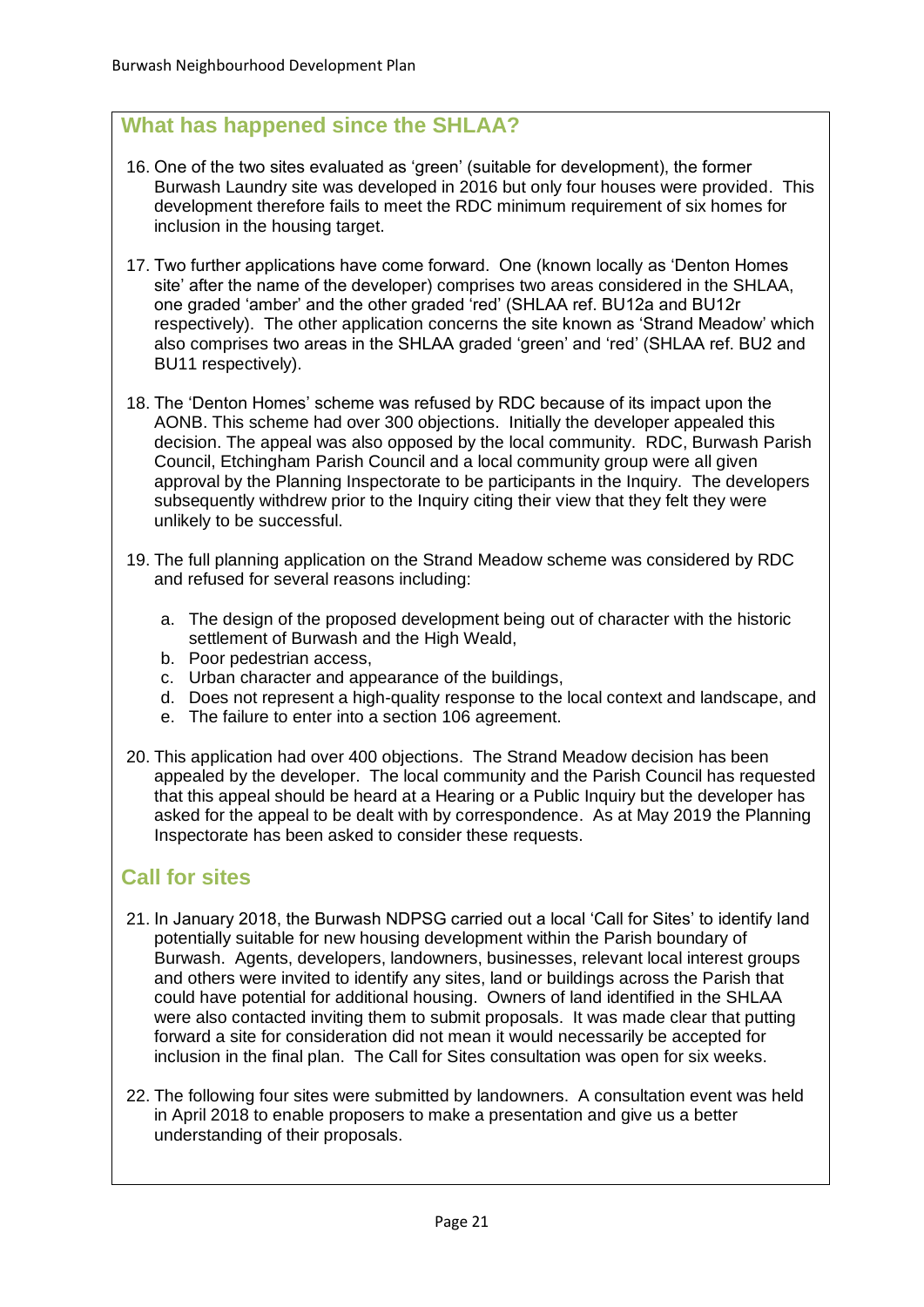# **Four sites were submitted for consideration. All four submitted sites were outside the development boundary**

#### **Fairview Farm**

23. This is a greenfield site on the A265 in Burwash Common. The site is in an area not included in the SHLAA and is outside the development boundary for Burwash. The landowner was keen to bring this site forward for affordable housing. The site can accommodate approximately six housing units.

#### **Little Dawes**

24. This is a greenfield site on the A265 just to the west of Spring Lane. The site is outside the development boundary and is on a steep slope visible across the Rother valley. The site can accommodate approximately six units.

#### **Glebe House**

25. This is a greenfield site which is currently agricultural land to the east of the village of Burwash fronting the A265. The site is outside the development boundary and can accommodate approximately 15-20 units.

#### **Fields to the rear of 102-109 Shrub Lane**

26. This is a greenfield site which is currently agricultural land with fields that have a frontage onto Shrub Lane. The site can accommodate approximately 60 units.

# **Evaluation of sites**

- 27. Only the landowners for Fairview Farm and Little Dawes took up the invitation to attend the presentation event.
- 28. Following these presentations, the NDPSG carried out an evaluation of the specific schemes. This process was independently facilitated by Moles Consultancy (the consultant advising on the NDP). The report and evaluations are included in Appendices F and G respectively.
- 29. Residents were consulted about the Call for Sites outcome at two events in July 2018; one held in Burwash Common and the other in Burwash village. Over 50 households attended these events.
- 30. Residents were asked to consider the merits of the specific proposals and, as all four sites were outside the development boundaries, whether they felt the boundaries should be expanded to facilitate these potential schemes.
- 31. There was a small majority (52%) in favour of the Fairview Farm scheme but a clear majority (79-95%) against the other three. Of those consulted, 91% were opposed to extending the existing development boundaries.
- 32. Many comments by far the single largest subject in the responses related to the need for any development to provide housing to meet the needs of local people.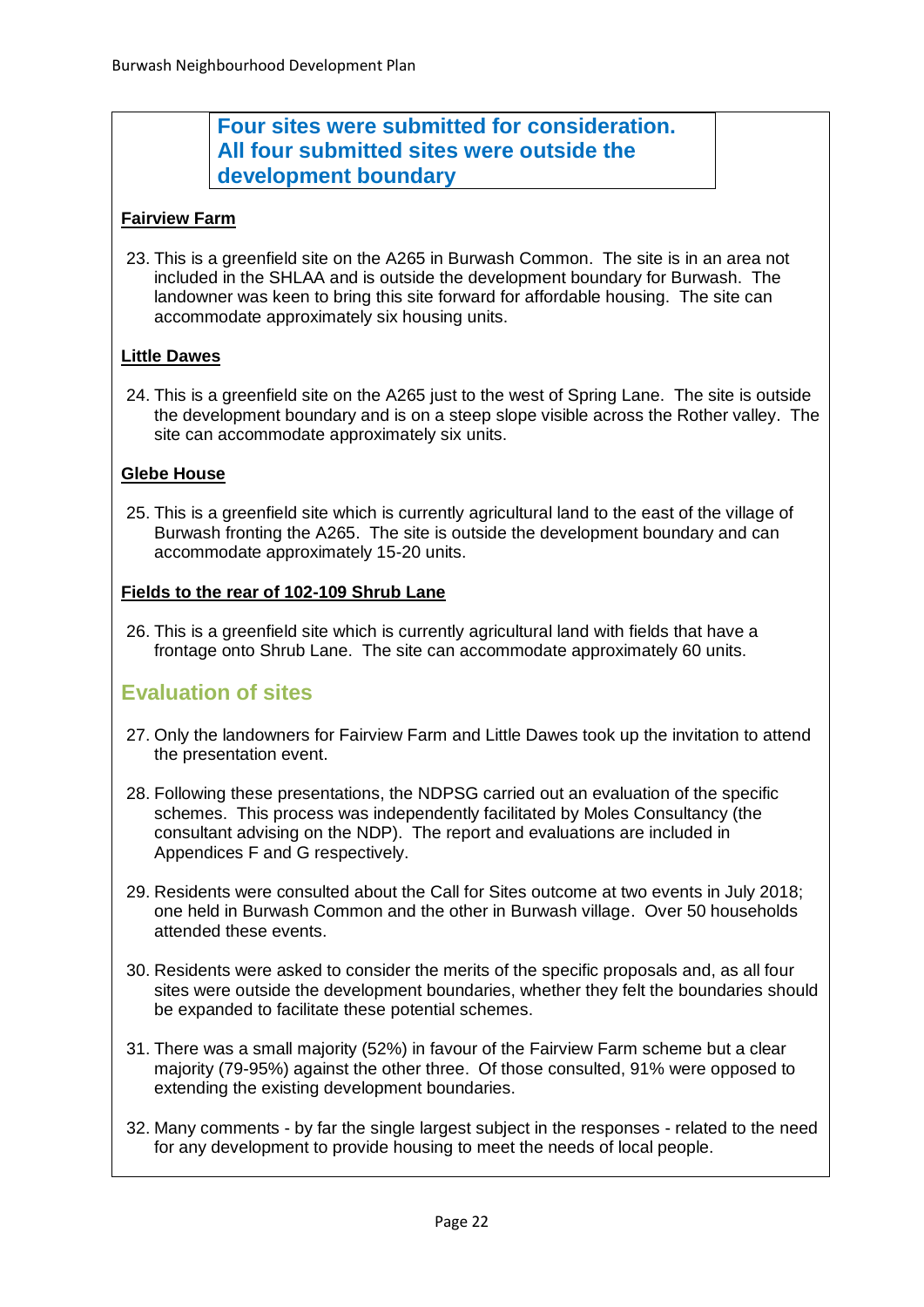33. The NDPSG consulted with BPC and, taking all feedback into consideration including the detailed evaluation, it was agreed that none of the sites was suitable for inclusion in the final Burwash NDP.

# **Housing Needs Survey**

- 34. The 2011 Census shows that the tenure mix for the Parish is as follows:
	- 78.6% Owner occupiers
	- 0.3% Shared Owners
	- 9.8% Private rented
	- 9.5% Social rented
	- 1.8% Rent free
- 35. 'Affordable housing' is housing which is deemed to be affordable to those with a median household income or below. This is generally expressed as rents set no higher than 80% of the open market rent. There are several different types of affordable housing:

Social Rented

36. Properties let as Social Rented units are usually let on Assured Tenancies which give the tenants security of tenure at rent levels broadly in line with those of Council tenancies.

Affordable Rented

37. These are usually let on Assured Shorthold Tenancies which have a defined end date (maximum of three years). They are let at up to 80% of the local open market rent level.

Shared Ownership

- 38. This enables lower income households to move into home ownership by being able to buy a portion of the property, usually a minimum of 25%. The household pays a reduced rent on the unowned balance. Shared owners can stay at that initial level of ownership or, if their circumstances allow, they can buy further shares and reduce their rent accordingly.
- 39. A Housing Needs Survey was carried out in June 2018 to determine local needs.

**Of the households who indicated that they will, or may, move within the next five years within the Parish, 79% say they will require either one or two bedroom homes**

- 40. Residents across the Parish were asked about the make-up and age profile of their household, the number of years they have lived in the Parish, whether they intended to move within the next five years and, if so, if they intended to remain in the Parish.
- 41. There were returns from 126 households which is 11.3% of the total households shown in the 2011 Census. Of these, 46 were from households with children. The average time lived in the Parish was 23 years and 8 months.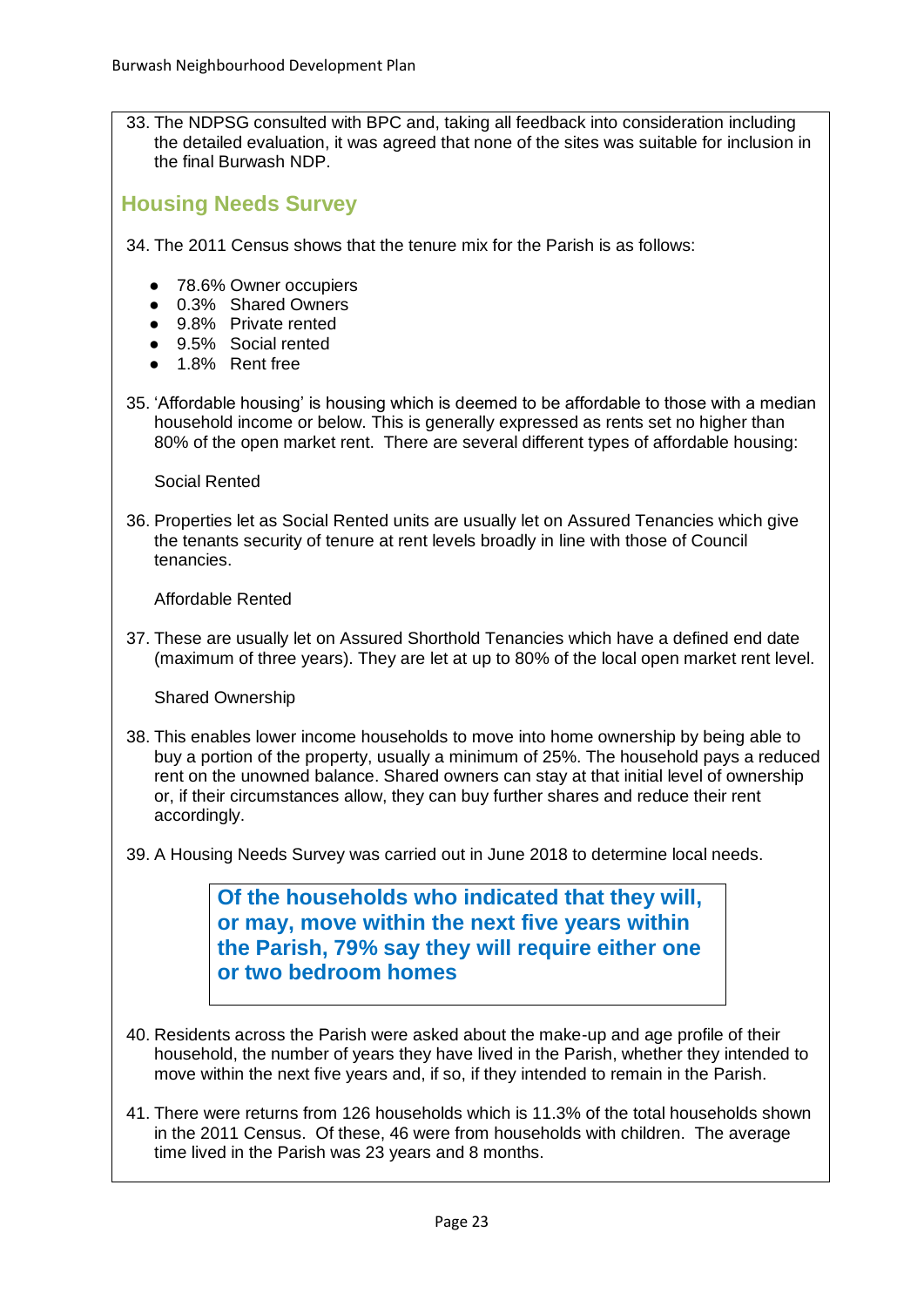# **There is high demand for bungalows or accessible housing for downsizing**

- 42. There were 18 households who indicated that they intend to move within the next five years with 38 who may move and 70 not intending to move.
- 43. Further analysis was carried out to establish the tenure of potential movers and the types and sizes of properties required.
- 44. This showed 79% of potential movers required one or two bedroom accommodation and the main requirement was for level access homes principally for the elderly to buy or rent in order to downsize. The second largest requirement was from young families requiring Social Rented houses. There was only very limited demand for Affordable Rent or Shared Ownership. The planning application on the 'Denton Homes' site in Shrub Lane was predominantly for three and four bedroom houses for sale with no provision of social rented units. The Strand Meadow development which was recently refused and is now being appealed proposed 30 homes which are mainly three bedroom houses with no provision of any affordable housing.

# **Social rented homes for young local families are a key requirement**

- 45. The full analysis of this survey is in Appendix H.
- 46. The community has demonstrated its understanding of the competing pressures of protecting the AONB and heritage settings for future generations and the need for additional housing. The community has been supportive of new development proposals where they make a positive impact on their setting and the provision of housing meets local needs. This is evidenced by the following schemes:

#### **Morris Close (Exception site)**

- 47. Exception sites are typically built on land such as agricultural where normally development would not be permitted.
- 48. In 2013 BPC became aware of the availability of funding which could be used to develop an exception site to provide affordable housing for local residents. This funding arose because a developer who could not provide affordable homes on their own site had paid an agreed sum to RDC to allow the development for affordable housing elsewhere. BPC moved quickly to identify a possible site and arranged introductions between the landowner and Hastoe (the Housing Association who developed the scheme). BPC worked closely with Hastoe and RDC to ensure the homes were affordable and prioritised for local residents.

# **Exception sites offer the opportunity for creating additional affordable homes for local people**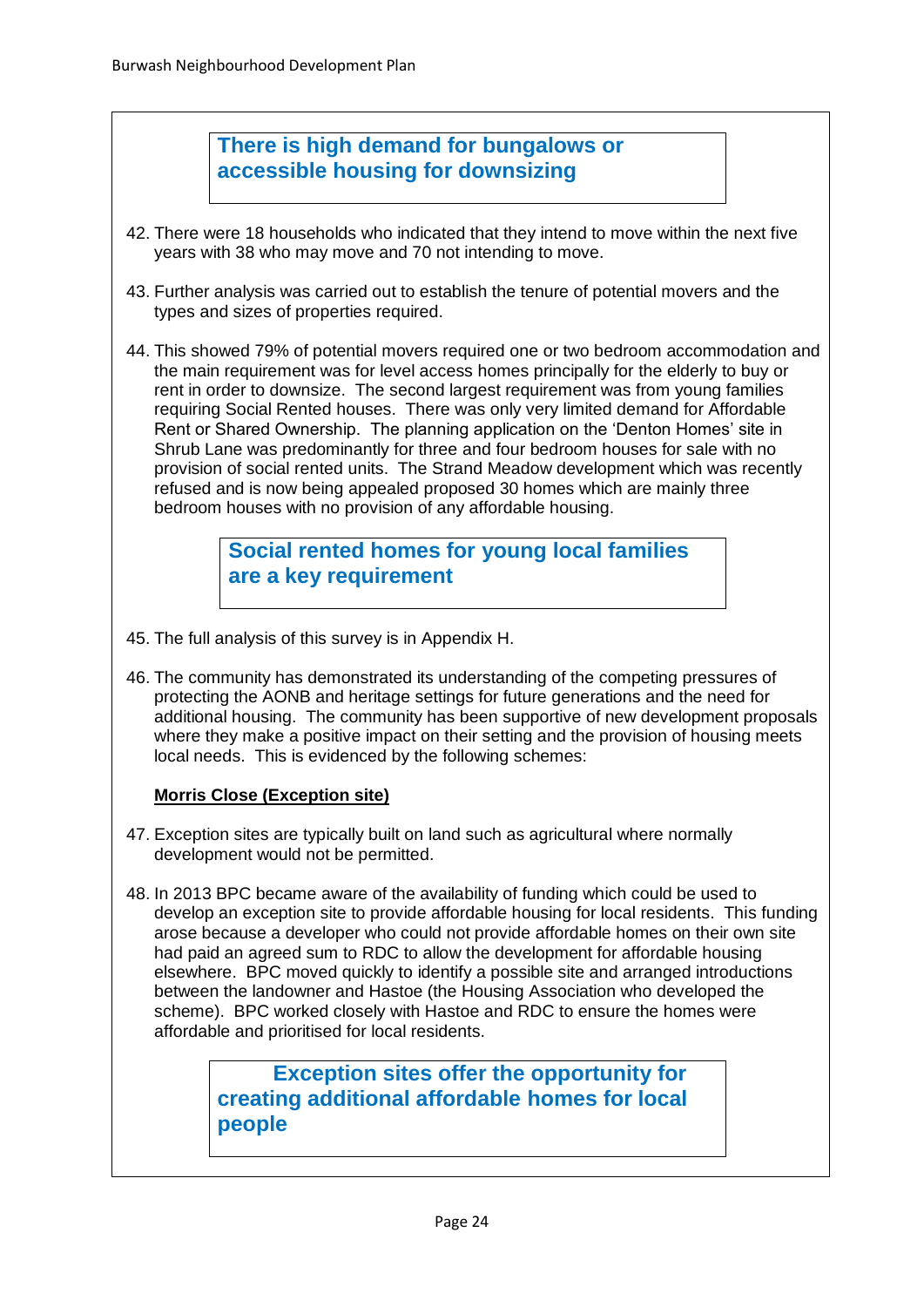49. This ten-unit scheme comprises eight social rented units and two shared ownership units. The scheme was widely supported by the community and when it was completed in 2017, all of the units were taken up by local residents or households with strong local connections.

#### **Old Rectory Court**

50. Optivo, who own Old Rectory Court, rehoused the tenants of this 1960's built sheltered housing scheme in 2013. The building was left empty for two years during which the community pressed for it to be redeveloped. Finally, in 2015 Optivo submitted a planning application for a replacement older persons' scheme and four houses for shared ownership. However, the main building was further into the site than the existing one which encroached into the AONB, the designs were suburban in style and the materials were not in keeping with the heritage setting. This resulted in a significant level of local objections. Following the refusal of the planning application there was a long period during which Optivo considered its options including sale of the site. The community, through the Parish Council, made contact with Optivo to re-establish their relationship and provide positive suggestions for bringing forward a supportable scheme.

> **Through partnership working between Optivo and the Parish Council, Old Rectory Court will provide much needed older persons' homes**

51. This approach culminated in a new application which resolved the previous issues and was widely supported by the community. This scheme is currently being built to provide fifteen units of housing for older people and four houses for shared ownership. It is scheduled for completion in December 2019.

# **Housing Conclusion**

- 52. For many residents the attraction of Burwash Parish and the reason why so many remain for so long is the setting of their homes. The steepness of the land which slopes away from the ridgetop villages into the Rother and Dudwell valleys provides long distance views of unparalleled beauty. It is, therefore, not surprising that there is tension between the requirement for additional housing and the community's overwhelming desire to protect the AONB from development.
- 53. The Burwash NDPSG has reviewed all the various sites set out in the SHLAA and those that came forward through the Call for Sites.
- 54. The Call for Sites identified four sites. Two of these submissions did not provide any real detail about their proposals and neither of the owners attended the event organised to allow them to outline their schemes in more detail. All four sites were evaluated and not one of them was supported as they all sat outside the development boundaries and each would impact on the AONB. One of these sites had already been considered by RDC within the SHLAA and was graded 'red', not suitable for development.
- 55. Although a small majority (52%) of those consulted were in favour of Fairview Farm (a scheme of circa six homes) there was a clear majority (91%) against expanding the current development boundaries to facilitate this development. It is located outside of Burwash village so would not count towards our housing target.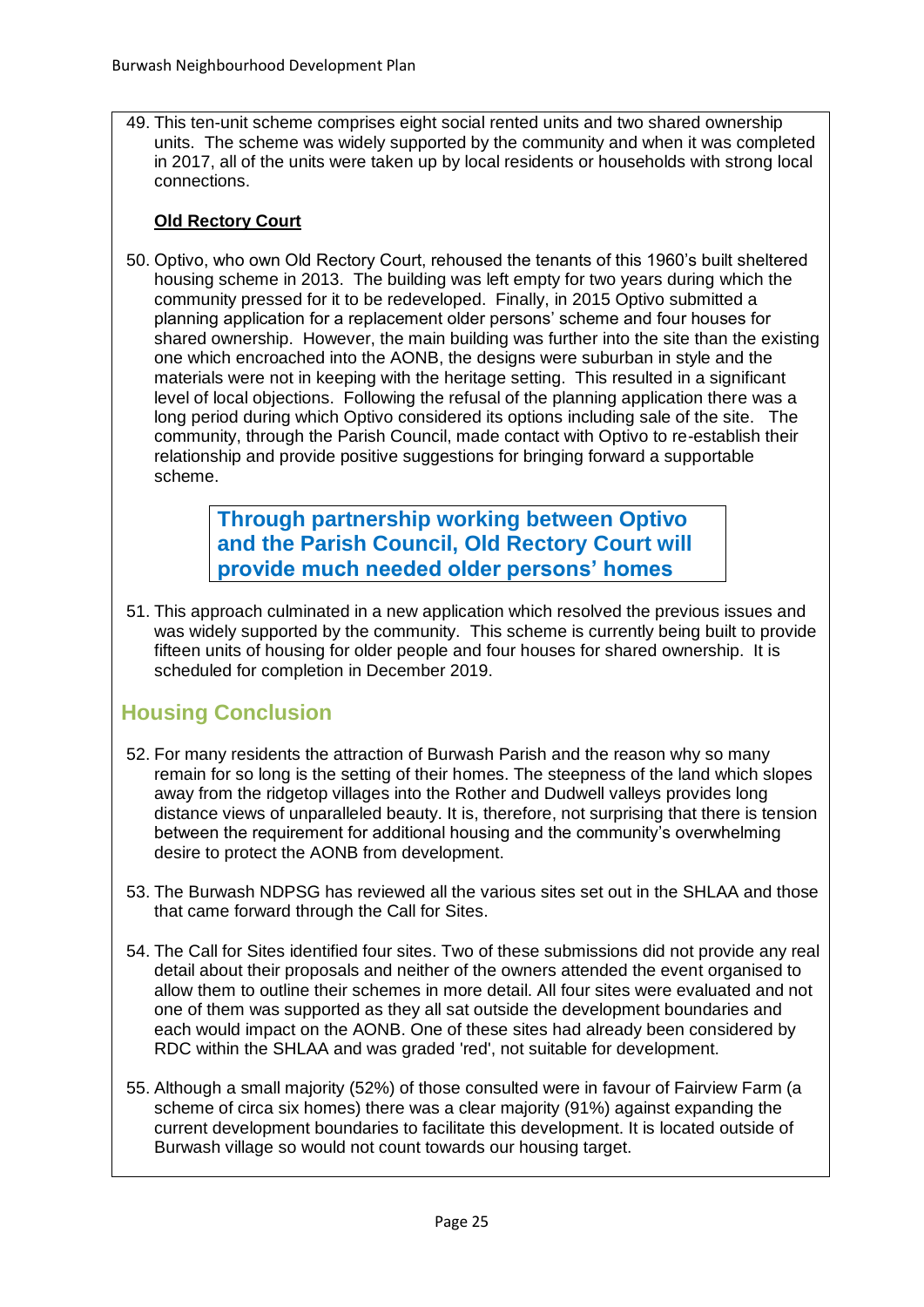- 56. The SHLAA review concluded that the reasons given by RDC not to support six of the nine SHLAA sites were well founded and there were no grounds to seek to challenge their views.
- 57. One of the two 'green' sites within the SHLAA, the former Burwash Laundry site (SHLAA ref BU6) was developed but with only four houses, so does not meet RDC's requirement of a minimum of six properties to count towards our housing target.
- 58. The other 'green' site, (SHLAA ref: BU2) Strand Meadow has recently had full planning permission for 30 properties refused by RDC and is now going to appeal. Over 400 people objected to this development.
- 59. The 'amber' site (SHLAA ref BU12a) was the subject of a planning application in 2017. This scheme included the adjoining 'red' - not suitable for development - site (SHLAA ref BU12r) and was originally for 45 homes (later amended to 42 homes at the request of RDC). This application was refused by RDC. Over 300 people objected to this development. Within the SHLAA, the assessment of the 'amber' site suggested a possible scheme of up to 30 homes. Given that the more recent application was moderated by RDC to 42 homes and this was across this site and an adjoining larger site, it is difficult to see how the 'amber' site alone could accommodate anywhere near 30 homes.
- 60. In addition to the need to protect the AONB, land available for development is severely restricted within Burwash village area not least because 330 acres are held for the nation by the National Trust.
- **61. The Burwash NDPSG has worked tirelessly to identify options but it is our view that there are no development sites, which meet RDCs requirement of six or more homes, within the existing development boundary which will be supported by RDC and the community. For this reason, we will not be allocating any sites for development within this Plan**
- 62. BPC is, however, committed to exploring other small schemes as exception sites similar to the highly successful Morris Close development in order to provide affordable housing for the community. It will also be looking into the merits of setting up a Community Land Trust to assist in the delivery of new homes.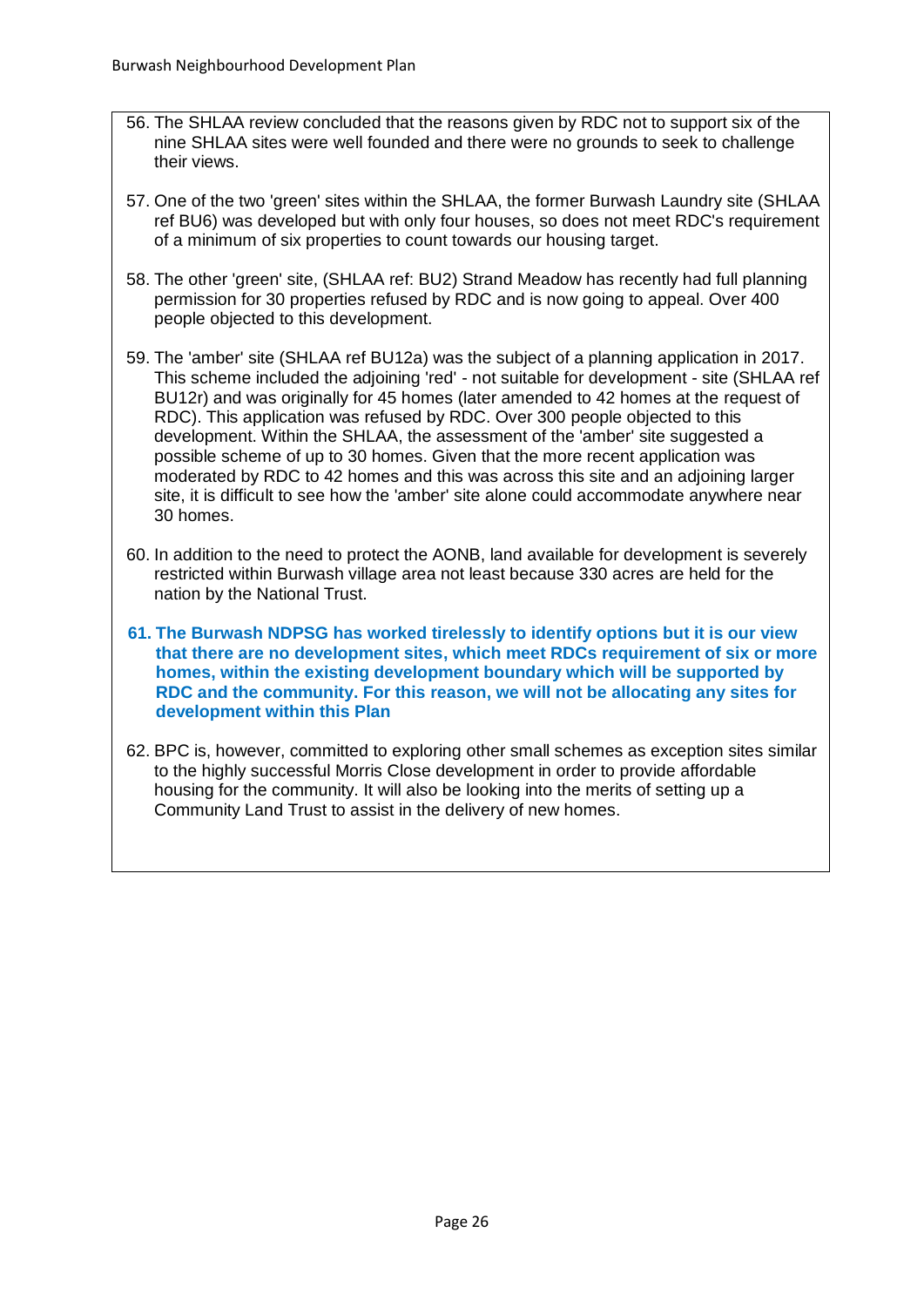# **SECTION 4 - OUR POLICIES**

# **Policy list**

This section sets out the policies that will support and deliver the vision and objectives for Burwash. The detailed evidence behind each one can be found in the appendices to this draft Plan.

> **These are the policies that are crucial to support and deliver our vision and objectives**

The policies being proposed in the Plan are:

#### **General Policies**

**GP01** Development within the Area of Outstanding Natural Beauty (AONB**) GP02** Views to and from the AONB **GP03** Heritage **GP04** Development boundaries **GP05** Design standards **GP06** Existing open spaces **GP07** New open spaces **GP08** Sustainable development **GP09** Resident consultation

# **Housing**

**HO01** Housing tenure and mix **HO02** Rural Exception sites **HO03** Local connections

### **Environment**

**EN01** Land management **EN02** Landscape protection **EN03** Natural environment protection **EN04** Green infrastructure: footpaths and bridleways **EN05** Dark skies **EN06** Air pollution **EN07** Historic landscape environment **EN08** Integration of landscaping

# **Infrastructure: including Leisure, Economy and Tourism**

**IN01** Pedestrian safety **IN02** Parking **IN03** Integrated transport **IN04** Supporting businesses **IN05** Retention of existing business premises **IN06** Provision of Telecommunications

Full details of these policies can be found in the following pages. The policies are shown in bold print.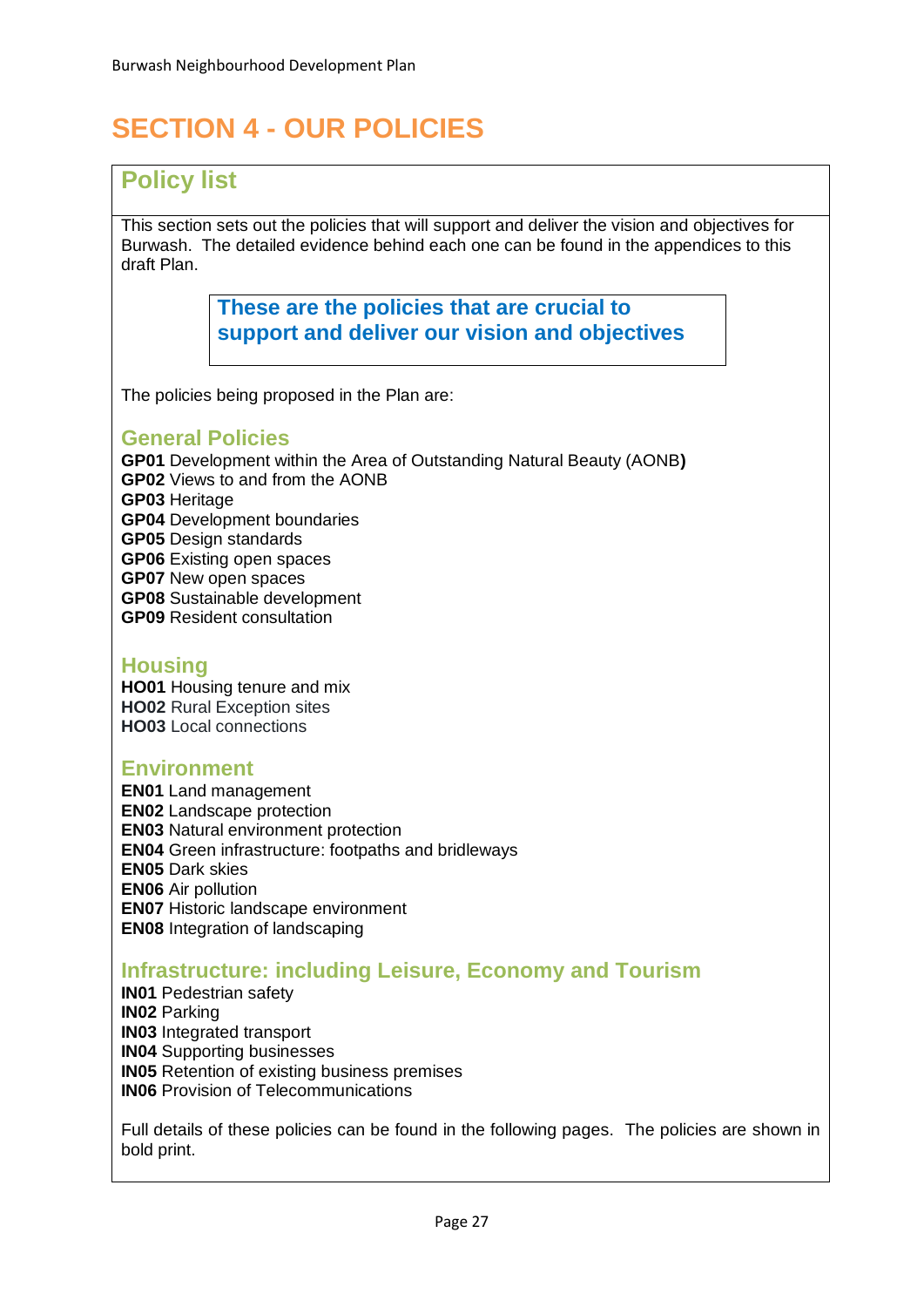# **General Policies**

Development within the Area of Outstanding Natural Beauty (AONB)

The whole of the Parish is situated within the High Weald AONB. The community has overwhelmingly demonstrated their opposition to developments which impact on this area. The importance of protecting AONBs is a national priority which is recognised in the National Planning Policy Framework (NPPF) 2019.

#### **Policy GP01 Development within the Area of Outstanding Natural Beauty**

**Developments will need to be appropriate to the AONB in terms of scale, size, design, type and sensitivity of setting.**

#### Views to and from the AONB

The Parish is set within the High Weald AONB and has many big beautiful views, covering wide panoramic expanses of countryside across huge distances. The views of this landscape include natural and man-made features which provide an historic and cultural context. The importance of protecting AONBs is a national priority which is recognised in the National Planning Policy Framework (NPPF) 2019.

#### **Policy GP02 Views to and from the AONB**

**Developments will generally only be supported if they conserve and protect the Parish setting including views into and out of the historic built and landscape setting of the AONB from any area to which the public has access.**

#### Heritage

We will protect listed buildings and non-designated heritage assets together with other key buildings, or structures which are of significant local architectural and historic interest and other aspects which contribute to the distinctiveness of the Parish such as the brick pavements and lime trees in the High Street. These and other buildings within the Conservation area, will be conserved in a manner appropriate to their significance.

### **Policy GP03 Heritage**

**Development proposals will be expected to complement and enhance the distinctiveness of the local vernacular, buildings, structures and their setting of historic significance.** 

**Proposals for development that effect non designated heritage assets will be considered taking account of the scale of any harm or loss and the significance of the heritage asset. Applicants should clearly demonstrate that any harm is both unavoidable and justified on the basis of the public benefits it delivers.**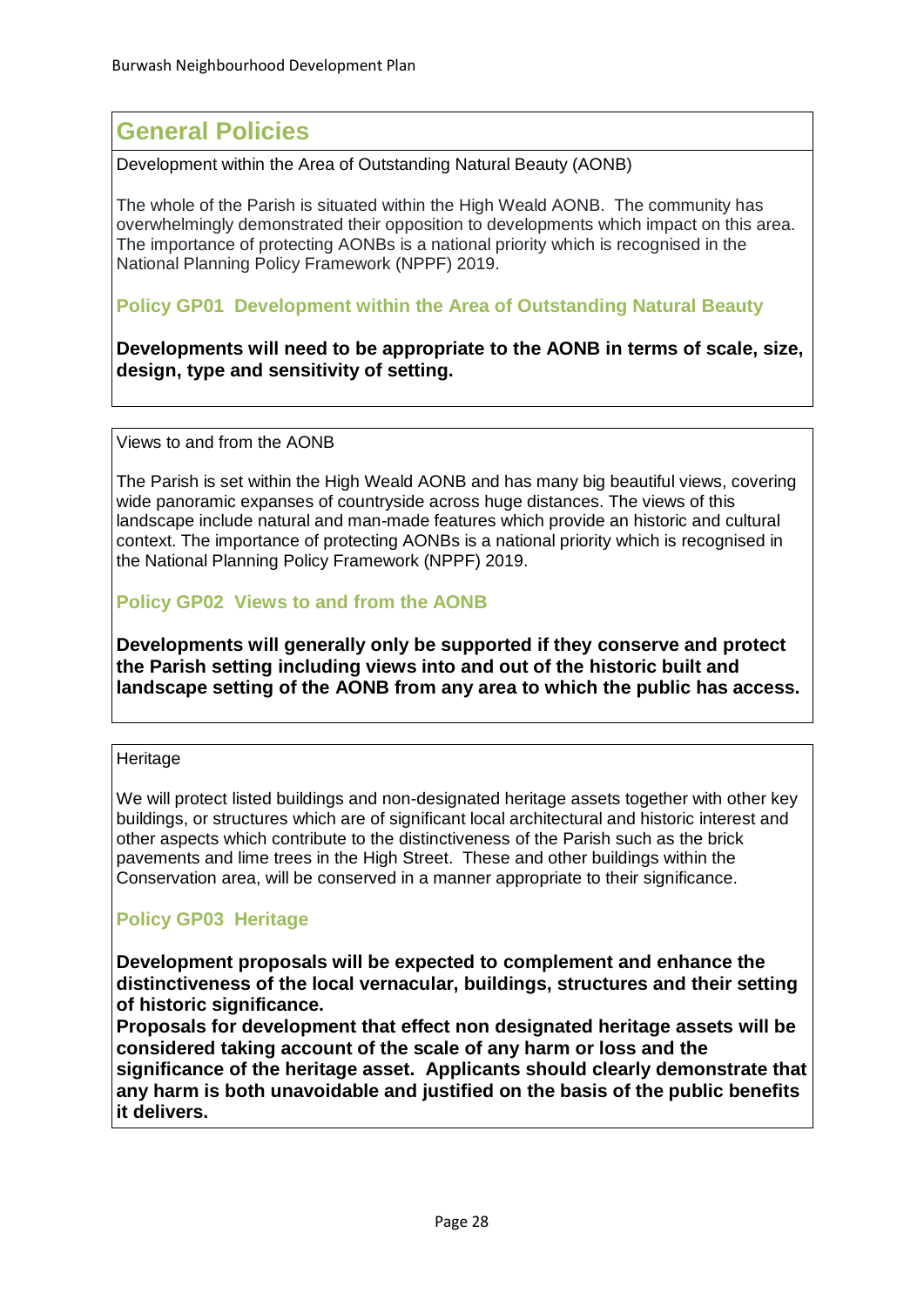#### Development boundaries

Burwash village, Burwash Weald, and Burwash Common are individual ridgetop settlements separated by beautiful countryside. These gaps are important to maintain a distinction between the built environment and the rural countryside.

The Parish has three well-defined development boundaries designated by RDC within which developments can take place subject to meeting normal planning criteria

#### **Policy GP04 Development boundaries**

**Development proposals outside the existing development boundaries (as shown in Appendix M) will generally not be supported.**

#### **Policy GP05 Design standards**

**All proposals for development must achieve a high quality of design and demonstrate how they complement local vernacular, distinctiveness and the aesthetic qualities of traditional rural settlements and buildings found in the High Weald AONB, in particular by:** 

- **a. Respecting/complementing in scale and form the character of existing buildings in the locality;**
- **b. Respecting established building lines and arrangements of rooflines, front gardens, and boundary treatments;**
- **c. Using good quality materials that complement the existing palette;**
- **d. Adopting innovation to achieve sustainable energy design including the integration of renewable energy technologies, reduction in use of fossil fuels, efficient use of natural resources, recycling of resources, provision of low and zero carbon energy infrastructure and achieve best practice in sustainable drainage;**
- **e. Providing sufficient external amenity space, refuse and recycling storage and car and bicycle parking to ensure a high quality and well managed streetscape;**
- **f. Providing access for people with restricted mobility;**
- **g. If additional power lines are required, they should all be run underground;**
- **h. Applications for extensions to existing buildings will also need to comply with the relevant and appropriate standards above.**

**Applications proposing development contrary to the above will not be supported.**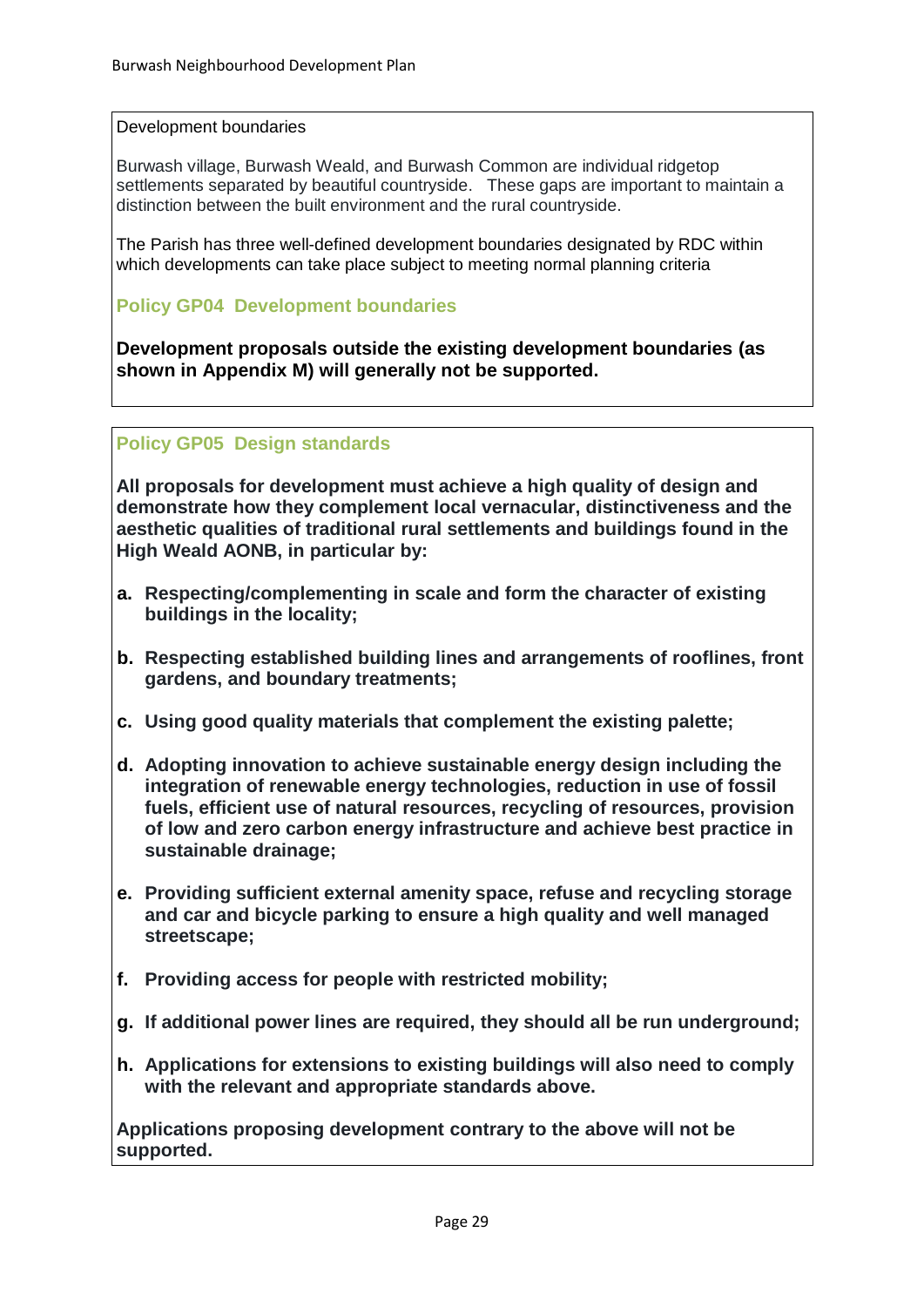### **Policy GP06 Existing Open Spaces**

**Proposals for new development will generally be supported provided they do not impact on the existing open spaces in the Parish such as Swan Meadow, Burwash Common Playing Fields, Down Meadow and Hornbeam.**

# **Policy GP07 New Open Spaces**

**Larger developments of ten or more homes should be designed to provide new green amenity space, reflecting and extending the existing provision of accessible green spaces within the Parish.**

Sustainable Development

Our goals are to reduce the demand that new developments place on energy resources and to reduce the running costs of new homes.

#### **Policy GP08 Sustainable Development**

**All new development should seek to achieve high standards of sustainability and, in particular, demonstrate in its proposals how design, construction and operation will:** 

- **a. Reduce the use of fossil fuels;**
- **b. Promote the efficient use of natural resources, the re-use and recycling of resources, and the production and consumption of renewable energy;**
- **c. Adopt and facilitate the flexible development of low and zero carbon energy through a range of technologies;**
- **d. Link the provision of low and zero carbon energy infrastructure in new developments to existing buildings; and**
- **e. Adopt best practice in sustainable urban drainage.**

**Development proposals which can demonstrate that they meet the above requirements will generally be supported.**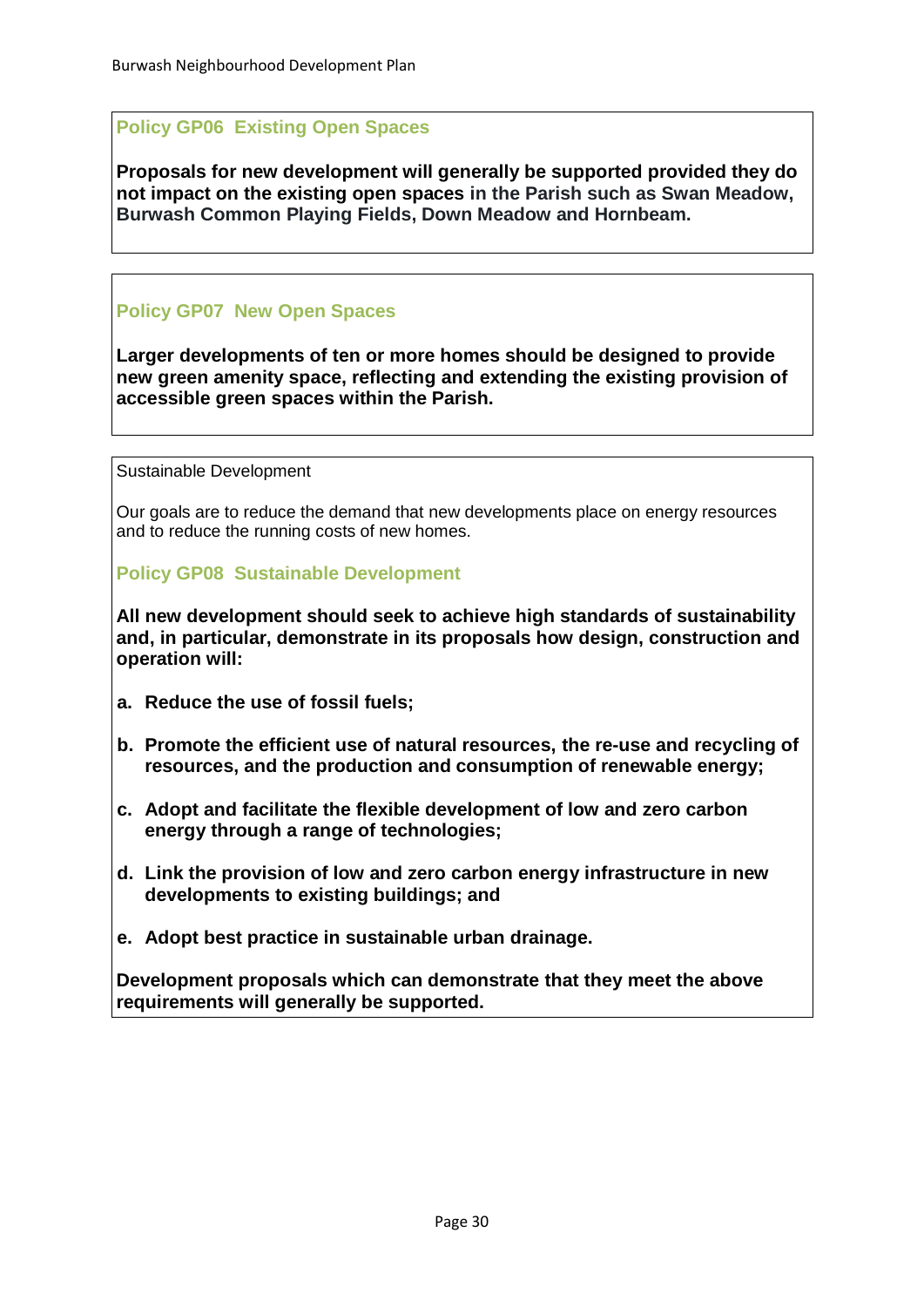# **Policy GP09 Resident Consultation**

**Developers will be expected to carry out open and meaningful consultation with the community about their proposals in a timely manner.**

**Planning applications where the applicant has failed to meet the above requirements will generally not be supported.**

# **Housing Policies**

Housing tenure and mix

The Burwash Housing Needs Survey showed that the largest local housing needs are currently:

- a. Two and three bedroom homes for Social Renting to enable local families to remain within the community; and
- b. Single level access or accessible one and two bedroom homes for sale and rent to meet the needs of the elderly and people with disabilities, enabling them to remain independent and within the community for as long as possible.

### **Policy HO01 Housing tenure and mix**

**Planning applications within the development boundaries of the Parish (as shown in Appendix M) will generally be supported where they provide a range of property types which meet local housing needs.**

#### Rural Exception Sites

The Morris Close development is a useful example of how rural exception sites can help to bring forward small developments of affordable housing. This scheme provided ten affordable housing units all of which were taken up by people with a strong local connection.

Rural Exception sites can play a valuable role in developing much needed affordable housing on small developments in locations which would not normally be granted planning permission

### **Policy HO02 Rural Exception Sites**

**Proposals for the development of small-scale (up to ten homes) affordable housing schemes on rural exception sites in the Parish will generally be supported.**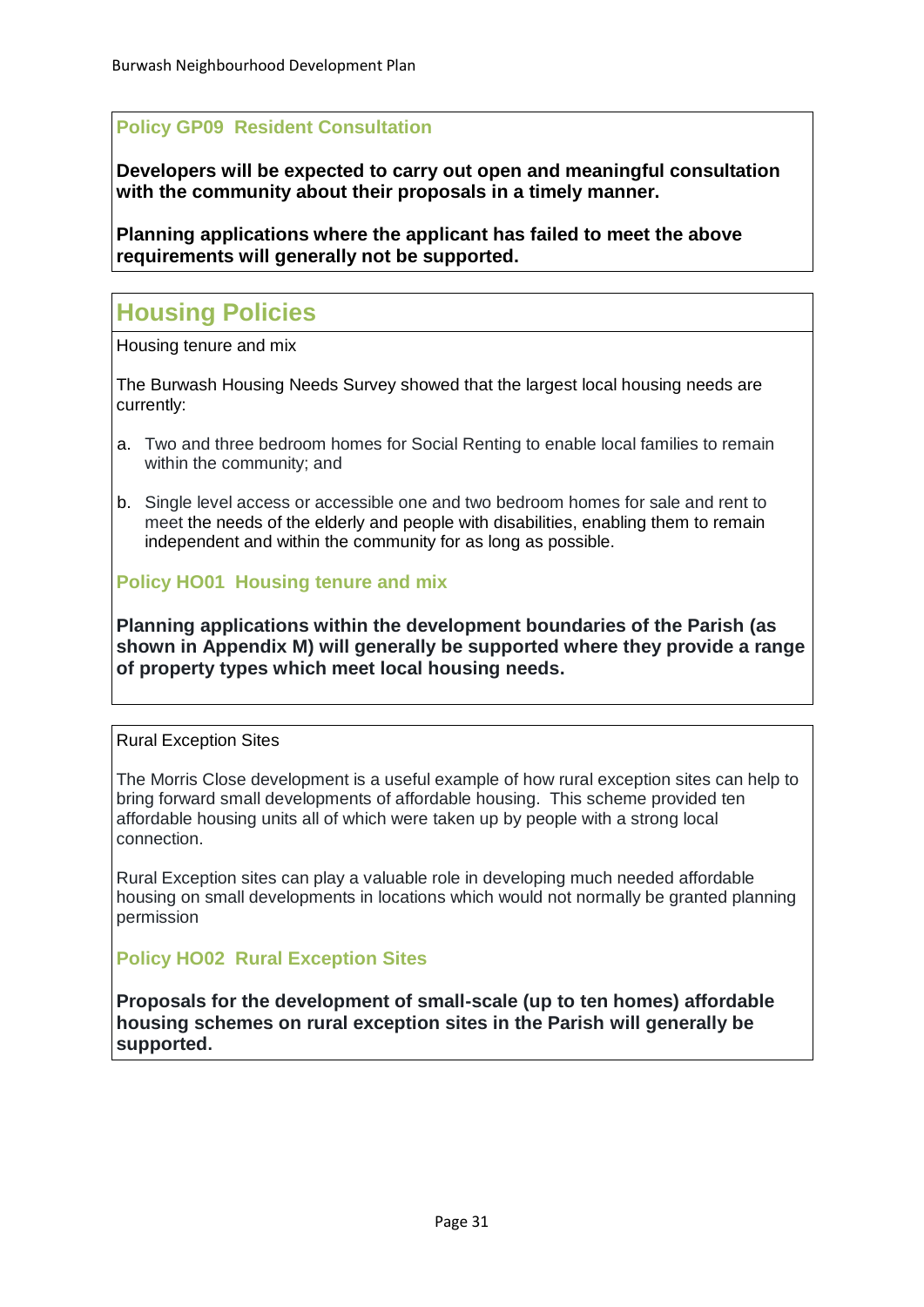#### Local connections

The Burwash Housing Needs Survey identified a range of housing needs for local people. A key item that came up through the consultation process was a need for new affordable homes to be made available for local people and this is reflected in Policy HO01.

### **Policy HO03 Local connections**

**All new affordable housing in the Parish will be subject to a local connection requirement on the following basis. Applicants for affordable housing must meet at least** *one* **of the following criteria:**

- **a. Have resided in Burwash Parish for three of the last five years;**
- **b. Have close relatives (mother, father, sister, brother, adult children and corresponding step relatives) who have resided in Burwash Parish for the last five years;**
- **c. Be in permanent employment of at least 16 hours a week within Burwash Parish or have a confirmed offer of such or;**
- **d. Must have provided a voluntary or community-based activity in Burwash Parish of at least 10 hours per week for at least the past six months.**

The above housing policies are supported by the Housing Needs Survey in Appendix H.

# **Environment**

Land Management

Extensive areas of land within the Parish are under management e.g. by the Forestry Commission, National Trust or operating land stewardship schemes with Department of the Environment, Food and Rural Affairs (DEFRA) and Natural England.

Landowners are encouraged to work positively to manage their land and working farms with active programmes to protect and enhance the landscape and biodiversity, including active soil and water quality management and in eradicating invasive species such as Himalayan Balsam.

### **Policy EN01 Land Management**

**Development will be expected to retain well-established features of the environment, ecosystem and biodiversity, including mature trees, ancient woodland, species-rich hedgerows, watercourses and other ecological networks together with the habitats alongside them including ponds, green and wildlife corridors.**

**Proposals that would result in unacceptable loss or damage to existing land, including farmland, during or as a result of development will not be supported.**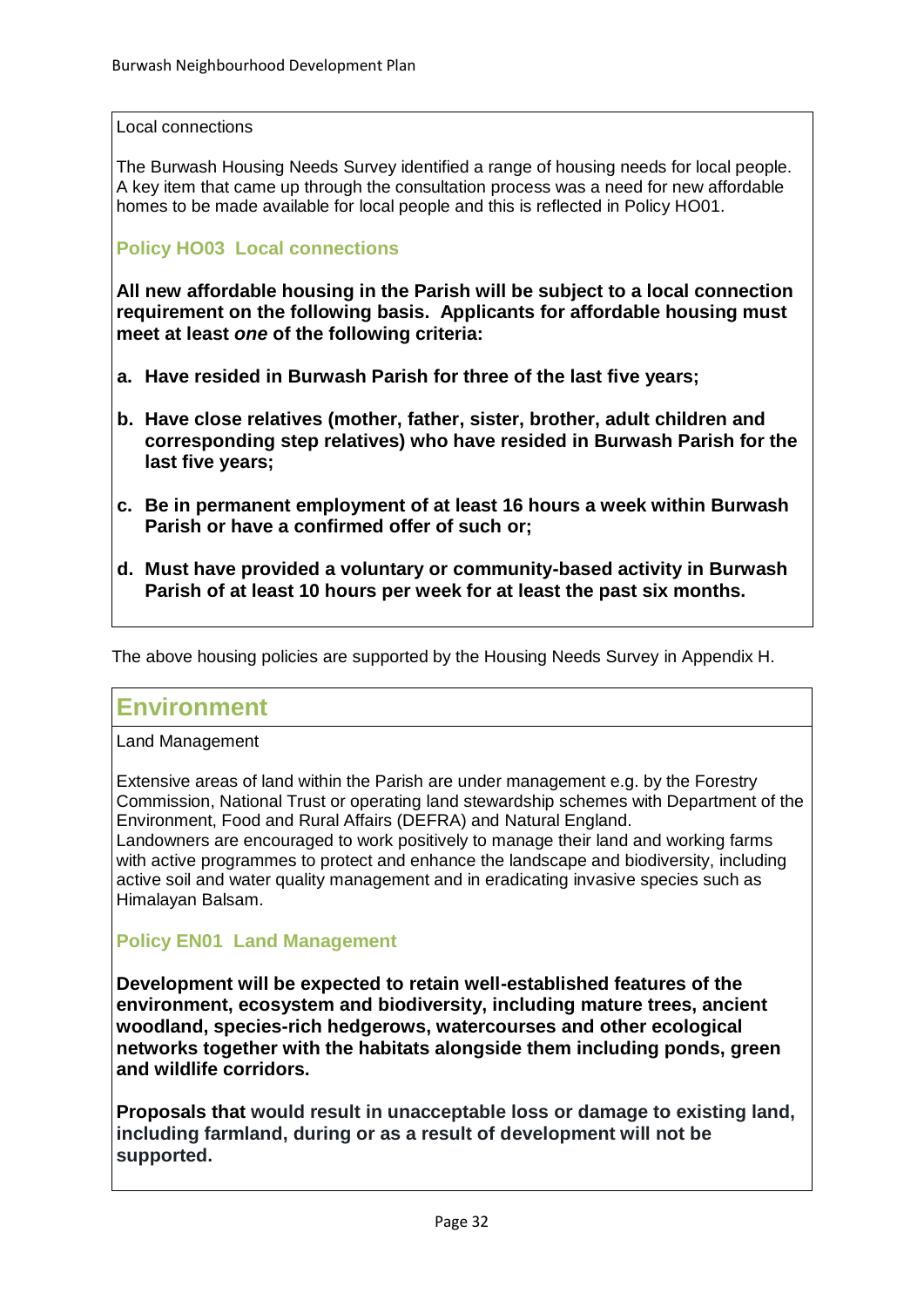#### Landscape protection

The National Policy Planning Framework (NPPF) 2019 states that: "Great weight should be given to conserving and enhancing landscape and scenic beauty in National Parks, the Broads and Areas of Outstanding Natural Beauty".

The High Weald AONB Management Plan provides a strategy to conserve and enhance the AONB designated landscape. This includes the protection of the historic patterns of settlement, ensuring the scale, design and building materials of new developments are appropriate to and respect the character of the protected landscape. Their Management Plan has been adopted by the 15 local authorities whose areas are covered by the AONB designation, including Rother District Council.

The East Sussex Landscape Assessment 2016 (relevant extracts in Appendix I) describes the characteristics of Burwash Parish as follows: "As with most of the Wealden landscape the historic field patterns of small fields and significant hedgerows remain intact, apart from in the wider more fertile river valleys where farming is more intensive." The area includes: spectacular long-ranging views from ridges across the valleys to the north and south, steep valley sides descend sharply from the ridge towards the Rother and Dudwell rivers, rolling, richly wooded landscape with ancient woodland and shaws, heathland and historic field boundaries, relatively open valley floors with small, winding, partly tree-lined rivers. The Rother often floods turning the valley bottom into a huge sheet of water-field and heath system of unimproved grassland, and extensive areas of extreme remoteness.

### **Policy EN02 Landscape protection**

**Any development will be considered with regard to the need to protect and enhance the AONB landscape character of the countryside. Development will only be permitted where it conserves or enhances the natural beauty and village character of Burwash Parish. In particular, development must:**

- **a. Protect and, if necessary, restore the natural function of all watercourses to improve water quality, prevent flooding and enhance wetland habitats including rivers, wet ancient woods, land with ghylls, and floodplains;**
- **b. Reflect the historic settlement pattern of the Parish, use local materials that enhance the appearance of the development and support woodland management;**
- **c. Relate well to historic routes and not divert them from their original course or damage their rural character by loss of banks, hedgerows, verges or other important features;**
- **d. Not result in the loss or degradation of ancient woodland or historic features within it and, where appropriate, contribute to its ongoing management;**
- **e. Retain and, where necessary, reinstate historic field boundaries, and direct development away from medieval or earlier fields, especially where these form coherent field systems with other medieval features.**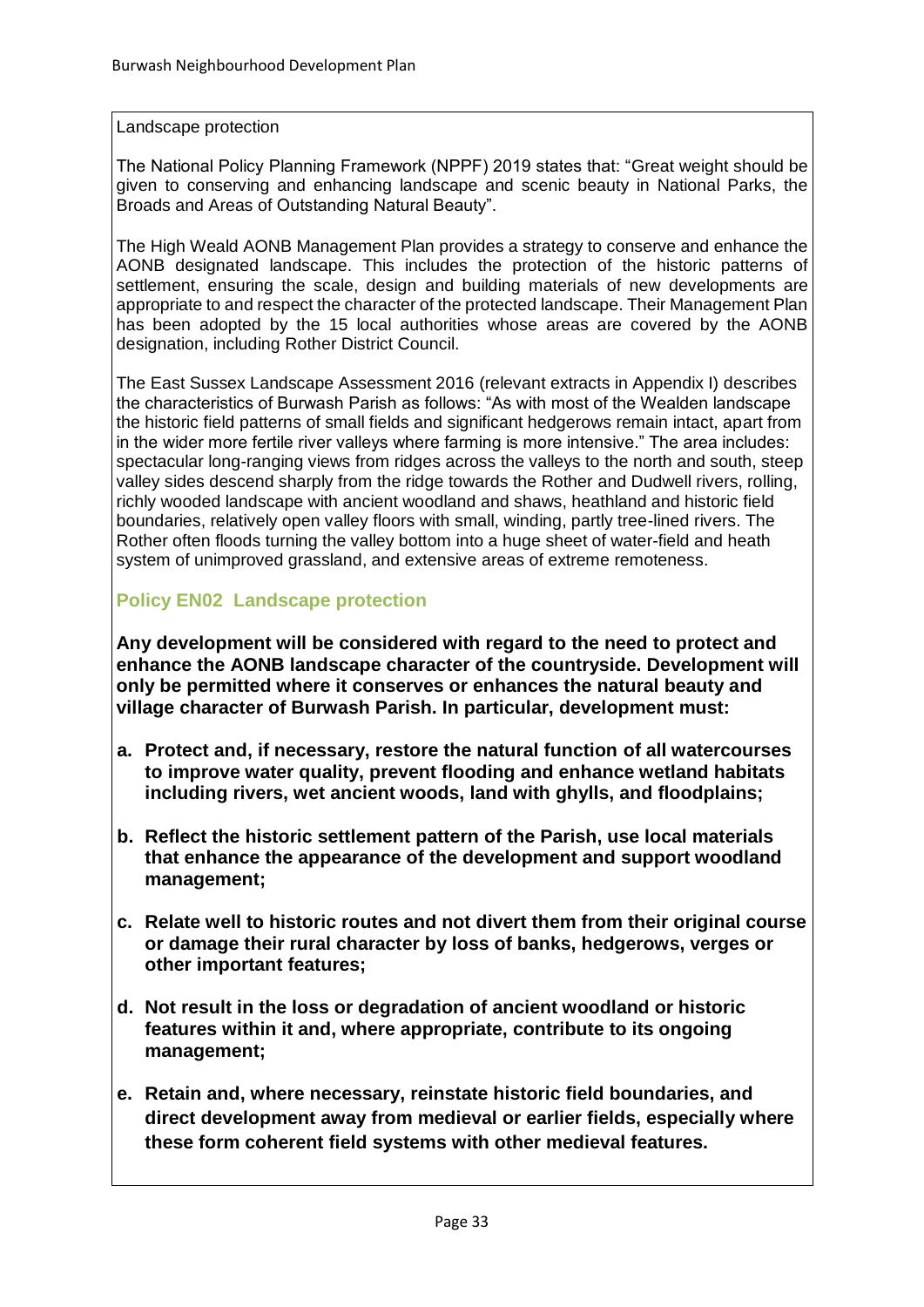Natural environment protection

A Biodiversity report produced for Burwash Parish by the Sussex Biodiversity Record Centre in November 2018 shows that, apart from being entirely within the AONB, Burwash Parish contains two Sites of Special Scientific Interest (SSSIs). These are statutory sites of national importance. There are also seven Local Wildlife Sites (LWS) and one Local Geological Site (LGS). The Parish contains examples of seven significant habitats: Ancient/veteran trees, Ancient woodland, Deciduous woodland, Lowland heathland, Lowland meadow, Ghyll woodland, Wood-pasture and parkland, Coastal and floodplain grazing and Open water.

**Policy EN03 Natural environment protection**

**Development must preserve, protect and enhance the well-established features of the environment, ecosystem and biodiversity of the Parish as recorded in the Biodiversity records maintained for Burwash Parish by the Sussex Biodiversity Records Centre. These features include:**

- **a) mature trees, ancient woodland, species-rich hedgerows, unimproved and wildflower meadows**
- **b) flora and fauna and ecological biomes together with their habitats such as watercourses, ponds, springs and wetland habitat and green and wildlife corridors.**

Green infrastructure: Footpaths and bridleways

The Parish is fortunate to have an extensive network of footpaths and bridleways. These provide access across the landscape to other areas, opportunities for exercise, horseriding, dog-walking, enjoyment of the beautiful views deep within the remote countryside and are a great tourist attraction. Walking routes include stretches of many of the country lanes, which, with their notable verges and prolific, often rare species of wild flowers, form important pollinating corridors. There are no footways present on the majority of the lanes within the parish and increasing traffic, use of lanes as rat runs and the general pattern of driving, threaten the safety, exercise and enjoyment of residents and visitors.

**Policy EN04 Green infrastructure: Footpaths and bridleways** 

**New development must ensure the continued upkeep and enhancement of existing public footpaths and bridleways.** 

**Proposals will be expected to** 

- **a) provide improved opportunities for people and animals to use a safe network of footpaths and bridleways for leisure and exercise, and**
- **b) maintain and keep safe existing links to other settlements and facilities of the Parish.**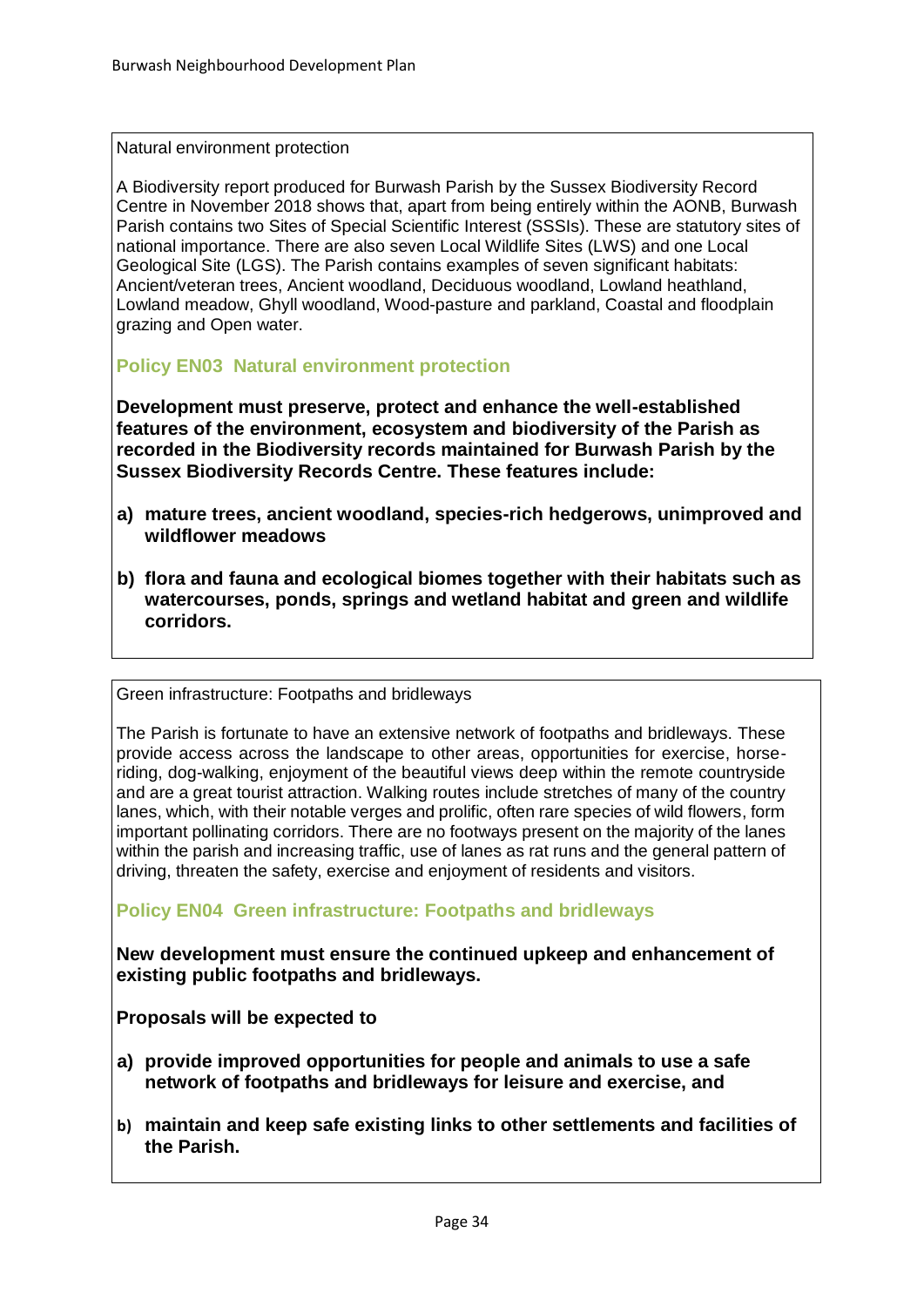#### Dark Skies

The three villages of Burwash, Burwash Weald and Burwash Common, like other rural villages in the area, maintain a tradition of being unlit. The preservation of the dark sky is extremely important to residents of the Parish.

At night, the Parish is profoundly dark compared to the bright lights of much of the south-east. The absence of street lighting allows the stars to be seen in the dark skies above and reduces the damaging impact of light pollution.

Our night skies have been monitored and are particularly dark with only a small number of places presenting significant light pollution.

There is increasing awareness of the impact that light pollution can have on wildlife, by interrupting natural rhythms including migration, reproduction and feeding patterns.

### **Policy EN05 Dark Skies**

**Development proposals which detract from the unlit environments of the villages will not be supported.** 

**New lighting will be required to conform to the highest standard of light pollution restrictions in force at the time.** 

**Security and other outside lighting that will adversely affect the amenities of other occupiers, neighbours or habitats or which cause unnecessary light pollution which reduces the quality of the dark night sky will not be supported.**

#### Air pollution

The Parish currently enjoys relatively low levels of air pollution, despite the heavy volume of trucks and large vehicles travelling along the A265 through each village. The Parish is determined to continue protecting this unique environment by retaining low levels of pollution and will continue to monitor and identify any deterioration.

#### **Policy EN06 Air pollution**

**Development proposals will be expected to demonstrate how they retain current low levels of air pollution.** 

**Where the function of any building may adversely affect air quality then a statement outlining mitigation will be required in accordance with national policies.**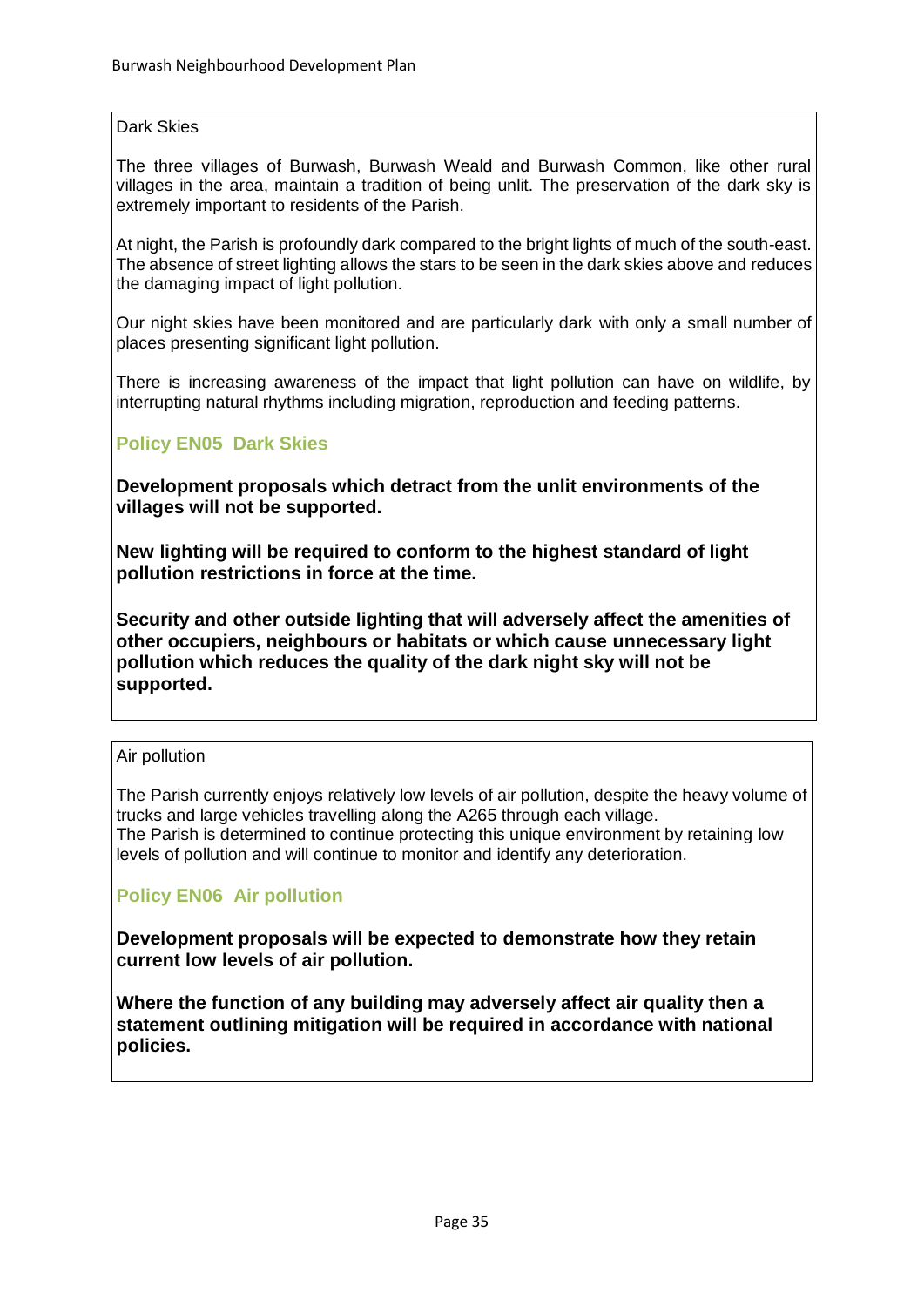Historic landscape environment

The character of our historic environment could be undermined and compromised by the cumulative negative impact of new development.

### **Policy EN07 Historic landscape environment**

**Proposals that pose potential harm or threat to the historic landscape assets in our Parish will not be supported.**

Integration of landscaping

The East Sussex Landscape Assessment (see Appendix I) describes the types of landscape, natural, man-made and farming for Burwash which is largely unspoilt and tranquil rural landscape with few intrusive features.

Burwash Parish is located in an AONB. It is therefore critical that the design of all new landscape features is integrated into and complements or enhances the landscape setting. The design of new landscape features will happen at an early stage in the design process to ensure they are well integrated into new developments New development proposals will have considered and correctly interpreted the landscape character of their location so as to produce the most appropriate design solution for the development.

### **Policy EN08 Integration of landscaping**

**Developers will be required to submit an integrated landscape scheme as part of their proposal which is sensitive and complementary to the existing AONB, and to the local landscape character.**

The above Environment Policies are supported by the Burwash Environment Assessment in Appendix J.

# **Infrastructure including Leisure, Economy and Tourism**

Pedestrian safety

Residents across the Parish expressed a high level of concern about pedestrian safety, principally in respect of the A265 which passes through all three settlements.

**Policy IN01 Pedestrian safety**

**All proposals must incorporate features to assist those with mobility issues. Development proposals will be generally supported where the development:** 

- **a) incorporates measures to facilitate pedestrian safety;**
- **b) integrates with existing or proposed footpaths, footways and cycle routes, ensuring that residents, including those with disabilities, can walk or cycle safely to schools, shops, green spaces and other Parish facilities and;**
- **c) retains or improves existing footpaths and footways.**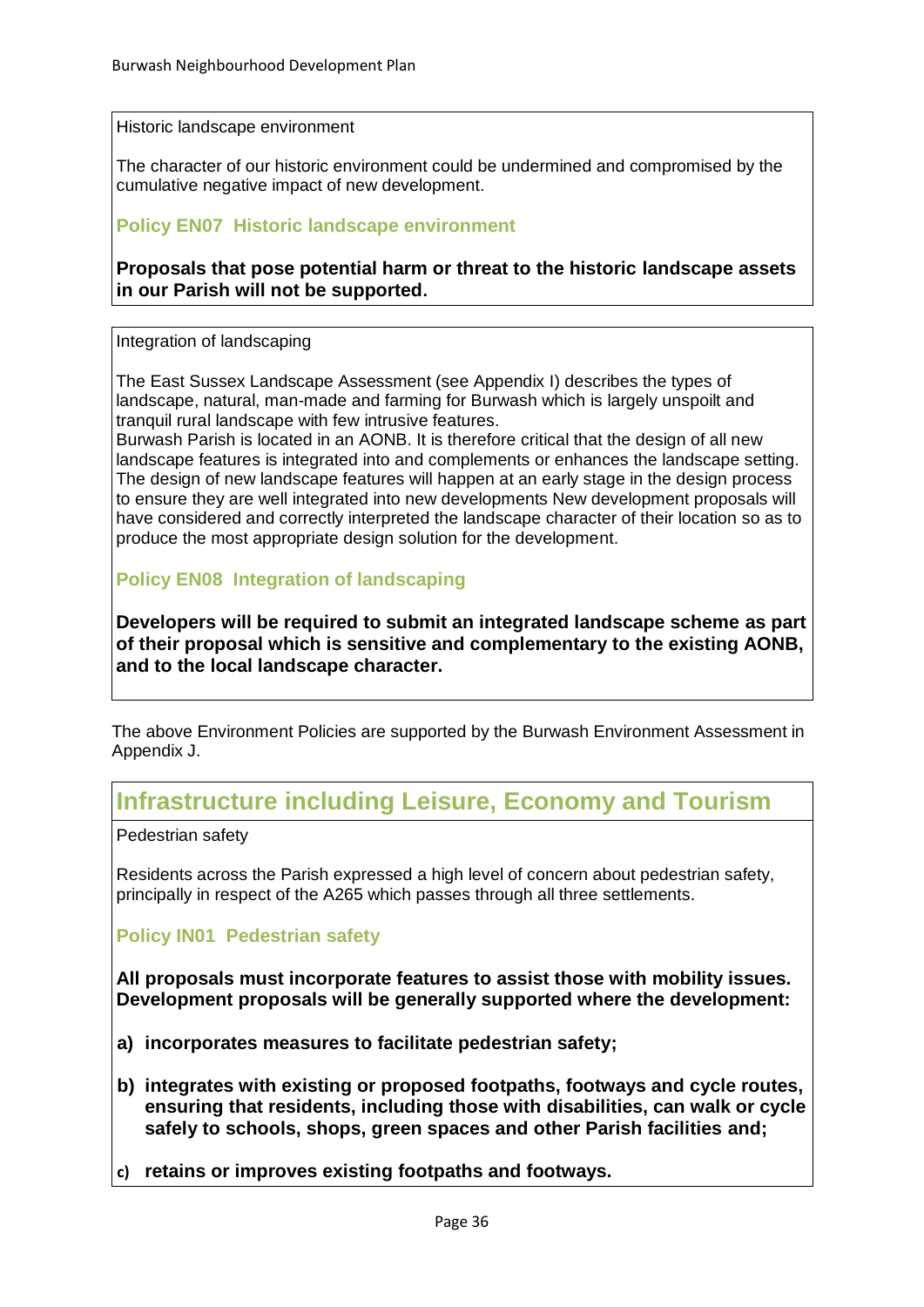### Parking

The extensive consultation carried out showed that parking is a very important issue for residents, visitors and for the survival of businesses in our communities. Parking is a particular issue in Burwash village with pressure on street parking. The current provision of parking in the centre of the village is often overcrowded. Similar parking pressures are being experienced by residents in Burwash Common. The Parish Council is in discussion with RDC to take over the car parks and is looking at ways to increase the options for offstreet parking. This forms part of the Parish Councils Rolling Programme for 2019-2023.

Any development within the settlements must at least be self-contained in terms of the number of parking spaces it provides. No development within the settlements should result in the use of the existing carriageway or verge for residents parking. Where possible, additional parking provision should be considered as part of new development.

In Burwash village businesses are dependent to a great extent on passing trade and loss of parking which prevents passing trade from stopping, could impact the viability of our businesses and community facilities. By requiring adequate parking in all new developments, we will reduce the pressure on existing on and off-street parking within the village.

# **Policy IN02 Parking**

**All development must provide adequate appropriate car parking in accordance with recognised safety standards and the local identified need to support the viability of shops, businesses and tourism.**

**Development proposals that would result in an overall net loss of existing onstreet and/or off-street car parking, or which fails to provide adequately for the development itself, will generally not be supported.**

#### Integrated transport

The 2011 census showed that 81% of local households own and regularly use a car. Currently the bus service does not run at weekends, is not integrated to meet train services at Etchingham and does not run to Stonegate station. This forces commuters and other travellers to use their cars as the only reliable way of travelling. As part of its rolling programme, the Parish Council is looking at the business case for running a community bus with the service tailored to meet the community's needs.

### **Policy IN03 Integrated transport**

**Development proposals, where appropriate, should support and promote the provision of community transport including the maintenance of a good bus service between the villages and local towns and railway stations. New developments should include a statement which outlines how this will improve and maintain public transport.**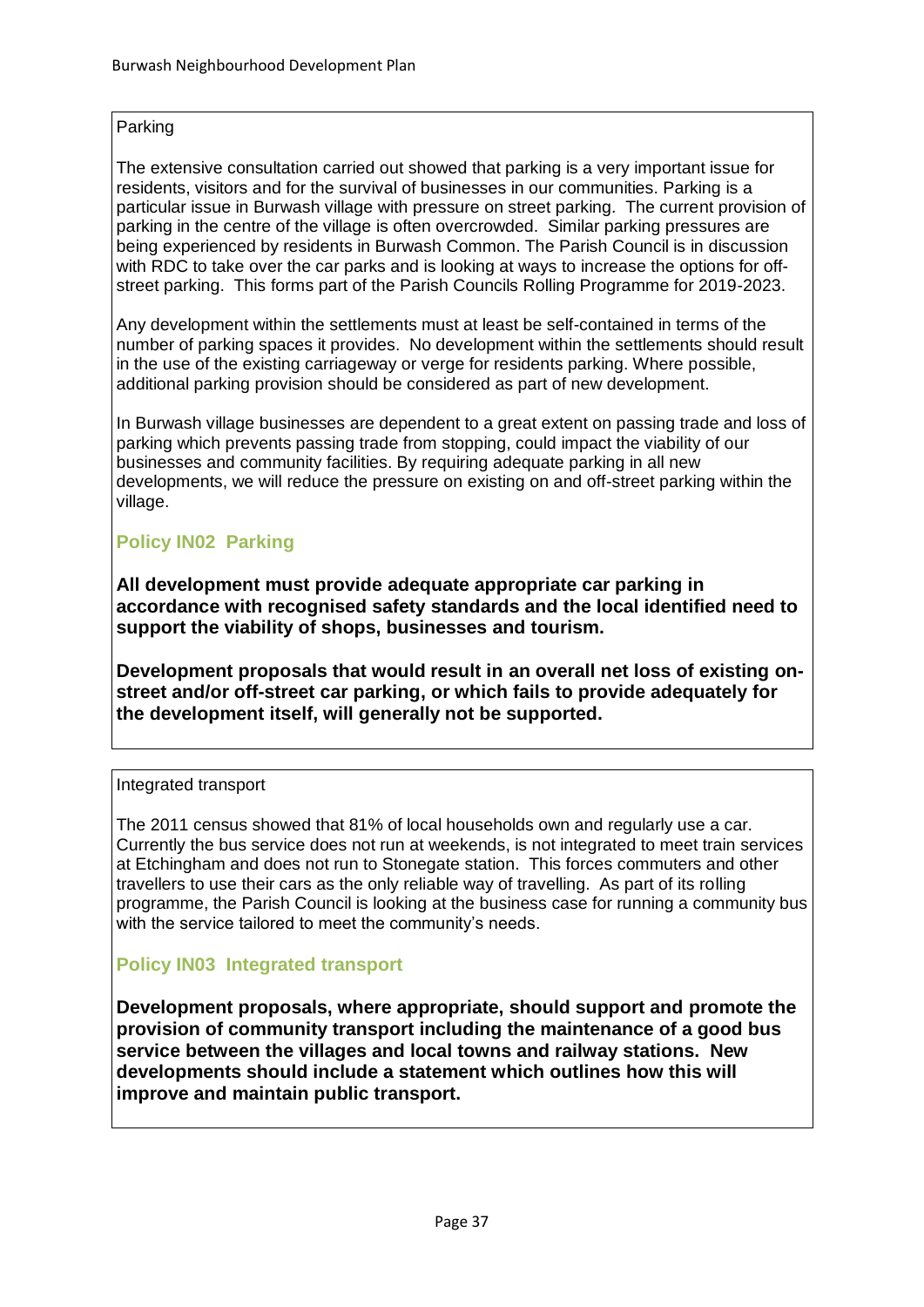#### Supporting businesses

The community and society are changing and we need to ensure that changes in working practices support new local services and enterprise and allow existing businesses to expand and remain within our community. We have a high, and increasing, number of people working from home and new services will be needed to support this growing group. The majority of our small business owners live and work in the Parish and we need to support local people in developing new business opportunities. The Parish's landscape is exceptional and is a base to explore nationally and internationally important sites. Tourism is important to our community, allowing our retail businesses and public houses to survive.

### **Policy IN04 Supporting businesses**

**In the context of developing new and existing businesses, proposals for the change of use of premises from residential to commercial will normally be supported, subject to such proposals not otherwise being in conflict with other policies set out in this NDP.** 

**Proposals for the development of new or existing businesses on isolated sites will only be accepted if the development:**

- **a. makes appropriate provision for the necessary physical infrastructure (e.g., physical access, access to utilities) needed to support it where this does not already exist; and**
- **b. makes a positive contribution to its setting and to the AONB.**

#### Retention of existing business premises

Too many properties have obtained change of use to residential over the years and this is inhibiting the option of an expansion of new shops. In developing policy our objective is to retain retail and other business premises, including public houses, which provide for local employment and local services to our community.

#### **Policy IN05 Retention of existing business premises**

**Support will be given to the creation of new and the retention of existing retail shops, public houses and other businesses against any proposals for redevelopment or change of use.** 

**Planning applications that result in the loss of businesses will generally not be supported unless it can be demonstrated by:** 

- **a) At least two independent valuation reports that the property has been marketed at the correct valuation; and**
- **b) Clear evidence is provided that a publicly active marketing campaign, for sale or rent, for a continuous period of at least eighteen months has been carried out and that the premises cannot be sold or let on any basis for either reoccupation or redevelopment for employment generating uses.**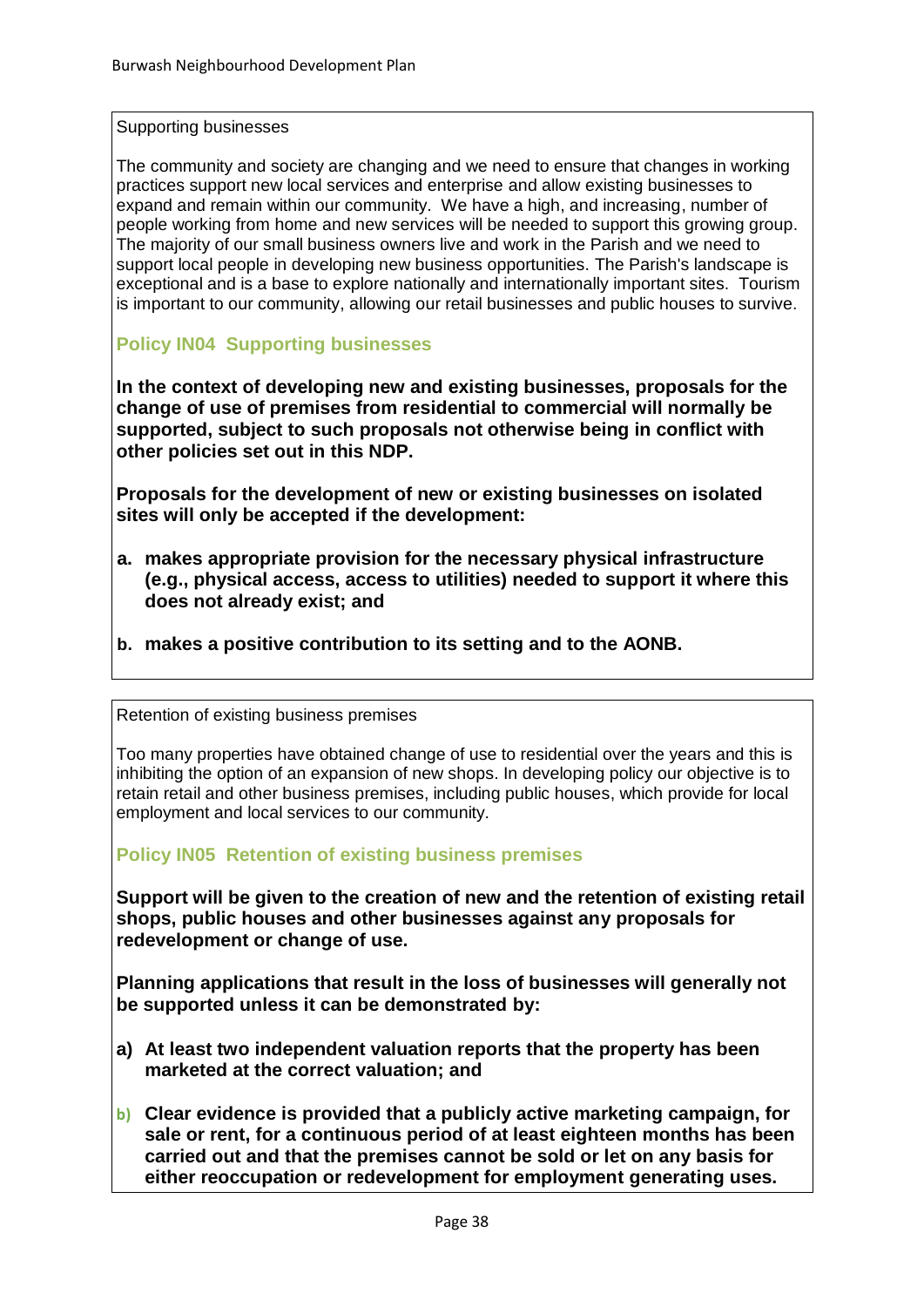#### Provision of Telecommunications

All businesses are increasingly dependent on reliable and fast electronic communications for marketing, for communicating with customers and for essential back-office functions. New classes of business have evolved in the last decade which do not depend on physical communications infrastructure and services (e.g., roads, trains, buses) but on reliable access to very high speed broadband and the internet. These are the types of business that Burwash, with its attractive location, is potentially well placed to host.

#### **Policy IN06 Provision of Telecommunications**

**Development proposals (including proposals designed to encourage home working) which offer improvements in the speed, quality and connectivity of the local communications infrastructure, particularly as this relates to the provision of superfast and ultrafast broadband, will in general be supported provided reasonable steps have been taken to:**

- **a. Reduce to a minimum any additional physical equipment (e.g., masts, dishes, cabinets) needed to support the development; and**
- **b. Ensure that such physical equipment is as far as possible designed (e.g., masts that mimic trees) and sited in a way which minimises its impact on the character and appearance of the local environment, particularly the Parish Conservation Area.**

The above Infrastructure policies are supported by the Burwash Infrastructure Assessment in Appendix K.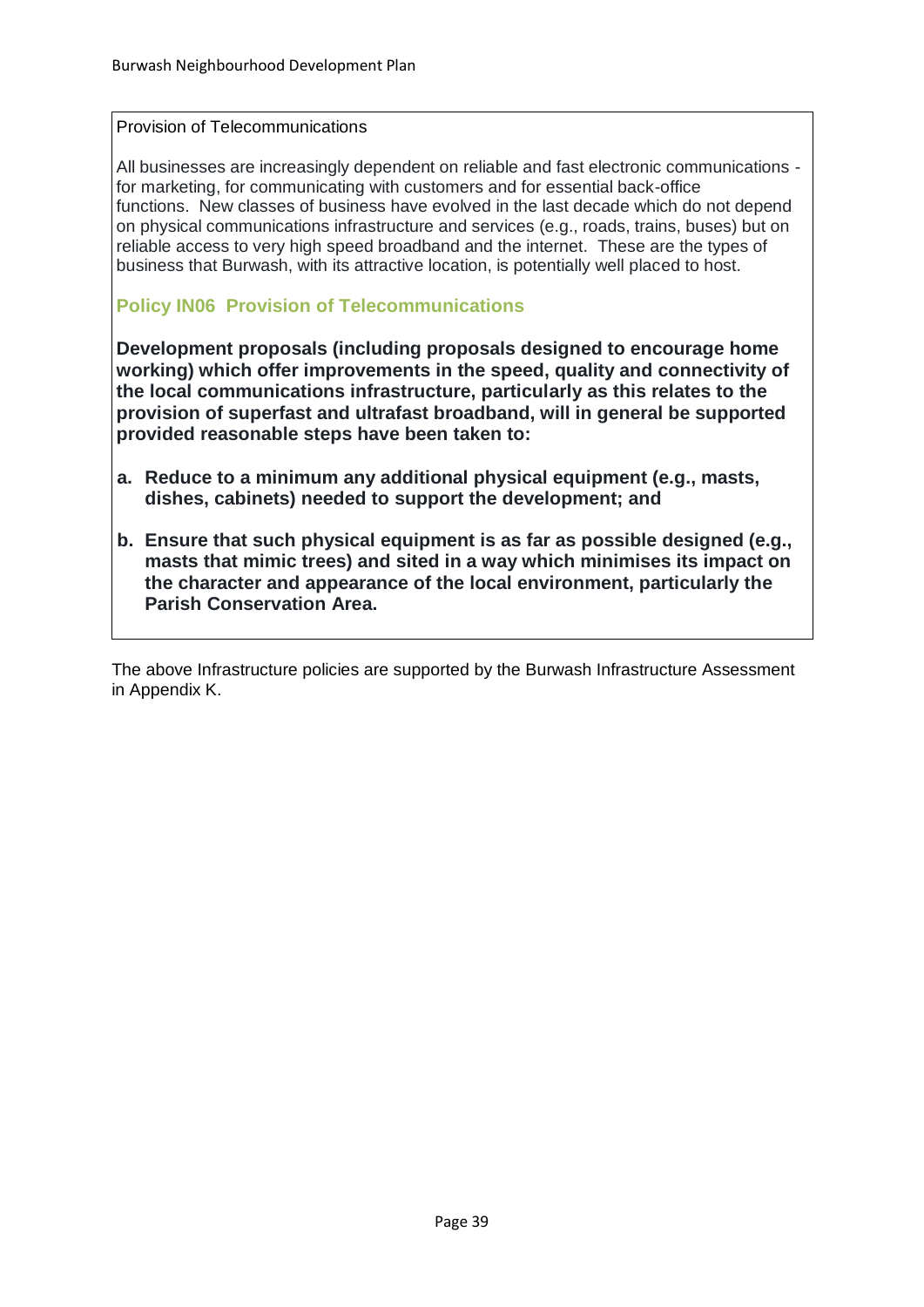# **SECTION 5: OUR FUTURE**

# **Future Projects**

- 1. The community engagement undertaken as part of this plan identified numerous projects which the community would like to see implemented. Some of these aspirational projects are long term and others short to medium term.
- 2. Following discussions over the latter half of 2018 Burwash Parish Council (BPC) developed a strategy to undertake a range of projects and improvements across the parish. Aspirations for new initiatives were added to the BPC's programme and a rolling plan agreed which includes a number of these projects. The rolling plan is intended to be delivered within the next four-year Parish Council term (2019-2022).
- 3. The rolling plan and potential longer-term projects are set out below.

# **Parish Council Rolling Plan**

# **Community and Communications**

- Establish a Community hub, reviewing siting options
- Continuing support for an Internet Cafe
- Develop communications including website, social media presence, Business Directory and Burwash Village Magazine articles
- Partnership working Bateman's, Burwash School, Fairfield Surgery, Police Community Support Officer [PCSO], local groups and neighbouring parish councils
- Parish Events including:
	- Love Burwash
	- Burwash in Bloom
	- Parish Assembly
- BPC presence at local fairs and festive evenings
- Coordination and support for vulnerable older residents
- Develop a Welcome Pack for new residents
- Develop a Parish Promotion Plan including tourism and businesses
- **Community Safety**

### **Environment and Maintenance**

- Planning and development issues, including AONB
- Neighbourhood Plan actions arising
- Open Spaces including Down Meadow and Hornbeam<br>• Ecology
- **Ecology** 
	- Wild flowers
	- Wildlife Protection
	- Dark skies
	- A Parish planting programme
- Parish maintenance:
	- **Verges**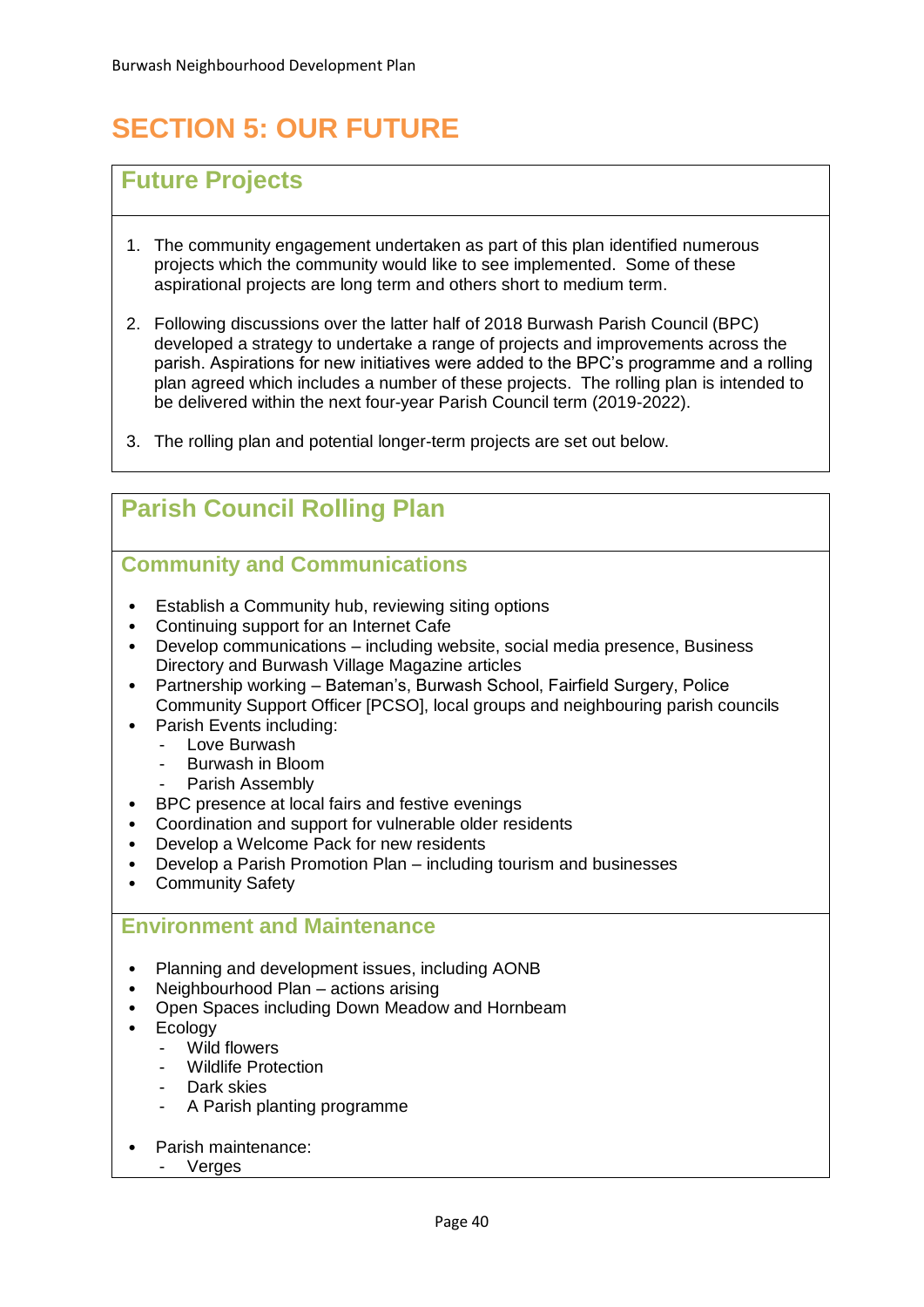- Grass cutting
- Bins (litter/dog/grit)
- Lime Trees
- War Memorials
- Allotments
- Seek listed status for village pavements, rights of way and footpaths

### **Traffic and Transport**

- Update and deliver on strategy 20mph pinch point (A265 between Flower shop and car park), bollards, crossing points
- A265 speed limits in Burwash Weald and Common
- Village gates
- Speed-watch programme
- Take over the two village car parks
- Look at key parking issues and identify new parking options
- Look into footways and cycle paths
	- Linking Burwash/Burwash Weald and Burwash Common
	- Linking Burwash and Etchingham (for station)
- Business case for a Community Bus

### **Finance and Administration**

Identify potential funding opportunities, including:

- Grant applications
- Local fundraising
- Crowdfunding
- Sponsorship

# **Aspirational Capital Projects for the Future**

- 4. Alongside the aspirations arising from the public consultations, the Steering Group considered some of the issues the village may face in the future. As a result of this a number of large-scale capital projects for the upgrade or replacement of existing Parish facilities were identified. These include:
	- Create all weather playground areas, including zip wires
	- Create more places, spaces and leisure pursuits for children and young people e.g. indoor venues, multi-use games area, wildlife areas
	- Create a community cafe
	- Upgrade or replace Swan Meadow Pavilion
	- Upgrade or replace GP surgery
	- Upgrade or replace pre-school and primary school
	- New Village Hall.
- 5. At some time in the future when these buildings and facilities reach the end of their useful life they will need to be replaced.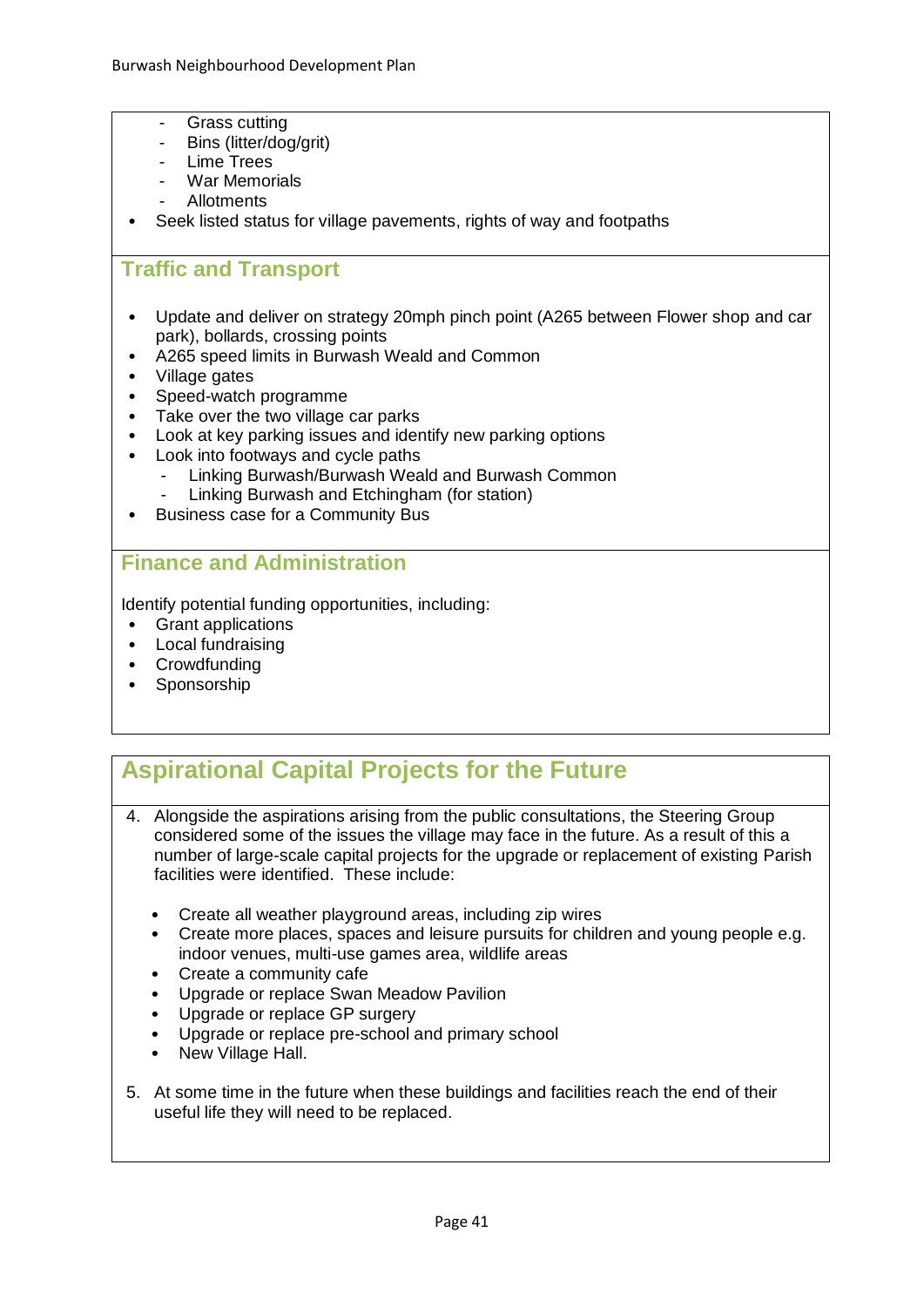6. A coordinated collaboration between the stakeholders, community, local organisations and the Parish Council will enable these ideas to be taken forward. Proposals for consideration by the Parish Council would be subject to assessed need and the availability of relevant funding. At this stage these are not included within the Parish Councils' rolling plan programme, and no discussions have been held with the owners, trustees or other relevant parties. These are simply a look ahead to what might be our future challenges in order to meet the aspirations and needs of the community.

# **Funding for the Rolling Plan**

7. Funding for the Rolling Plan will be provided through a mixture of grants, the Parish precept, fund-raising and developer contributions. These contributions are collected primarily through the Community Infrastructure Levy (CIL). CIL allows local authorities to set a fixed rate charge per square metre of new development which is shared between RDC and the relevant Town or Parish Council.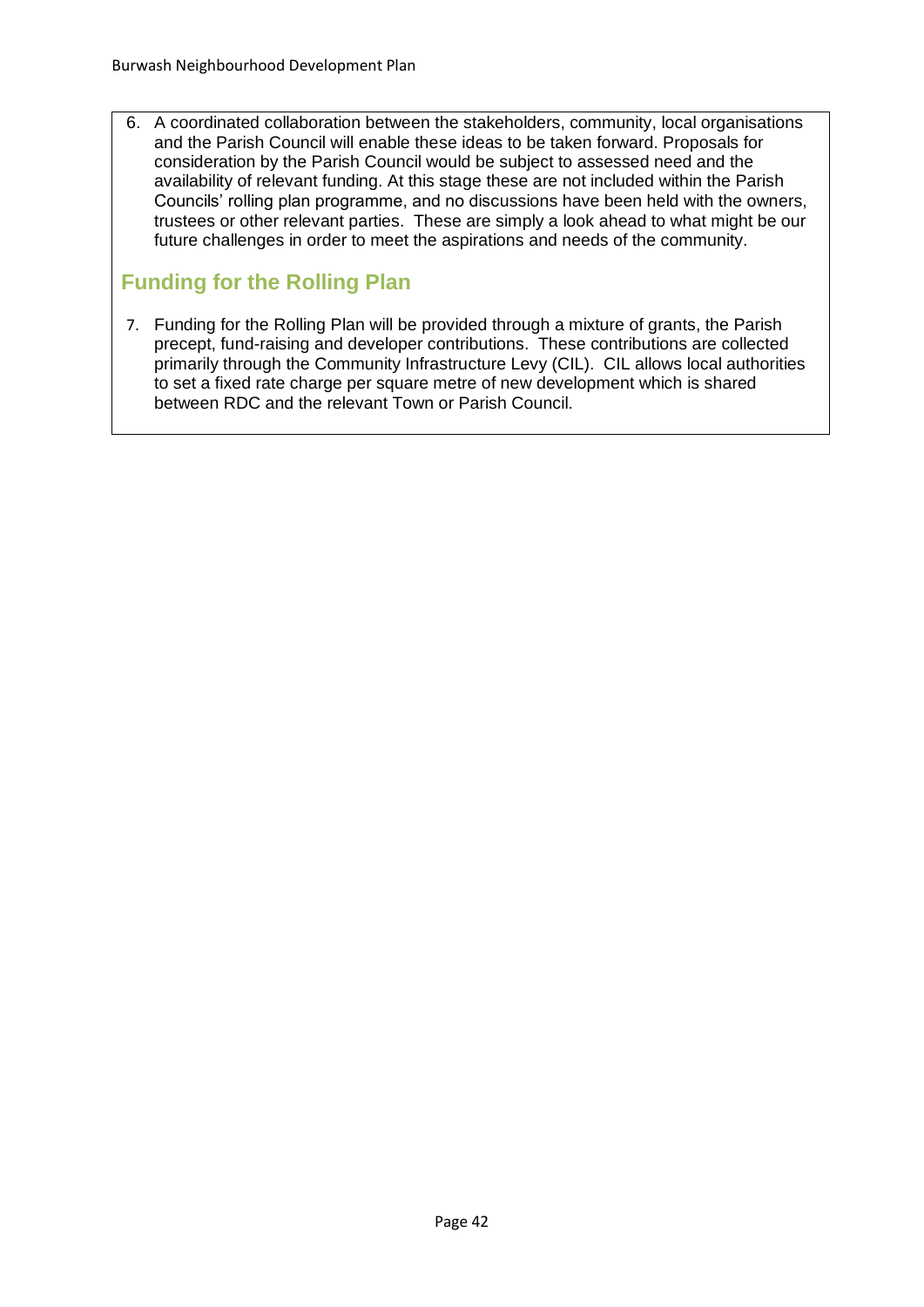# **SECTION 6 APPENDICES, SOURCES OF INFORMATION AND ACRONYMS**

| <b>Appendices</b>                                               |                                                                                                                                                                                                                                                                                                                                                                                                                                                                                                                                                                                                                                                                                                                                                                                                              |  |
|-----------------------------------------------------------------|--------------------------------------------------------------------------------------------------------------------------------------------------------------------------------------------------------------------------------------------------------------------------------------------------------------------------------------------------------------------------------------------------------------------------------------------------------------------------------------------------------------------------------------------------------------------------------------------------------------------------------------------------------------------------------------------------------------------------------------------------------------------------------------------------------------|--|
| <b>Schedule of</b><br><b>Evidence</b><br><b>Documents</b>       | - Parish-wide consultation questionnaire<br>A<br>- Communication and Engagement strategy<br>В<br>C<br>- Character Appraisal inc. Listed Buildings<br>- Screening Opinion and Strategic Environmental<br>D<br>Assessment<br>- Planning Permissions<br>Ε<br>F<br>- Call for Sites report<br>G<br>- Call for Sites evaluation report<br>Н<br>- Housing Needs Survey<br>- East Sussex Landscape Assessment<br>- Burwash Environment Assessment<br>J<br>K<br>- Burwash Infrastructure Assessment including<br><b>Business Survey</b><br><b>Traffic Survey</b><br>- Consultation event records<br>L<br>Wishes of children and young people<br>Wishes of local residents<br>M<br>- Development Boundary Maps<br>N<br>- Strategic Housing Land Availability Assessment                                               |  |
| <b>Sources of information</b>                                   |                                                                                                                                                                                                                                                                                                                                                                                                                                                                                                                                                                                                                                                                                                                                                                                                              |  |
| <b>Links to</b><br>external<br>sources of<br><b>information</b> | <b>Rother District Council Local Plan</b><br>2006 Local Plan & Supplementary Planning Documents (SPD) -<br>Core strategy Core Strategy - Rother District Council<br>RDC Housing with SHLAA evaluations<br>http://www.rother.gov.uk/background-evidence/housing<br>Census http://www.nomisweb.co.uk/census/2011<br>East Sussex in Figures (ESiF) Welcome to ESiF<br>Office of National Statistics https://www.ons.gov.uk/<br>High Weald AONB http://www.highweald.org/<br>CPRE Campaign for the Protection of Rural England<br>https://www.cpre.org.uk/<br>East Sussex Landscape Character assessments for Upper Rother<br>Valley and the Dudwell Valley<br>https://www.eastsussex.gov.uk/environment/landscape/<br>Department for Environment Food & Rural Affairs Magic Maps<br>https://magic.defra.gov.uk/ |  |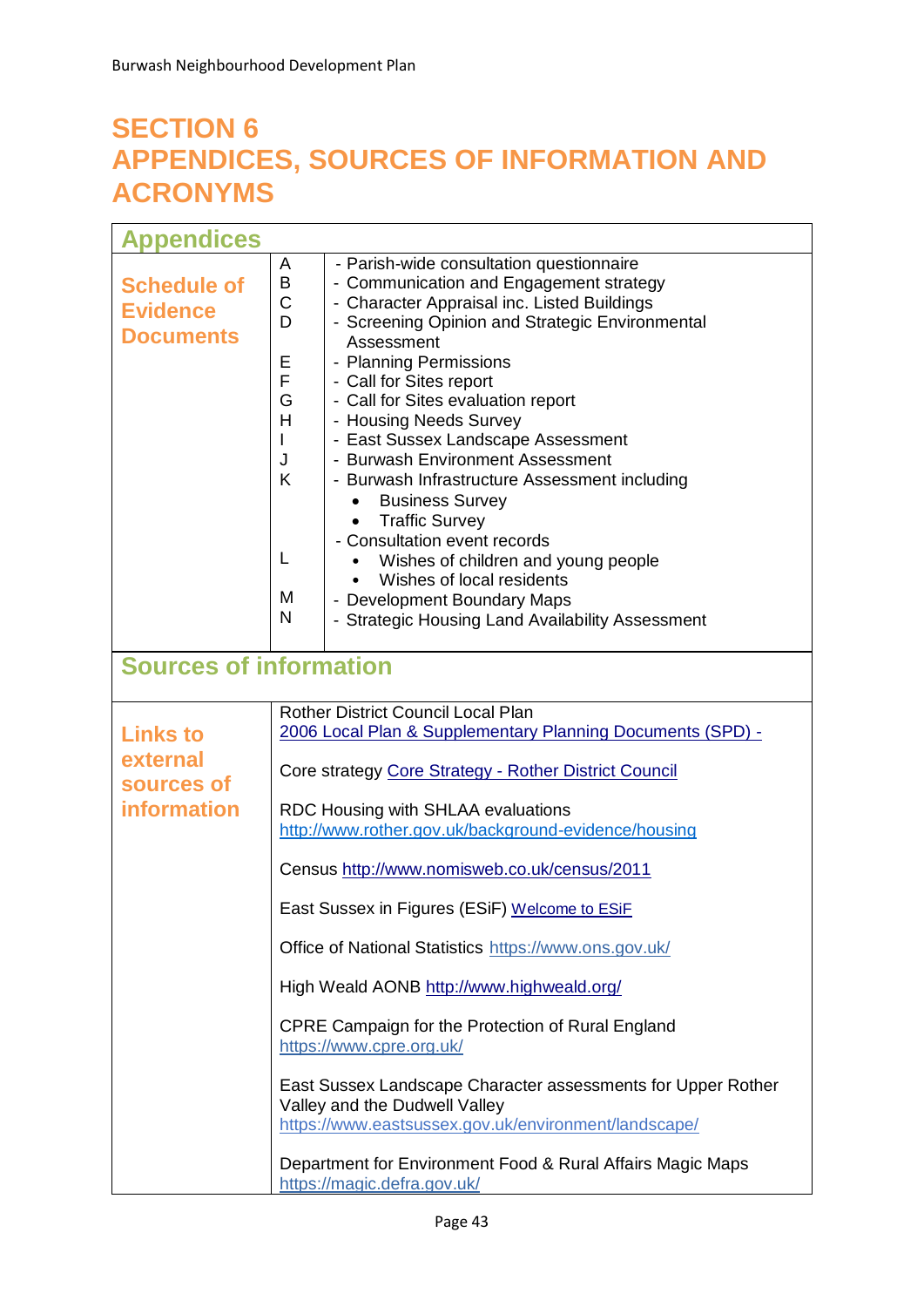# **Acronyms**

| <b>AONB</b>  | Area of Outstanding Natural Beauty                 |
|--------------|----------------------------------------------------|
| AQMA         | Air Quality Management Area                        |
| <b>ASA</b>   | Archeologically Sensitive Area                     |
| <b>BNDP</b>  | Burwash Neighbourhood Development Plan             |
| <b>BNPSG</b> | Burwash Neighbourhood Plan Steering Group          |
| <b>BOA</b>   | <b>Biodiversity Opportunity Area</b>               |
| <b>BPC</b>   | <b>Burwash Parish Council</b>                      |
| BUAB(A)      | Built Up Area Boundary (Assessment)                |
| CCG          | <b>Clinical Commissioning Group</b>                |
| CIL          | <b>Community Infrastructure Levy</b>               |
| <b>CPRE</b>  | Campaign for the Protection of Rural England       |
| <b>DASA</b>  | Development and Site Allocation                    |
| <b>DCLG</b>  | Department of Community and Local Government       |
| <b>DEFRA</b> | Department for Environment, Food and Rural Affairs |
| EA           | <b>Environmental Assessment</b>                    |
| EA           | <b>Environment Agency</b>                          |
| <b>ESCC</b>  | <b>East Sussex County Council</b>                  |
| <b>ESiF</b>  | <b>East Sussex in Figures</b>                      |
| <b>FiTs</b>  | <b>Feed-in Tariffs</b>                             |
| <b>HER</b>   | <b>Historic Environment Records</b>                |
| <b>HLAA</b>  | Housing Land Availability Assessment,              |
| <b>HNS</b>   | <b>Housing Needs Survey</b>                        |
| <b>HRA</b>   | <b>Habitats Regulations Assessment</b>             |
| <b>IGT</b>   | Independent Gas Transporter                        |
| <b>LDZ</b>   | <b>Local Distribution Zone</b>                     |
| <b>LGS</b>   | <b>Local Geological Site</b>                       |
| <b>LHA</b>   | <b>Local Housing Assessment</b>                    |
| LP           | Low Pressure                                       |
| <b>LTP</b>   | <b>Local Transport Plan</b>                        |
| <b>LWS</b>   | <b>Local Wildlife Site</b>                         |
| MOM(s)       | Minutes of meeting                                 |
| ΜP           | <b>Medium Pressure</b>                             |
| <b>NDP</b>   | Neighbourhood Development Plan                     |
| <b>NNR</b>   | <b>National Nature Reserve</b>                     |
| NP           | Neighbourhood Plan                                 |
| <b>NPPF</b>  | <b>National Planning Policy Framework</b>          |
| <b>NPS</b>   | Neighbourhood Plan Strategy                        |
| <b>PPG</b>   | <b>Planning Policy Guidance</b>                    |
| <b>PCSO</b>  | <b>Police Community Support Officer</b>            |
| <b>PROW</b>  | Public Right of Way                                |